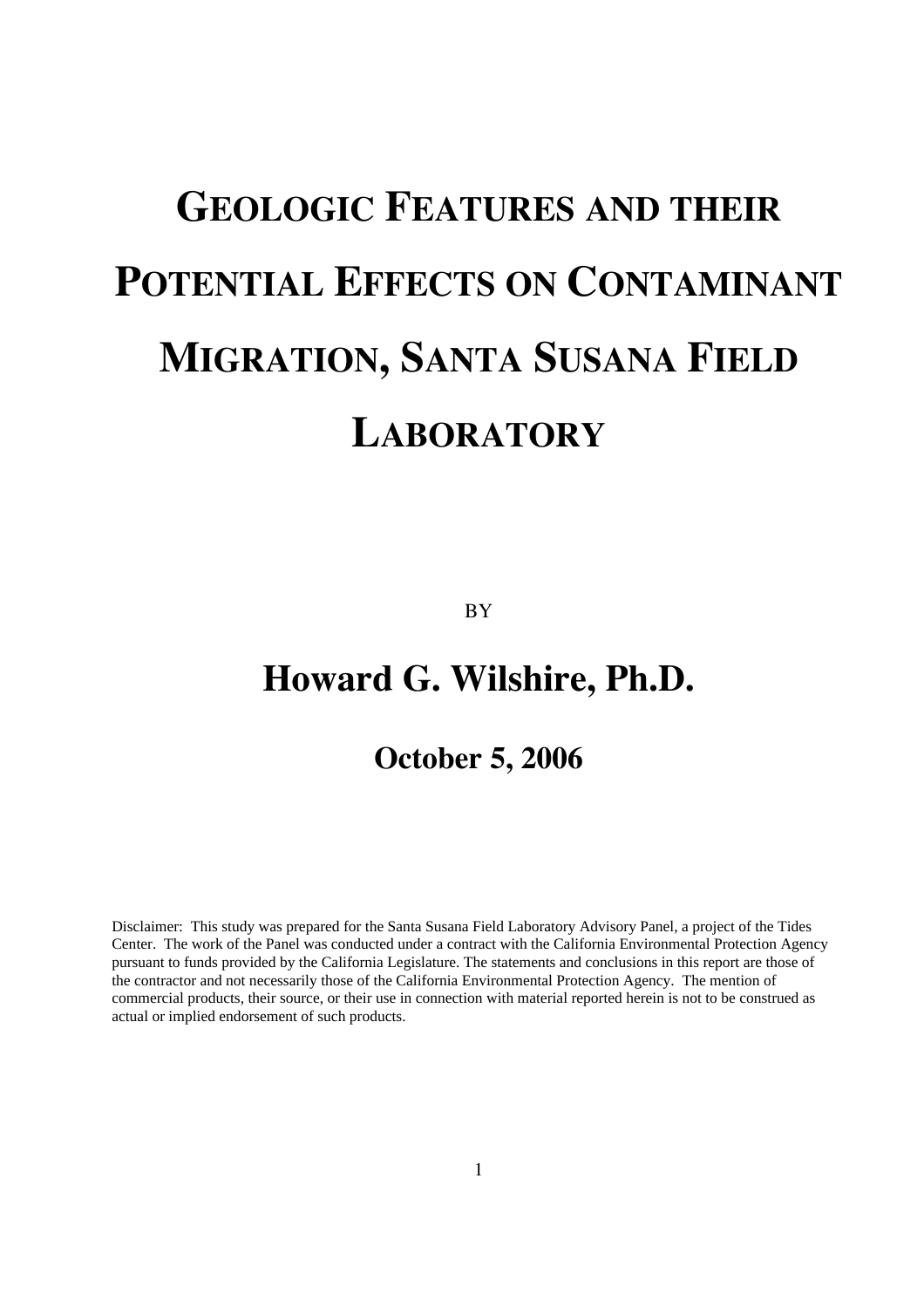## **Geologic Features and their Potential Effects on Contaminant Migration, Santa Susana Field Laboratory**

Howard G. Wilshire, Ph.D.

#### **ABSTRACT**

The Santa Susana Field Laboratory (SSFL) site is located on the upper part of a small mountain range, and flanked by populated areas at lower elevations. The SSFL's operations have led to widespread, heavy contamination of soils, rock, and groundwater at the site. Central questions are whether the contamination has been, or can be, contained on-site, and the possibility of polluting local water supplies for surrounding communities. This report focuses on the geologic evidence for on-site containment of pollutants, and is based largely on reports commissioned by Rocketdyne and publications in the open literature based on those studies.1 Many of these reports contend that natural geologic barriers prevent off-site migration of contaminants in groundwater. The geologic features proposed to constitute aquitards--barriers that greatly retard the movement of groundwater--include faults, and fine-grained sedimentary rocks that are interleaved with more porous and permeable sandstones.

My review of the Rocketdyne consultant's reports reveals that the preponderance of evidence in those reports contradicts the conclusion that most of the faults and fine-grained units are aquitards. A big weakness in the Rocketdyne consultants' hypothesis is the inferior quality and quantity of field-derived information about the physical character of these features. Both the fault zones and fine-grained rocks are more susceptible to erosion than the coarser-grained sandstones that crop out prominently on the SSFL, and so are not as well exposed. But the descriptions of existing outcrops and other exposures, as well as the data in numerous well logs, directly contradict claims that the faults and fine-grained units are barriers to groundwater migration.

All of the reports I reviewed suppose that rainwater moves to the water table mainly through fractures in hard rock lying beneath surficial sediments. Movement of groundwater below the water table also takes place in fractures rather than through the body of the rock, as would be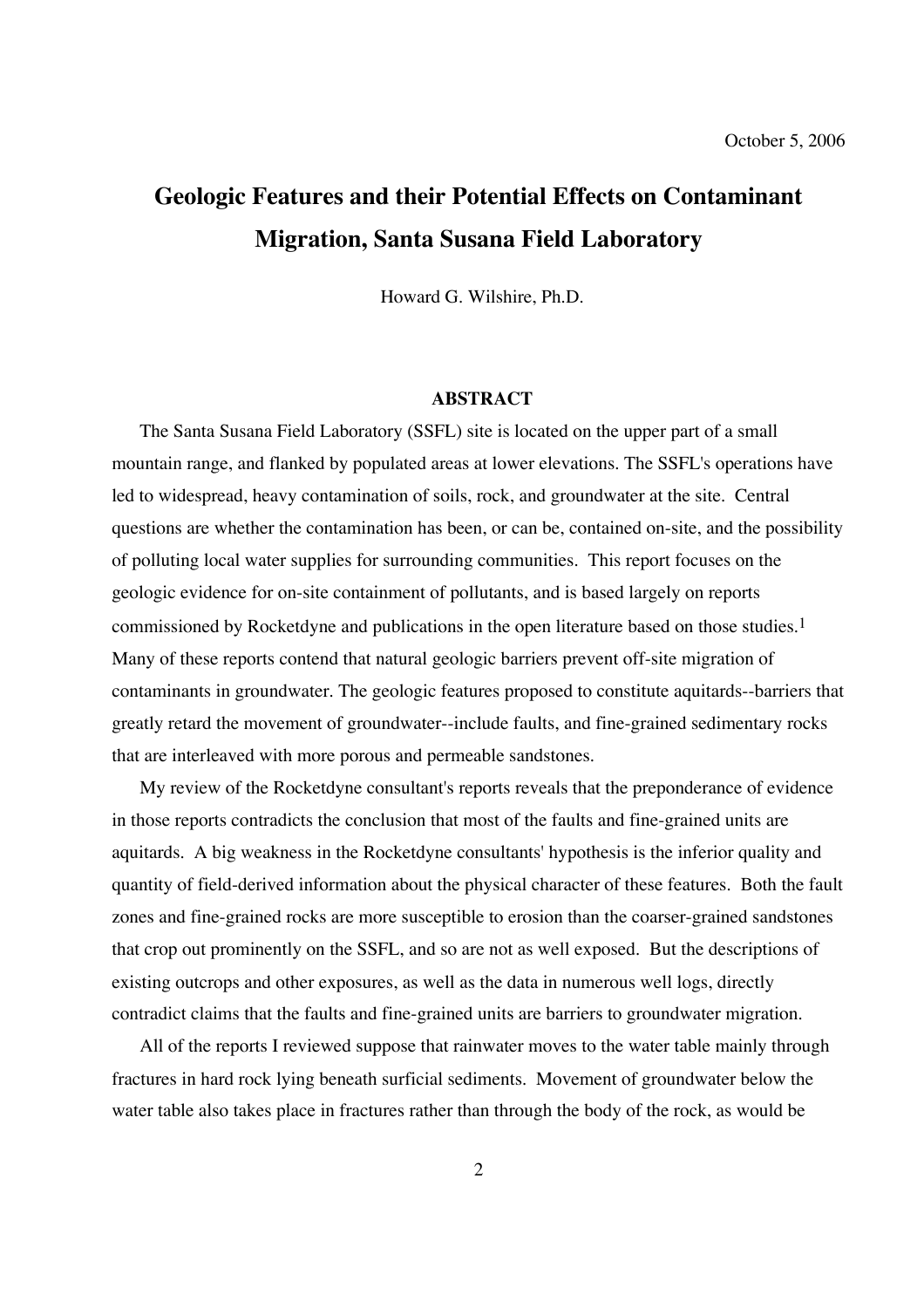expected for layers of very porous and permeable unfractured aquifer rocks. All rock types at the site are fractured, including fine-grained layers. Most of the faults comprise zones of open fractures along with some occasionally occupied by finely-ground rock gouge, which could locally impede groundwater movement. Fractures in fault zones and those cutting fine-grained units show evidence of circulation of meteoric water, that is water of recent atmospheric origin. Thus, the evidence strongly favors transmission of water, with or without contaminants, preferentially through many fractures rather than by percolation through the body of the rock. The fractures associated with faults and in fine-grained units are just as capable of transmitting water as fractured sandstone.

I conclude that Rocketdyne's model of compartmentalized groundwater units bounded by faults and fine-grained units, which are supposed to prevent contaminated groundwater from moving to surrounding areas, is not supported by the preponderance of evidence and cannot be considered viable. The presence of faults and fine-grained rock units on the SSFL site does not eliminate the possibility for off-site subsurface contaminant migration.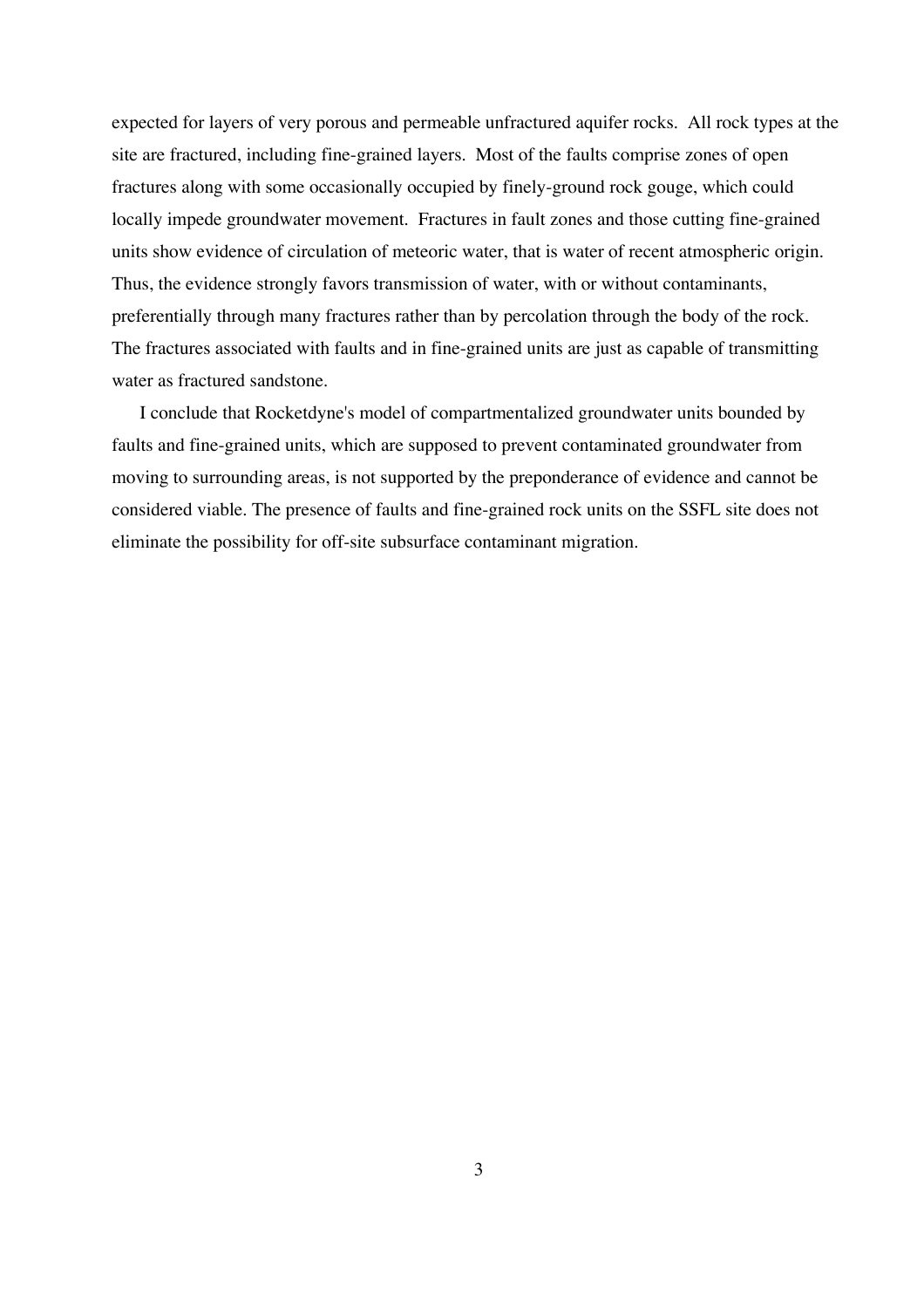#### **INTRODUCTION**

This report is based primarily on review of a large literature on the Santa Susana Field Laboratory (SSFL), Ventura County, California and surrounding regions, prepared mainly by technical consultants to the Boeing Corporation and its predecessor operators of the site, relevant to the storage and movement of contaminants in surficial and deep aquifers beneath the SSFL and surrounding regions. Principal site-specific reports reviewed date from the 1980s to the present, and show progressive refinements in understanding of the site geology, but also provide valuable information on temporal changes in concepts and information. Unfortunately, even the modern reports contain many internal inconsistencies and different reports lack comparability with regard to such items as locations of major structural features and locations of wells with respect to those and other geologic features. There are many conflicting comments about the character of stratigraphic units and a general lack of measurements that would allow critical evaluation of geohydrologic models. Inadequate testing of models of behavior based on very local findings does not engender confidence in the general conclusions reached.

Geologic features at the SSFL and surrounding regions that may affect migration of contaminants are fractures, which constitute the dominant avenues connecting surface and groundwater and are the avenues through which groundwater migrates; surface drainage channels, which drain rainwater to surrounding lower areas; variations in types of rock, which may enhance or retard movement of groundwater; the presence or absence of cementing agents in otherwise porous lithologies of the aquifer(s) and of dense sandstones with reduced porosity and permeability (a measure of the ease with which water moves through a rock), which may influence movement of groundwater; the presence or absence of rock ground to fine paste (gouge) in fault zones, which may impede water flow; fracture filling by deposition of minerals (calcium carbonate and iron oxides) from circulating waters derived from rainfall; fracture opening or reopening by young earth movements; and minerals in sedimentary rocks that may react or bond with contaminants carried by groundwater, which may slow or stop contaminant migration.

In addition to geologic features, human activities also may play significant roles in the distribution and redistribution of contaminants: the SSFL is punctured by so many holes drilled

4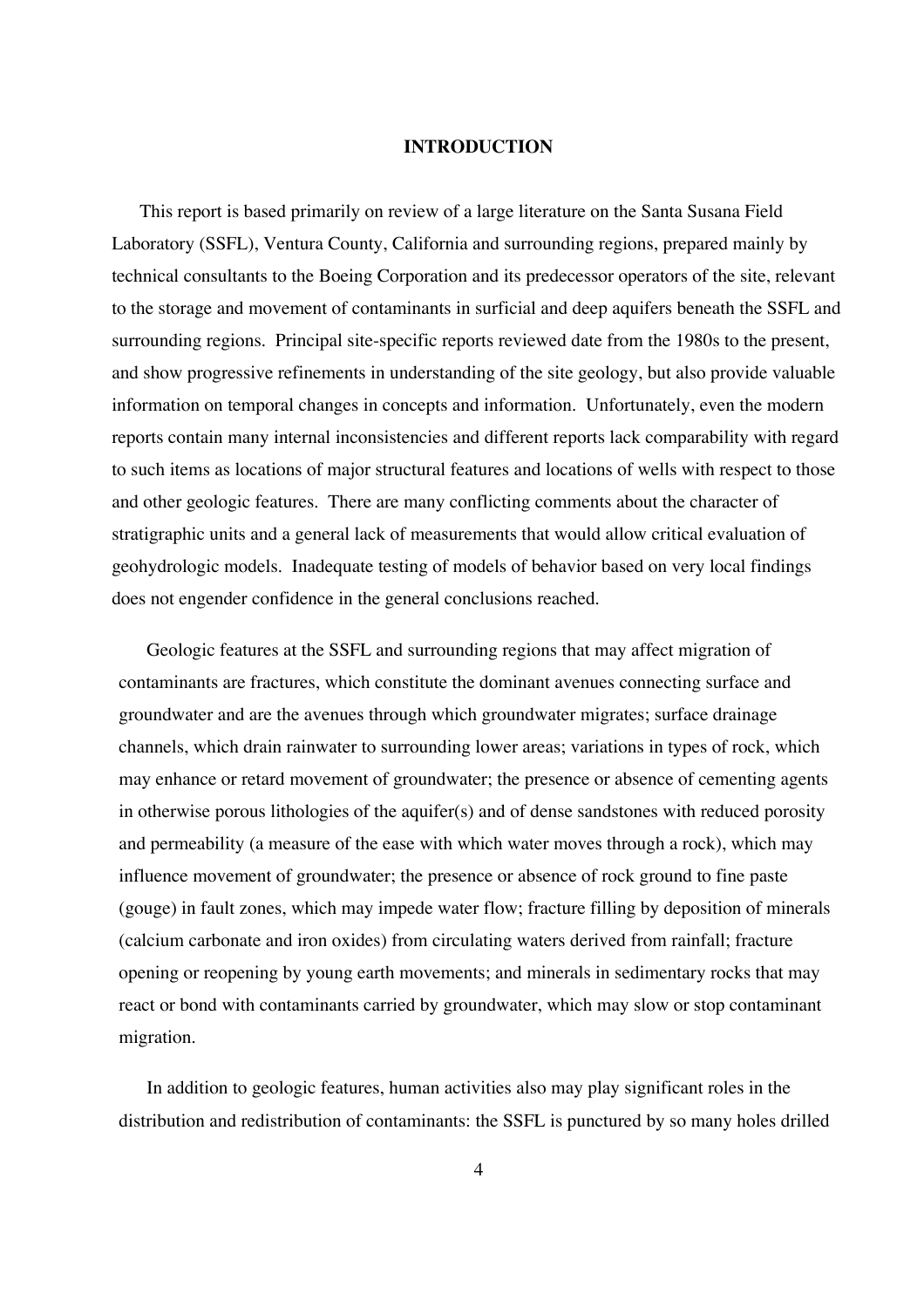for multiple purposes, that the wells themselves may provided conduits for distributing contaminants. There is no guarantee that abandoned wells have been properly closed and sealed from the surrounding environment. Indeed, in 1987 it was found that "No information is available concerning methods for historic well abandonment, on-site or off-site."2 Disturbance and artificial redistribution of contaminated sediments at the surface, along with natural erosion, enhances migration of contaminants both into the groundwater and to surface runoff neither of which is confined to the site.

#### **GEOLOGIC ASPECTS OF THE CHATSWORTH FORMATION**

Sedimentary rocks comprising the major part of the SSFL and immediate surroundings are dominantly interleaved layers of sandstone and finer grained rocks such as siltstones and shales. These stratified rocks are characterized by rapid lateral and vertical change, reflecting their complex depositional environment.<sup>3</sup> This has made understanding the fine points of site stratigraphy (the sequence of bedded rocks), which is critical to predicting contaminant migration, difficult. Compounding the difficulty of thorough site characterization is poor exposure of important stratigraphic units, in particular those broadly called "fine grained units." While "packages" of beds can be traced laterally for large distances, the details of how they may affect groundwater movement are largely obscure. Important features of the sedimentary rocks that probably formed more or less contemporaneously with their deposition include widespread occurrence of dense and cemented sandstones; these properties may significantly affect movement and storage of groundwater, but the distribution of such variants is not known. More information is available on particular hydrologic characteristics of representative rock types, but what they reveal is extreme variation—ranging over orders of magnitude variation in matrix (body of the rock exclusive of fractures) hydraulic conductivity for example.4 Another difficulty is the absence of distinctive marker beds in the stratigraphic section that would aid identification of stratigraphic units intersected by wells and beds offset by faults—sandstones and fine-grained units look much the same wherever they occur in the section.<sup>5</sup>

#### **Description of Sandstones**

In general, site-specific descriptions of sedimentary rocks exposed in the SSFL and intersected by wells are cursory, and measured sections are lacking. Field description of sandstones, the dominant rock type (lithology) in the SSFL, is very inadequate, and mostly is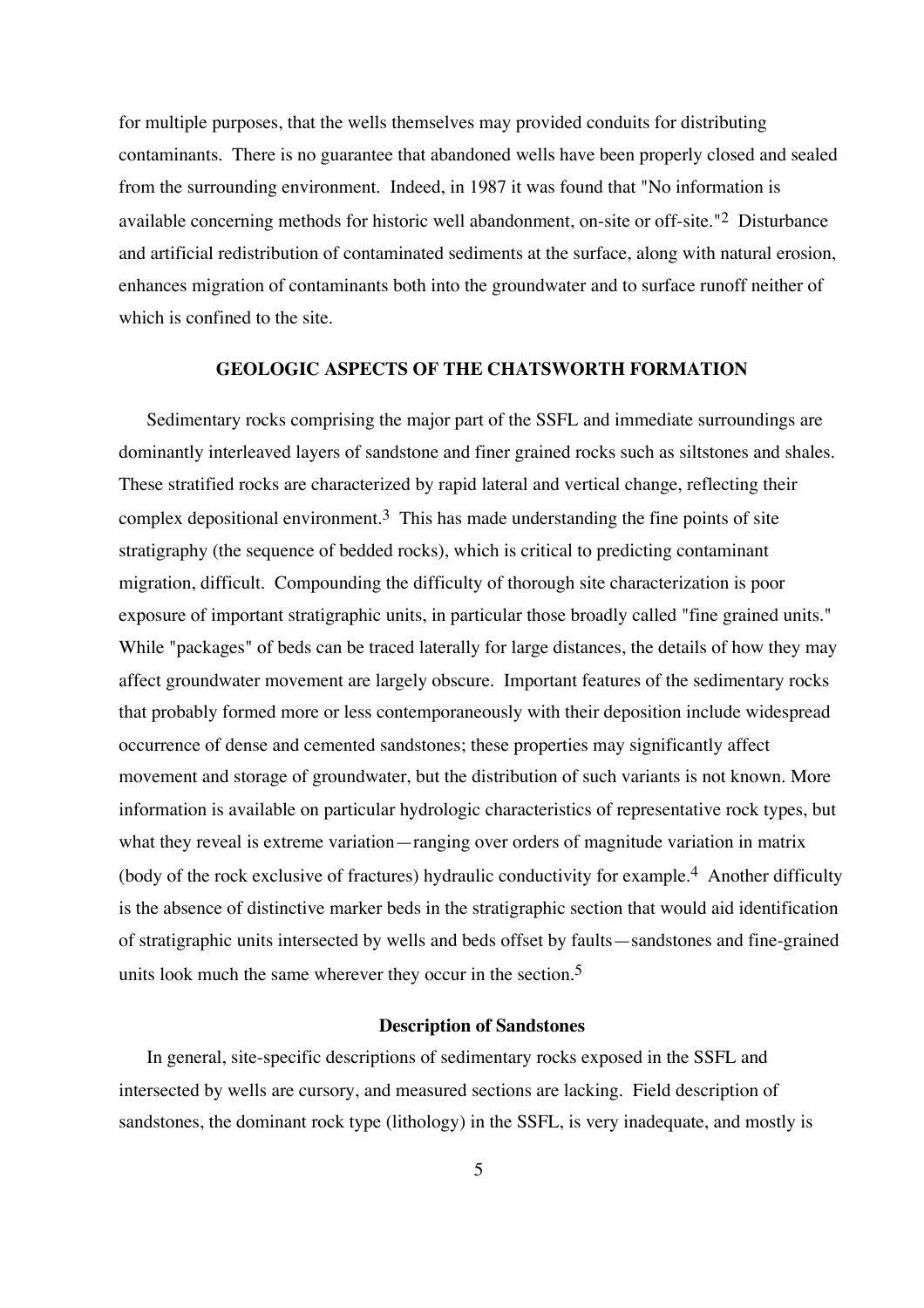couched in terms of fine-grained units used to subdivide the sandstones.<sup>6</sup> Generally, the only information given on sandstones is that they range from fine- to coarse-grained. Mineralogical characteristics of the rocks, particularly diagenetic alteration products (alteration products caused by reactions between trapped seawater and sediment particles), including clay minerals, in sandstones have not been characterized, and the distribution of solid organic carbon phases is poorly known. The type(s) of clay minerals and the presence of organic carbon have an important bearing on whether contaminants can be locked in the sediments or not. Non sitespecific description of sandstone characteristics<sup>7</sup> indicates the presence of substantial quantities of clay alteration products of detrital (fragmental) plagioclase and potassium feldspars, and biotite as well as of those minerals in small rock fragments. Generally the clay minerals are not characterized, but some are labeled "illite" or "chlorite," without adequate documentation. Carbonate cement and alteration products of detrital minerals and components of lithic fragments are generally described as calcite, but staining revealed the presence of ferroan-carbonate.7 Thus, even the best available descriptions of primary and secondary mineral components of the sandstones are quite indadequate to assess their role in contaminant migration.

Well logs commonly cite the presence of hard or very dense sandstones and calcarous cementation of sandstones, and commonly also describe hard to very hard fine-grained rocks, some of which are cemented, but most are not so-described. "Hard sandstone" is recognized as an important lithologic type, and was interpreted as resulting from carbonate cementation.8 However, well logs (for example RD-65)<sup>9</sup> record the presence of both cemented and noncemented hard sandstones as well as many calcareous to very calcareous sandstones not described as hard. Other logs (for example, RD-5C and 61)<sup>9</sup> record both well-cemented and only slightly cemented hard sandstones. It should also be noted that well logs also report cementation of fine-grained lithologies, not just sandstones.<sup>10</sup> The cause(s) of the hardness is not clear, but it may nevertheless affect groundwater flow and storage. Virtually no information was found on the composition of widespread carbonate cements, or of the nature of clay minerals, commonly logged as constituents of sandstones.<sup>11</sup> Clay filling of fractures in sandstones is commonly logged in well samples,<sup>12</sup> but no information is provided on the types of clay minerals present, their proportions, or where they came from. Such features may have an important bearing on interaction of contaminant-bearing water and aquifer rocks. Also, wellcemented sandstones are considered by MWH to be aquitards,13 but as such are not factored into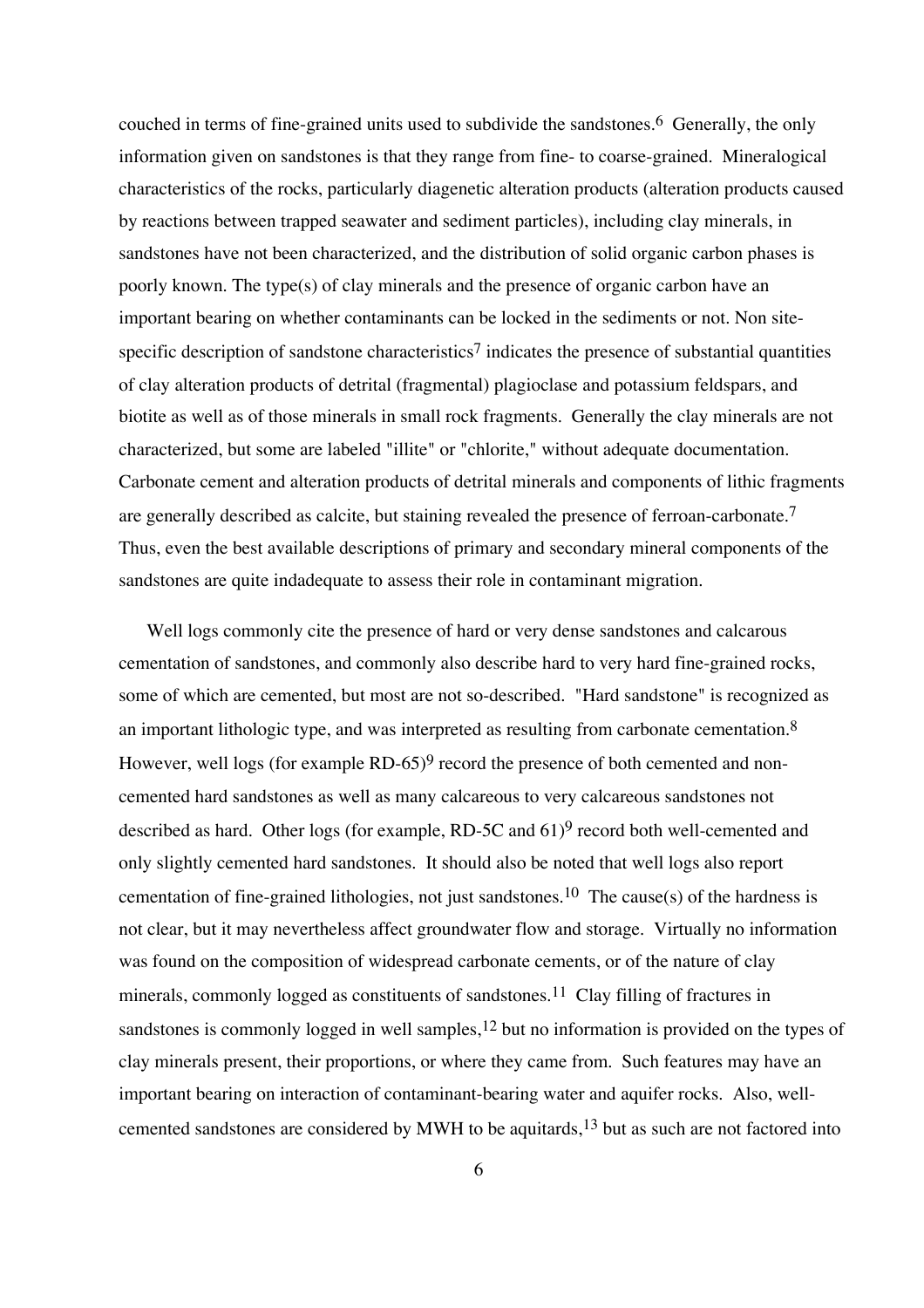the designation of Groundwater Units (volumes of rock bounded by faults and fine-grained units, which are considered to be hydrologic units independent of adjacent units—discussed below) or into any local assessment of water levels and contaminant distributions.

Thin gravel beds and rock fragments in coarse-grained sandstones occur randomly in the Upper Chatsworth Formation. No adequate description of the rock types occurring as clasts in these sediments was found in technical reports, other than the non site-specific descriptions given by Carey. Carey describes lithic (rock fragment) components of the sandstones as comprising metamorphic phyllite, micaceous quartzite, and slate/argillite, granitic fragments, and volcanic rocks.14 The absence of any detailed information on the primary and secondary mineralogy of lithic fragments in sandstones and in gravel beds within the sandstones, introduces additional unknowns into assessing contaminant interaction with Chatsworth Formation rocks.

Although the presence in sandstones of partial to complete fracture fillings by carbonate or other minerals is frequently described by field investigations and in well logs,15 little information is provided on the composition of the fillings, and no assessment is made of the role of such fillings in changing patterns of groundwater flow. Fracture fillings and staining of fracture surfaces provide direct evidence of circulation of meteoric waters (waters of recent atmospheric origin), and thus allow assessment of the efficacy of supposed aquitards. An accurate characterization of these features is also important in any computer modeling and simulation of local groundwater reservoirs concerning contaminant movement.

#### **Description of Fine-Grained Units**

Site-specific field descriptions of fine-grained units are as lacking as those of sandstones, although somewhat more effort has gone into mapping their outcrop distribution in the eastern part of the SSFL.<sup>16</sup> Fine-grained units, commonly referred to in sum as "shale" are composed of sandstone (very fine- to medium-grained), siltstone, and shale. In places they are mapped as separate from interbedded sandstones "typical" of Upper Chatsworth Formation sandstones (for example, Shale 2, Shale 3, and Lower Chatsworth Formation beds), and in other places such sandstones are lumped with the fine-grained units (for example, the Woolsey Member). In outcrop, Shale 2 comprises three "fine-grained" units within the SSFL, which join as one or two units north of the SSFL.<sup>17</sup> The stratigraphic separation of two of these units is as much as  $275$ feet (assuming a 30 degree dip), yet Shale 2 is described in one report<sup>18</sup> as consisting of thin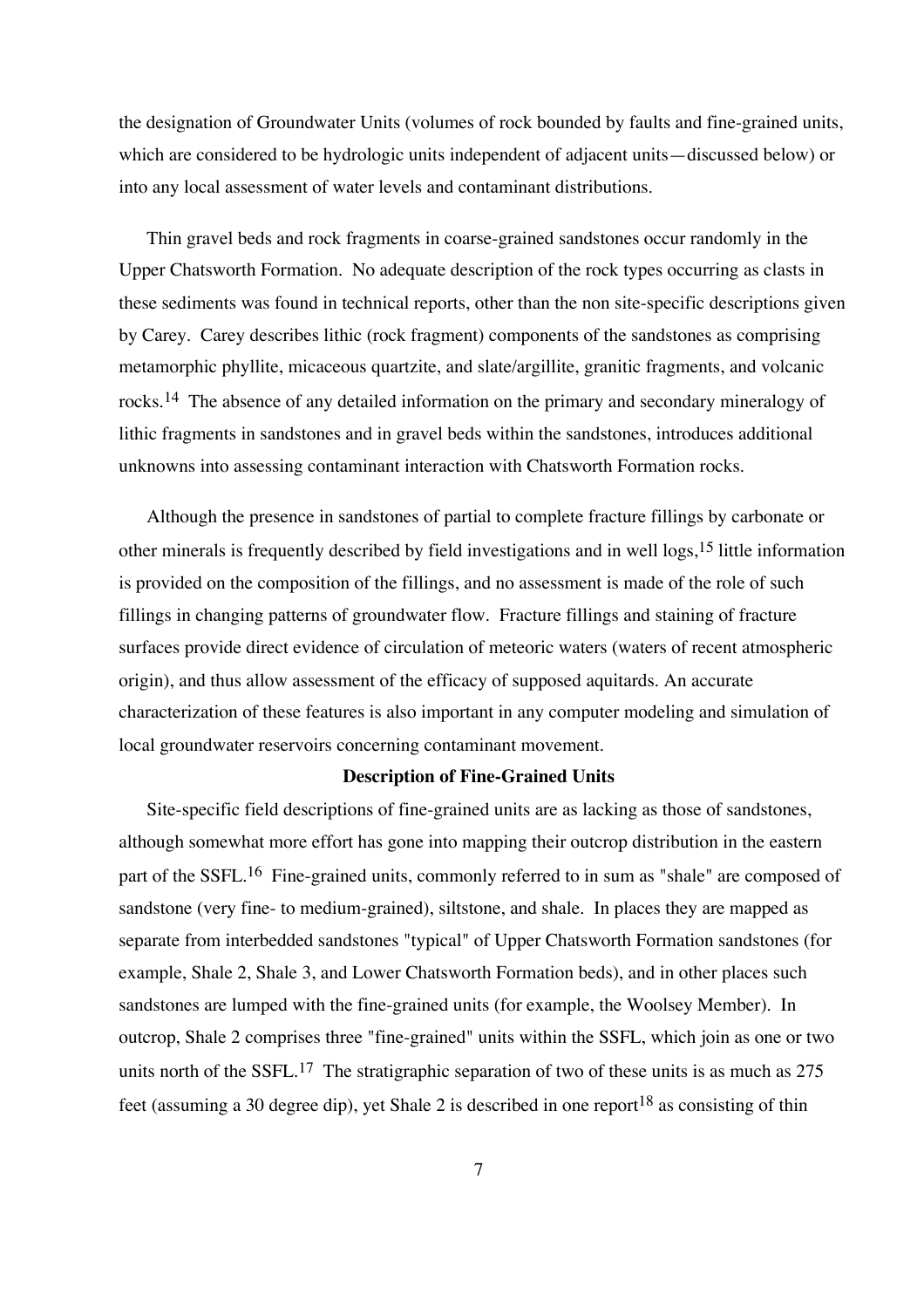interbeds of siltstone and shale and fine to medium sandstone beds locally reaching a maximum thickness of nearly 15 feet, and in another report<sup>19</sup> as consisting mainly of shale and siltstone beds, typically less than 1 foot thick and interbedded with fine-grained sandstone. Still another report<sup>20</sup> describes Shale 2 as consisting of at least two individual shale beds separated by sandstone, the total being never less than 50 to 100 feet thick. The Woolsey Member is variously described by these same reports as 200 feet thick and consisting of interbedded shales, siltstones, and sandstones, with a laterally extensive sandstone (of unspecified thickness) near the middle, or as poorly exposed interbedded shale, siltstone, and sandstone.

Other fine-grained units appear not to be lumped with thick sandstones, but are nevertheless very poorly described. These include the Upper and Lower Line Beds, Happy Valley Member, and Upper and Lower Bowl Beds. The ELV and Lot Beds in the western part of the SSFL may play a role in pump tests (described below), but no field descriptions were found. Generalizations about the lithologic makeup of fine-grained units reflects the paucity of measured sections: for example, one report characterizes fine-grained units as composed of more than 80 percent clay shale and siltstone,  $2<sup>1</sup>$  whereas in other places those rock types are given as 50 percent.22 No descriptions are provided of lateral variability, except for an occasional comment that individual beds may pinch out along strike. Mineralogical and textural information on siltstones, shales, and claystones is notably missing. In particular, identification of clay minerals and their proportions is critical to understanding contaminant sorption characteristics. The nature and distribution of solid organic carbon materials, also important regarding contaminant sorption, are poorly characterized. Although a number of well logs note cementation of fine-grained strata, no description is otherwise provided.

The very limited usefulness of the field descriptions of fine-grained units is in part due to generally poor exposure, but this could have been usefully rectified by trenching. Indeed, even the location of some of these units is not known with any precision, especially in respect to well locations. In addition, the issue of the role of fine-grained units in movement of groundwater, critical to the Rocketdyne hypothesis that they are important barriers to groundwater movement, is clouded by inconsistent definitions of the units and the absence of site-specific measured sections. Use of the existing data set on fine-grained units makes identification of units offset by faults suspect (discussed below). Movement of groundwater in and through these units is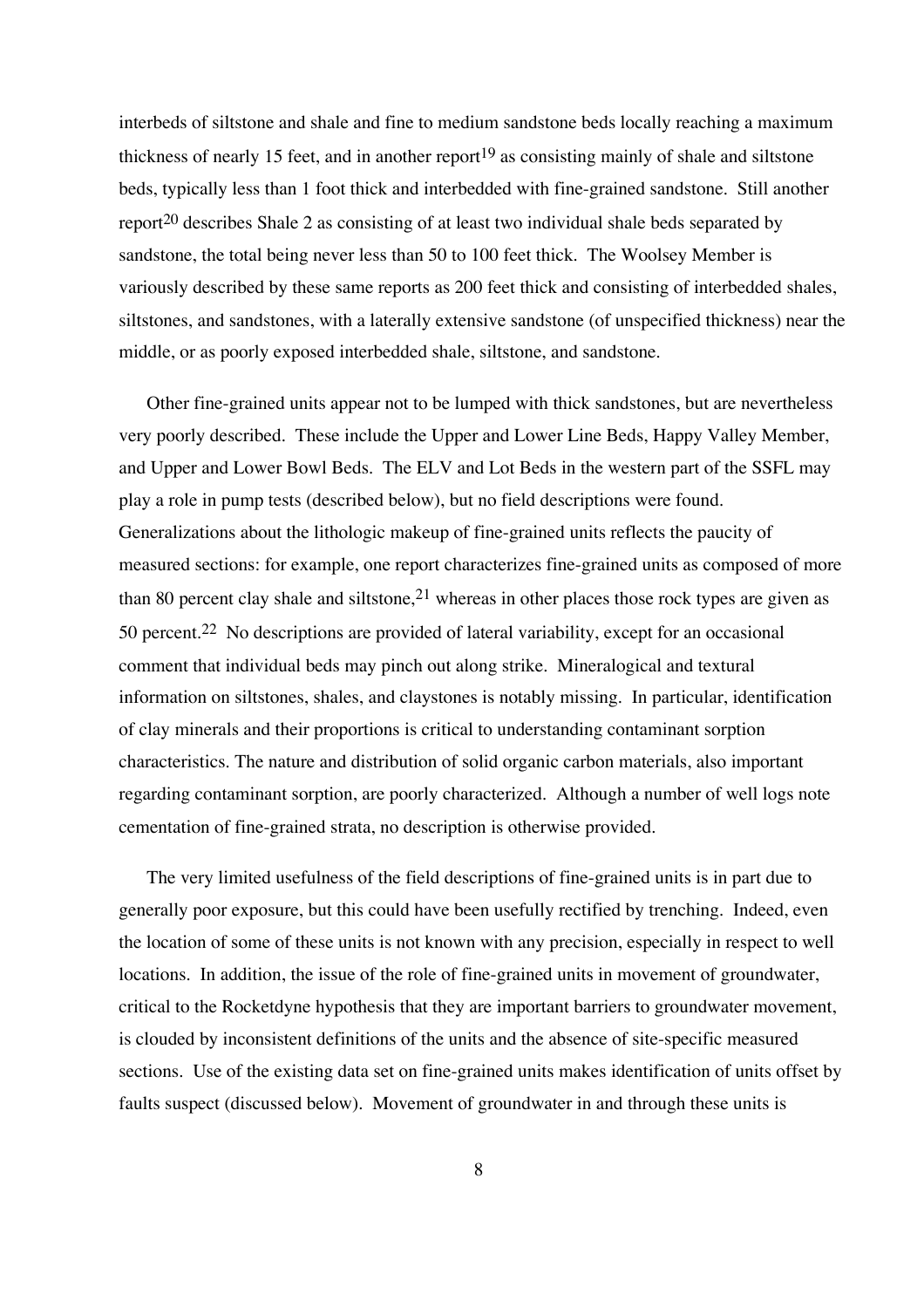complicated by pinch-outs of individual beds and cut-and-fill structures (during deposition, finegrained units commonly were cut by erosion channels that were subsequntly filled with coarser sediment, forming what are called cut-and-fill structures),  $2<sup>3</sup>$  which could facilitate movement of groundwater through fine-grained units. Common soft-sediment deformation (complex fault and fold structures formed by slumping before the sediment was completely hardened by lithification) and cross-bedding may retard preferred water migration along bedding features, and erratic cementation also may affect water and contaminant migration. None of these is considered by groundwater flow models, nor applied to interpreting pump and other tests of hydraulic connectivity, and as a consequence the models are simplistic, and a great deal of room is created to misinterpret pump and other tests.

Fine-grained units commonly are cited as being aquitards on the basis of very low hydraulic conductivities. This property is, however, measured only on unfractured samples. That fractures in fine-grained units are avenues for circulation of groundwater is shown by iron and manganese staining of fracture surfaces, commonly reported in drill logs; such fractures also track meteoric water movement, and show that pathways through fine-grained rocks are as common as those in sandstones.<sup>24</sup> Studies elsewhere indicate that the presence of hydraulically active open fractures in fine-grained deposits are extremely difficulty to spot during field assessments.<sup>25</sup> Aquifers below clayey confining layers commonly are contaminated, indicating preferential movement of water through the aquitards in fractures, root holes, and stratigraphic windows such as cut-andfill structures and pinchouts of aquitards.<sup>26</sup> Lab experiments with large  $(1.6$  foot diameter) naturally fractured clay samples demonstrated entry and rapid flow of trichloroethylene (TCE) dense non-aqueous phase fluid (TCE; the most widespread contaminant at the SSFL) in fractures with apertures of 17  $\mu$ m or larger (for scale, a typical human hair is 20  $\mu$ m in diameter); this study notes that dense non-aqueous phase liquids (DNAPL) are a problem in the subsurface because they do not dissolve in water. They migrate as nonwetting liquids and commonly pool on top of clayey strata where fractures allow easy entry and provide pathways for downward DNAPL flow. Migration of contaminants in fractures is controlled by the fracture aperture, fracture network geometry, and fluid conditions.27 Numerical simulations indicate that fractures with apertures as small as 10  $\mu$ m can greatly accelerate transport of dissolved contaminants through clayey aquitards into underlying aquifers.28 The presence of fractures in fine-grained deposits at the SSFL, and direct evidence that they have provided avenues for fluid movement,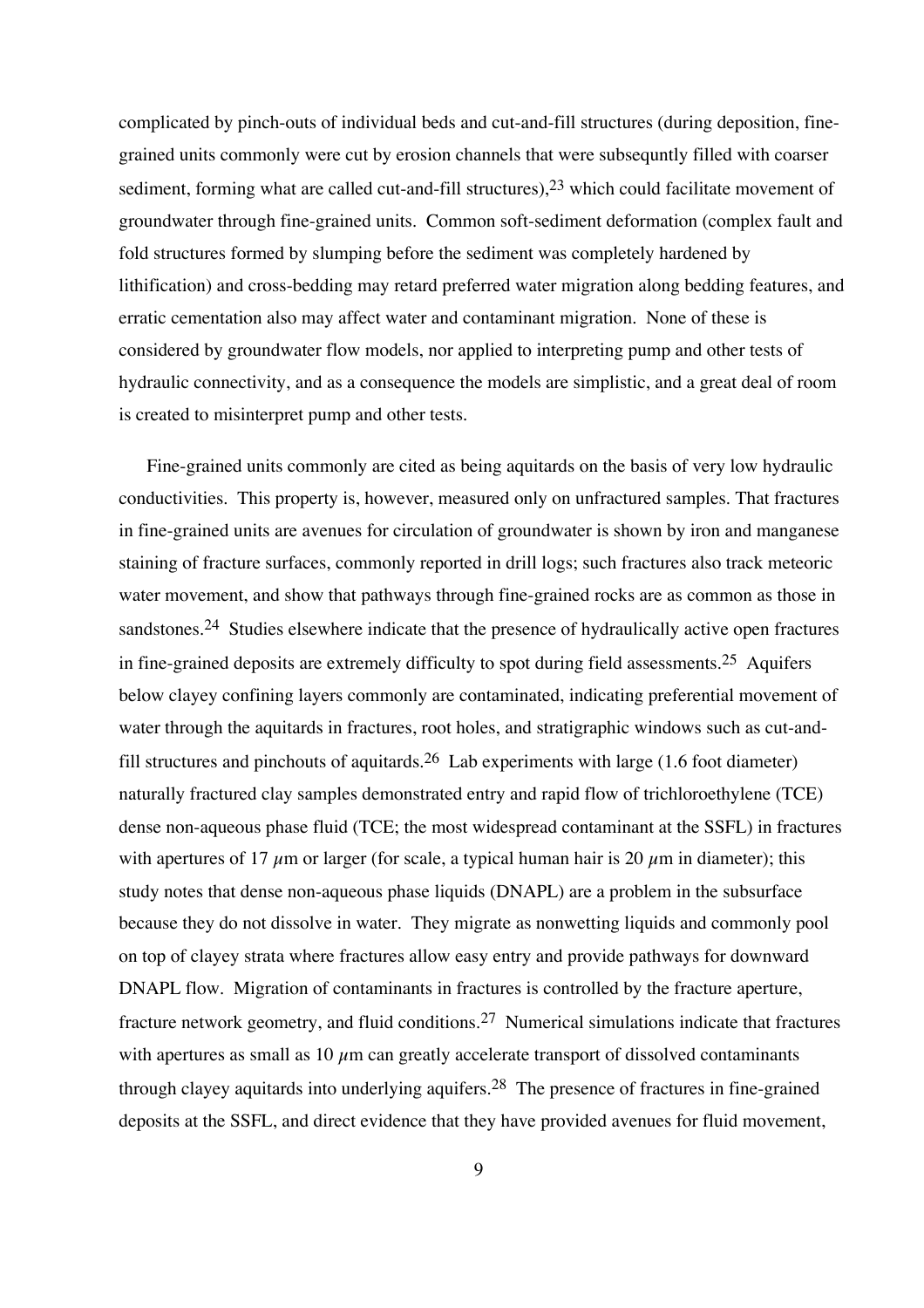are clearly inconsistent with the Rocketdyne model of groundwater barriers, yet they receive no critical analysis in the reports, nor were they the subjects of comprehensive site characterization.

#### **Description of Fractures**

Sedimentary rocks of the SSFL and surrounding regions are intensely fractured. Joints and bedding plane fractures formed in all stratigraphic units as a consequence of unloading as the rocks were brought to the surface. Sedimentary rocks of the Cretaceous Chatsworth Formation, which makes up most of the SSFL, are gently folded—the SSFL is located on the south limb of a west-plunging syncline. This results in the strata dipping between about 20 and 30 degrees to the NW. Thus, bedding plane fractures also share those inclinations. Joints normal to bedding planes, may remain vertical or depart from vertical as the beds in which they occur are tilted, depending on the orientation of the axis of rotation within the bedding plane.<sup>29</sup> Because the structure of the Chatsworth Formation is relatively simple, it is possible to distinguish joints and bedding plane fractures in core samples. Interestingly, for six coreholes widely spread across the SSFL, 51% to 73% of fractures are oriented in directions inappropriate for joints or bedding planes, and fractures in another three coreholes showed no prevailing fracture orientation, thus including an unquantified fraction that are neither joints nor bedding plane fractures.<sup>30</sup> With the extreme range of fracture orientations recorded in the rock cores, it seems unreasonable to suppose that the preferred paths for water and contaminant migration are known—that is, vertical and horizontal.<sup>31</sup> This greatly complicates understanding movement of contaminated water in both the unsaturated and saturated zones, and makes the conclusion that TCE contaminants migrate directly downward from the points of their release simplistic. There is no *a priori* reason to suppose that fractures with any of a variety of orientations may not provide preferred pathways for contaminant migration and thus alter the destination of contaminants from that presently conceived.

Evidence of faulting is common in 5 of 7 coreholes that are not located in the immediate vicinity of mapped faults,  $32$  and is logged in many other non-cored wells also not in the immediate vicinity of mapped faults. Mapped faults of two major orientations—approximately E-W and NE-SW—occur within and adjacent to the SSFL. Principal NE-trending faults in and near the SSFL are the Shear Zone, Box Canyon, Skyline, and Santa Susana Pass.33 Owing to poor exposure (the faults commonly occupy depressed areas concealed by surficial sediments),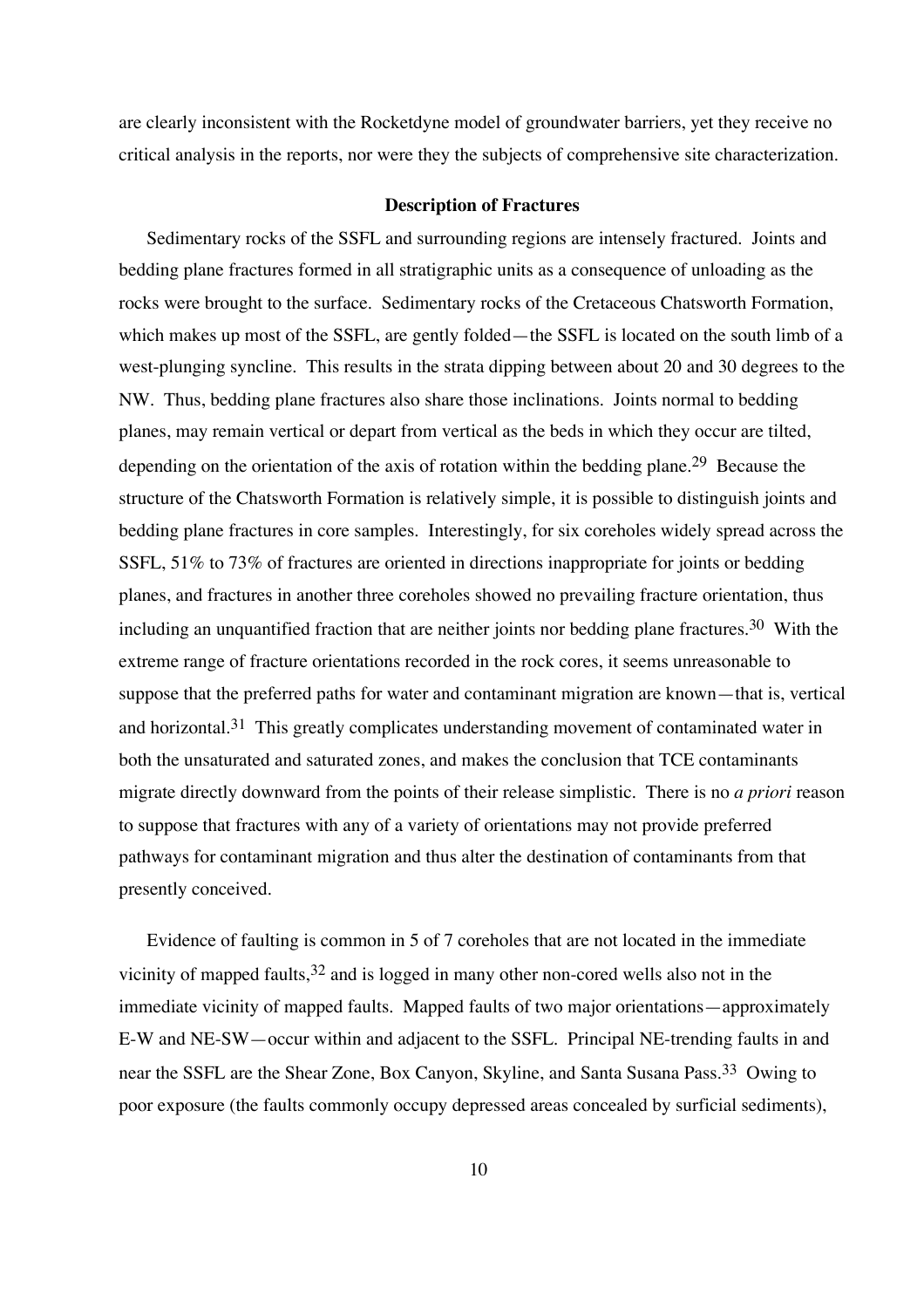descriptions of the faults are poor and lacking in critical information. Indeed the locations of the faults and extent of related fracture zones is commonly not known with any precision—for example, identification of a stratigraphic unit by electric log was needed to decide which side of the Shear Zone the RD-45 well cluster is on,  $34$  a matter of substantial importance in assessing the hydrologic role of the Shear Zone (discussed below). Uncertainty about the exact location of the Shear Zone (and other faults) is also shown by big differences in map locations of some faults.35

The Shear Zone is described as a 25-50 foot wide zone of intense fracturing, with fractures spaced <1 inch apart and about parallel to the strike of the fault. "Relatively" fine-grained gouge is said to be present in many of the outcrops, but no information is given about how many fractures contain gouge and how many are free of it. Tabular bodies of gouge to >1 foot thickness, vertical and parallel to strike of the Shear Zone, are described, but their extent is not mentioned, and no description, not even grain size, is provided. In the Black Canyon exposure, the fault zone is said to consist of sandy siltstone with abundant caliche (calcium carbonate deposited from meteoric water), and "fractured rock" at least five feet wide; how much of this, if any, is gouge and what kind of rock other than siltstone is involved is not mentioned. The mode of occurrence of caliche, of importance in considering the role of faults in groundwater movement, is not mentioned. It is further stated that the fracture characteristics vary, but how is not revealed.36 Another description indicates that caliche is common along fracture surfaces, locally 1-2 feet thick near the surface, and that gouge is present along some fractures. More widely spaced fractures (1-3 feet) nearly parallel to the fault trace "typically" show iron staining.37 Other descriptions do not differ substantively, and offer no additional useful information. Missing from these accounts is description of gouge commesurate with the importance attached to it in controlling groundwater movement; indeed there appears to be no tests at all of physical and chemical properties of gouge. Whether carbonate mineralization occurs in gouge is not clear from these descriptions, but this and iron staining could be of great importance in tracking movement of water in the fault zones. Two core samples from holes not drilled in or adjacent to faults (C-7 and C-8) are described in one case as "calcite gouge" and the other, as platy with apparent calcite interlaminations,"38 suggesting that meteoric waters have penetrated even gouge within faults. In three other coreholes, "dolomitic gouge" is logged, again suggesting penetration of gouge by groundwater.<sup>39</sup> Also missing is information on the extent within the fault and adjacent fracture zones of unfilled fractures. If joints provide preferred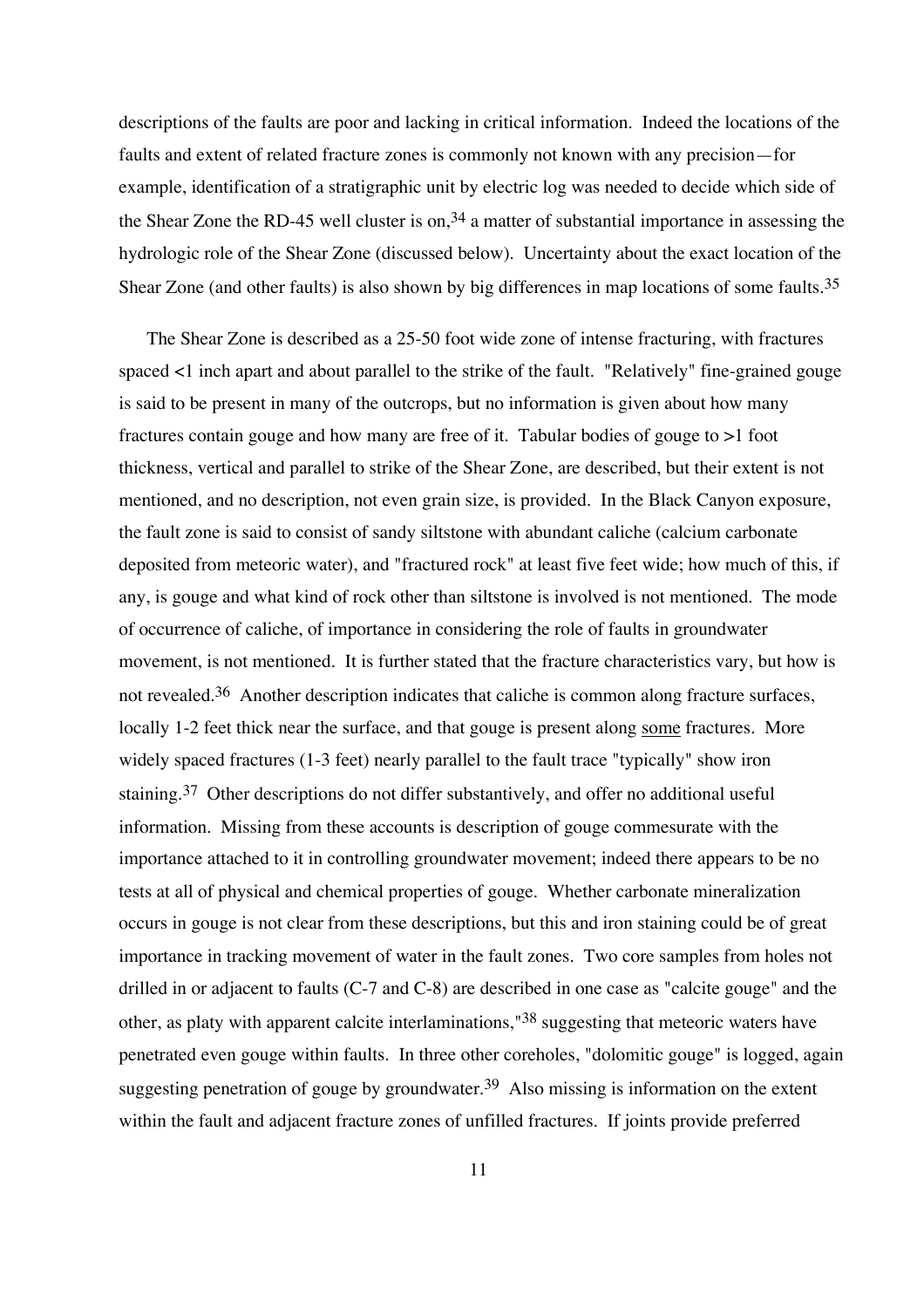avenues for migration of water, it seems not unreasonable to expect the same of fault-related fractures.

Very limited descriptions of the Box Canyon Fault are provided in two reports.40 A single road cut exposure indicates that the fault zone is at least 12 feet wide, consisting of closely spaced fractures and two sandy siltstone gouge zones; one is one foot thick, the other three feet thick. No other characteristics are described, and elsewhere the precise location of the fault is not known.

The Santa Susana Pass Fault Zone is identified east of the pass by displacement of Shale 2, but its location to the west, which is more relevant to issues of SSFL hydrology, is much less certain.41 The fault zone consists of multiple subparallel fault traces (identified by polished, striated surfaces, which in places are associated with closely spaced fractures (presumably lacking polished and striated surfaces). In places fault traces are occupied by gouge to several inches thick, and caliche is found on several fault traces. Caliche typically occurs in tabular zones <4 inches thick, approximately parallel to fault traces. At several locations, caliche shows anastomozing polished surfaces, suggesting small-scale fault movement continuing after caliche mineralization of fault traces. This is further indicated by brecciation of some diabase dikes (tabular igneous rocks) after they were intruded into the fault zones. The western-most exposure of this fault zone is a 30-40 foot wide zone of multiple polished and striated surfaces, closely spaced fractures, and thin caliche zones that are parallel to the fault zone. It would be useful to know if fractures as well as fault traces are occupied by caliche or stained as a result of passage of groundwater. Farther west, in the area most relevant to the SSFL, there are no exposures of the fault zone.

A single cursory description of the Skyline Fault is provided.42 The dip of the fault is 52-76 degrees southeast; apparent left-lateral displacement of a shale bed plus down-dip striae suggest displacement is down to the west (in which case, the fault is a thrust fault). No description of gouge or caliche, if any, is provided. The Skyline Fault as represented in 1997 extends much farther to the north than shown on more recently published maps.

East-west (E-W) faults include the Burro Flats, Coca, Tank, North, Hidden Valley, IEL, and Woolsey Canyon faults, and smaller unnamed faults. The longest of these faults in the SSFL are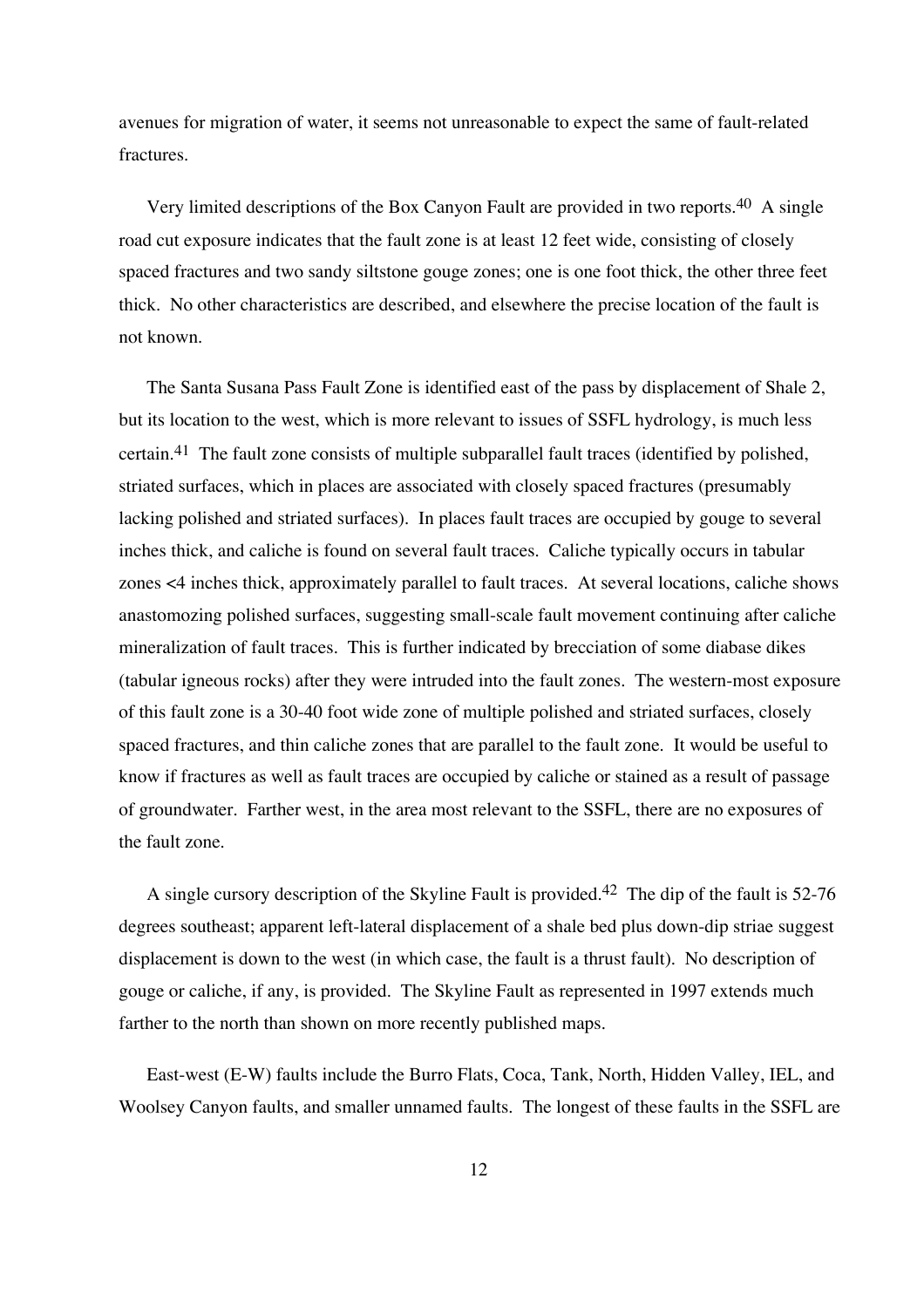Burro Flats, Coca, and North faults.<sup>43</sup> No site-specific description of the Burro Flats Fault, which is not artificially exposed in the SSFL, is provided. The Coca Fault, in contrast to the Shear Zone, consists of a single failure surface "associated with" 3-4 inches of gouge. A zone about 30 feet wide of fractures spaced 5-10 feet apart is approximately parallel to the fault trace; these fractures are healed and commonly strongly mineralized with iron oxide, indicating prior circulation of meteoric waters through these fractures. Locally fractures < 3 inches apart occur within 2-4 feet of the fault trace. The south-most branch of the fault (in the vicinity of Skyline Fault) lacks gouge and significant fractures. North Fault consists of several branches in a zone at least 200 feet wide. There is either no gouge or <1/4 inch of gouge on exposed failure surfaces. Map representations of this fault differ substantially.<sup>44</sup>

The Tank Fault is exposed by artificial cuts near its junction with Skyline Fault. It consists of 6-8 discontinuous failure surfaces in a zone about 10 feet wide. More attention has been accorded E-W faults east of the Shear Zone.45 Two faults—the Woolsey Canyon and IEL Faults—were recognized and mapped years after a number of hydrologic studies had been reported for the area in question, and representation of the Happy Valley Fault changed substantially over time (discussed below). Unfortunately, field descriptions of the faults are not much improved over time and precise locations are mostly obscure owing to poor exposure. Most of the descriptions are based on artificial exposures (road cuts), which are necessarily limited, so full characterization of the faults within the SSFL is lacking.

The Woolsey Canyon Fault Zone is described as about 400 feet wide and consisting of fault traces with <1 inch to about 20 feet displacements. Thin gouge, consisting of anastomozing stringers <0.1 inch thick of sandy siltstone is said to be "typically" present, and fractures are "typically" not associated with the small-offset faults. The fault about 4,000 feet east of RD-53 is marked by a single trace with 3-5 inches of clay gouge, and a zone of close-spaced fractures extending at least 10 feet north of the trace. Here the gouge contains nodules and veins of caliche,46 indicating penetration of the gouge by meteoric waters.

The IEL Fault is based on a linear drainage between wells RD-31 and the RD-43 cluster and offset of the Happy Valley Member. The only, inadequate, descriptions of the fault zone are obtained from cores of corehole C-1 because it is otherwise poorly exposed. A possible fault near RD-72 is suggested by a linear drainage and possible offset of the Happy Valley Member, is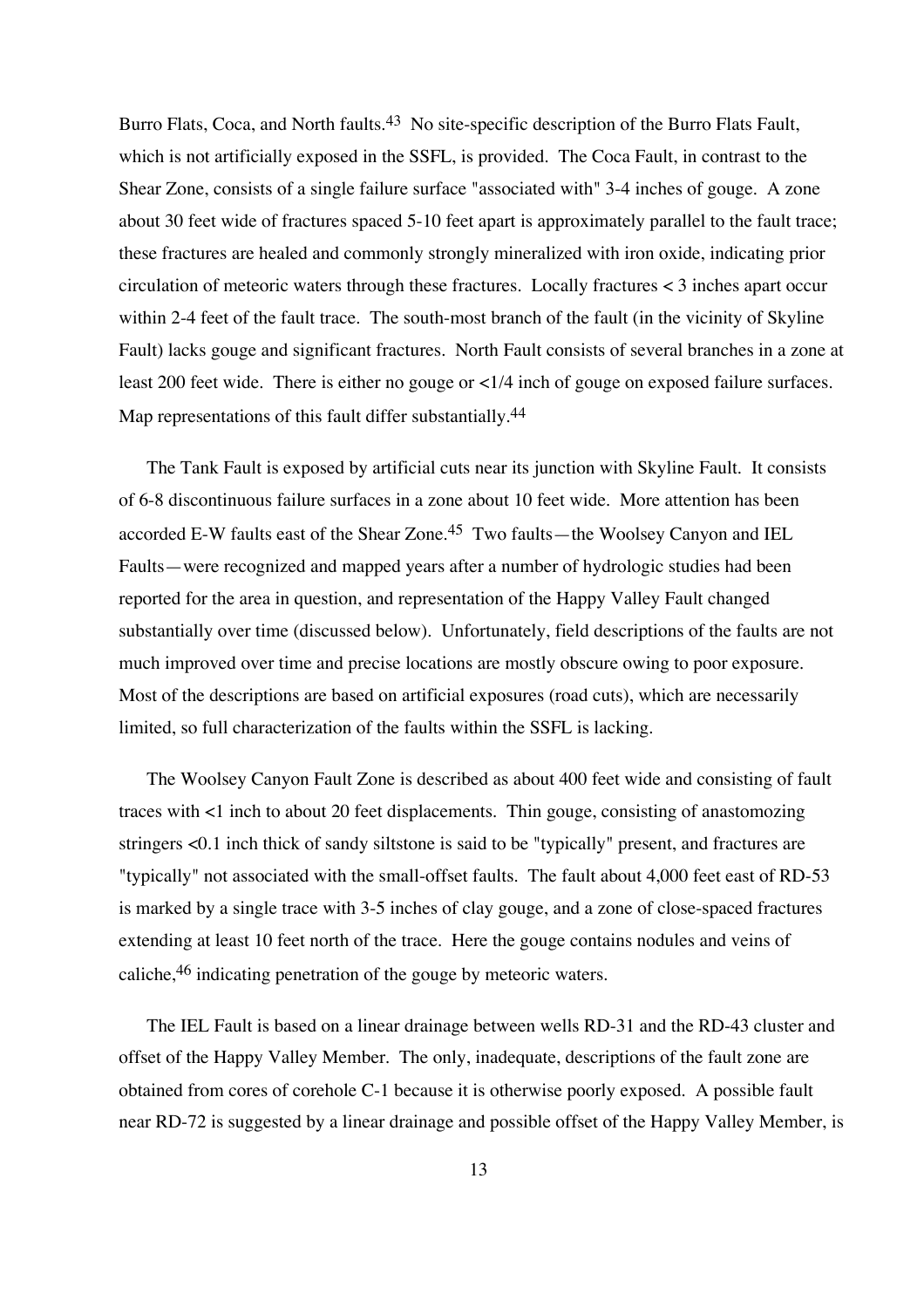not shown on maps.47 This, along with the IEL Fault, should be trenched to determine the presence of the RD-72 fault and the characteristics of both. The characteristics of these faults have an important bearing on Groundwater Unit designations and interpretations of the distribution of contaminants (discussed below).

The Happy Valley Fault, represented on early maps as a single trace, is now represented as a wide zone of small-displacement faults surrounding at least two fault traces with significant displacements.<sup>48</sup> A roadcut exposure on one of the larger fault traces shows a 3 inch to 1.5 feet wide zone with sandy silt gouge, and lacking adjacent fracturing.

#### **SSFL SITE FEATURES AFFECTING MOVEMENT OF GROUNDWATER**

#### General

The complex conditions of formation of the Chatsworth Formation created a highly variable section of bedded sedimentary rocks. In addition, events that modified the physical and chemical properties of the sediments accompanying and following their lithification, structural deformation during emplacement of the Chatsworth rocks in their present positions, and modifications resulting from circulation of meteoric waters through the sediments all have conspired to create a complex geohydologic system. This makes the task of understanding the behavior of contaminants released in this system daunting. The difficulty of this task is further compounded by an apparently erratic distribution of contaminants in the areas of their release, which likely affects their redistribution by infiltration, surface runoff, and in the atmosphere.

Matrix properties of the sedimentary rock types considered important in the conceptual site model for distribution of TCE are extremely variable. Hydraulic conductivities for all types range over at least 3 orders of magnitude and as much as 5 orders of magnitude.49 Values for matrix porosity, permeability, carbonate content, and organic carbon all show wide ranges of variability.

Matrix properties of all the common rock types are restrictive of groundwater movement, and it is well-recognized that groundwater moves most efficiently at the SSFL through fractures. Bulk hydraulic conductivity that accounts for fractures is shown by packer tests to vary over 3 orders of magnitude within single wells over short stratigraphic intervals.<sup>50</sup> On a larger scale, many tests of hydraulic conductivity have been made on wells with large open intervals to assess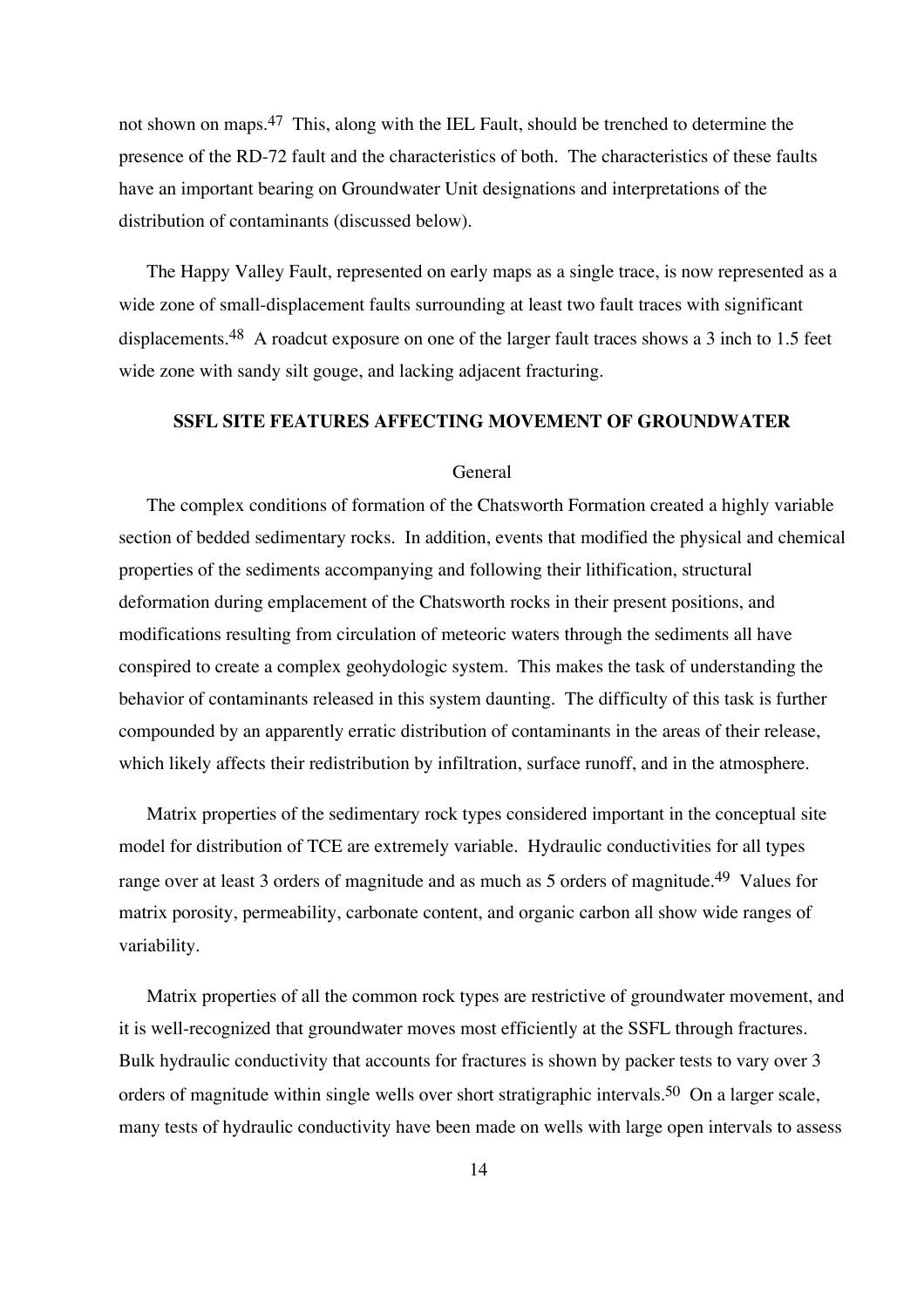the effects of fractures—resultant vertically averaged hydraulic conductivities representative of the SSFL range over 4 orders of magnitude.<sup>51</sup> Values of bulk permeability, also including the effects of fractures, range over 5 orders of magnitude.<sup>52</sup> Bulk hydraulic conductivity of closespaced wells in well clusters vary by as much as 3 orders of magnitude.<sup>53</sup> This variability is not tied uniquely to any geologic feature that can be mapped or extrapolated in three dimensions with any certainty, which makes prediction of groundwater and contaminant behavior speculative at best.

Large gaps in information were noted in the descriptive sections, and substantial amounts of information are underutilized. Some unexpected responses of the system, such as very erratic and sporadic appearance of contaminants in wells, the presence of high levels of contaminants in one well and not in an adjacent well, responses to pump tests,54 and many others may result from complex distributions of lithologies such as hard and cemented strata and variable mineralogy, that can never be known with any certainty. Considering the importance placed on fault gouge as a groundwater flow retardant, it is surprising that not a single measurement of the physical properties of this lithology is reported in the literature I reviewed. Indicators of past groundwater flow, such as caliche, iron oxide, and clay fracture filling and fracture staining have not been analyzed to show what, if any, fracture groups (joints, bedding planes, or the more abundant stress fractures other than faults) have been preferentially used by flowing water, or how they may affect current and future groundwater movement and contaminant distribution. This has a direct bearing on the current model of TCE DNAPL distribution.

#### **Role of Fractures (unassociated with faults)**

Fractures, including joints, bedding plane fractures, and stress fractures not corresponding in orientation to either of the other categories (recognized in core samples), are well-recognized to represent the principal conduits for movement of groundwater in the Chatsworth Formation, based on very low matrix permeabilities, porosities, and hydraulic conductivities of all principal rock types, and by direct observations during well drilling. It is also well-established by field examination that most joints are discontinuous, and thus provide complex pathways for movement of groundwater.55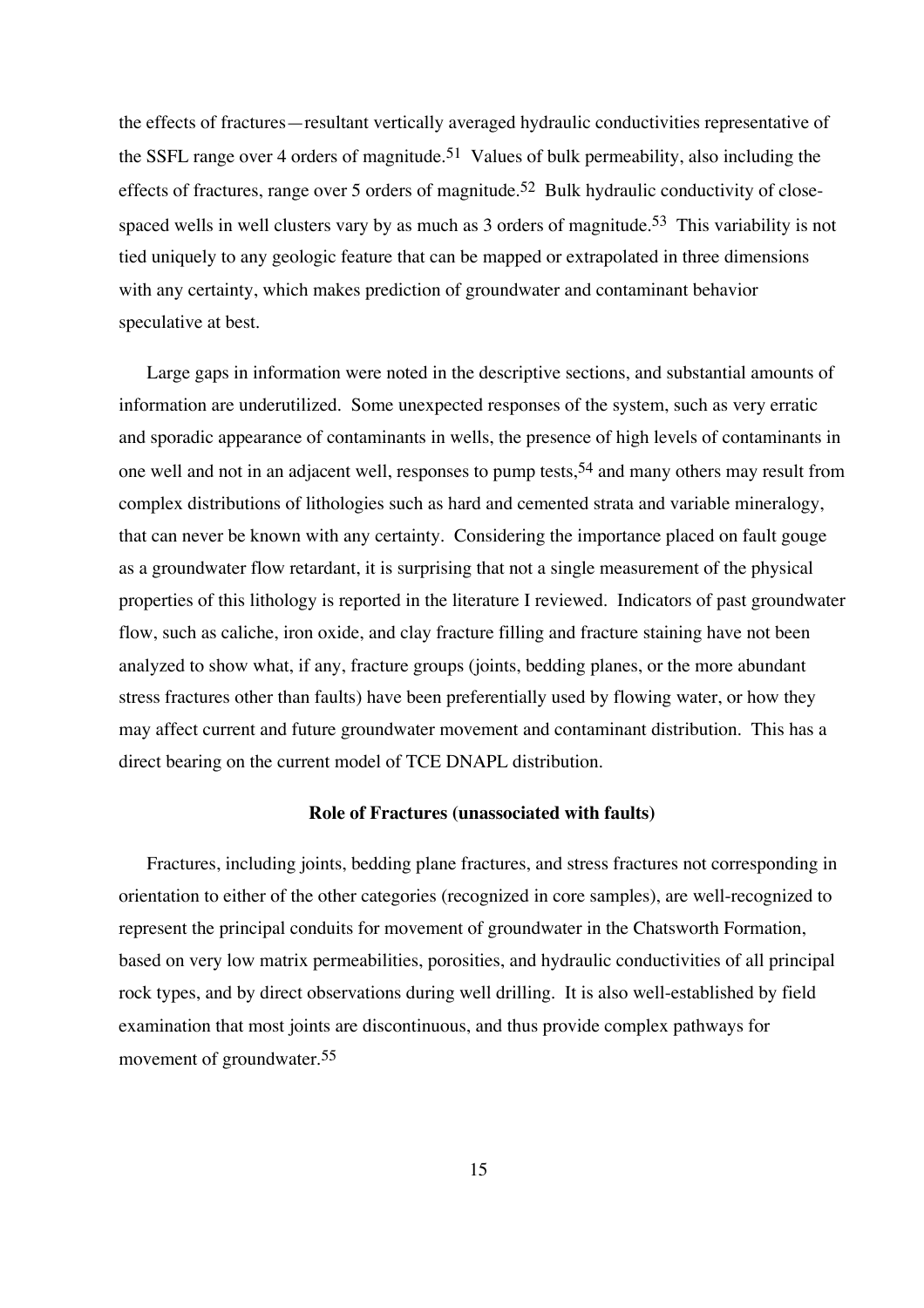Characterizing the SSFL on the basis of joint patterns measured in the field,<sup>56</sup> however, has limited usefulness because simplifying assumptions required by models of groundwater and contaminant behavior cannot rigorously be made. One study, by the U.S. Geological Survey, concluded that there is little correlation between observed fracture systems and highly permeable zones; that major fractures may vary greatly in effective hydraulic aperture over very short distances; the orientation of highly permeable zones may be quite different from the observed strike and dip of the individual fracture segments composing a fracture zone; and irregular fracture systems cannot be approximated by assuming planar fractures of uniform aperture.57

#### **Role of Faults**

#### Faults and Associated Fractures

The current assertion by the site operator that faults in the SSFL and nearby areas are aquitards is surprising in view of the also widely held belief by Rocketdyne consultants that fractures are the principal conduits for groundwater flow in the Chatsworth Formation. This is based on the belief (not supported by any measurements) that fault gouge impedes groundwater flow and that gouge is everywhere present in fault zones (not supported by descriptions of the faults). Yet, every major fault in and near the SSFL is described as a zone comprising not only fault traces but many fractures. The fault zones are described as only sporadically gouge-filled and none of the accompanying fractures is occupied by gouge. Moreover, as mentioned above, some gouges are themselves occupied by caliche stringers or carbonate cement or nodules, which indicate transmission of meteoric waters through the gouge. Furthermore, most fault zones are described as having tabular bodies of caliche parallel to fault traces, again showing migration of meteoric waters in the fault zones—these are not merely surficial, but are described in well samples to hundreds of feet depth. There can be little doubt that the various lithologic variants, including gouge, in fault zones make water flow in the zones complex, like that in all fractures of the Chatsworth Formation, but that does not make them universal aquitards.

#### Faults and Water Supply

It has been noted that historic well test data indicate that the most transmissive fracture zones are the east-west zones along which wells WS-4A, WS-12, and WS-13 (North Fault) are located, and the northeast-southwest zone along which well WS-5 is located (Shear Zone).<sup>58</sup> However, in summarizing the hydrogeology of the SSFL, a more recently published report states that wells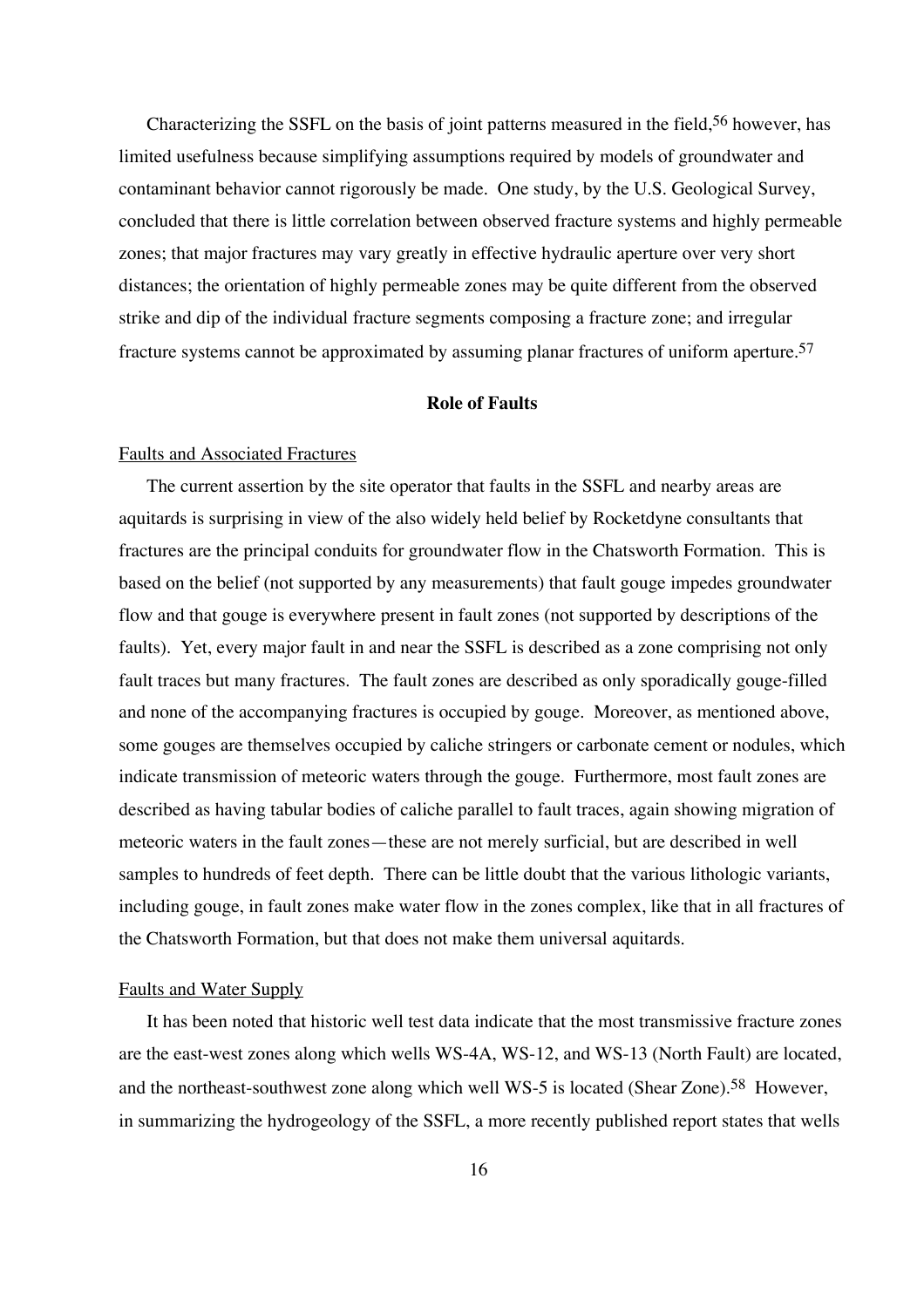along major structural features did not show a preferential response to shutdown and restart of the pumping wells: "In fact the only wells in which a response was obvious were those located at distance from any known structural feature or observed linear feature."59 As shown in Table 1, this statement significantly distorts the facts reported in Table 4 of the 1997 Hydraulic Communications Report. Of the 17 wells (excluding pumped wells) that responded rapidly to cessation and/or restart of the pumped wells, 9 (53%) are on or in close proximity to major faults, and 8 (47%) are distant from mapped faults (of these 8 wells, half are in close proximity to the pumped well RD-63). More damning is that of 94 wells that did not respond rapidly to either cessation or restart of pumping, 34 (36%) are on or in close proximity to major faults, and 60 (64%) are distant from mapped faults. This assessment is based on Fig. 2-9, Near-Surface Groundwater Study, which shows faults not recognized in the 2000 report, and extensions of the North Fault, which includes two additional clusters that would not be counted as in close proximity to faults if the 2000 maps were used.

#### Features of Specific Faults

#### Shear Zone

Evidence used to support the Shear Zone as an aquitard includes offset of water levels across the fault zone, variously described as "more than 200 feet" to 300 to 400 feet for the same set of wells.<sup>60</sup> A big problem with this interpretation is the very limited data available from wells on the west side of the Shear Zone, and the offset relies on a selected, but not fully representative, data set on water levels in wells on the east side of the Shear Zone—a more representative set of wells shows offsets ranging from -92 feet (two wells on the east side of the Shear Zone have water levels lower than those on the west side) to 230 feet (2 wells selected by MWH for comparison) (Table 2).61 The large degrees of freedom allowed by limited data are illustrated in Exhibit 1, which represents an estimate of historic water level changes in the central part of the SSFL. The large water level depression is due to pumping water supply wells, which reduced water levels by as much as 500 feet in the 1950s. Pumping ceased for about 20 years from 1963 to 1984,62 so Exhibit 1 represents aggregate water level changes through 1997. The drawdown contours loop around WS-8 in the west, extend eastward across the Shear Zone to loop around WS-5 and RD-2,<sup>63</sup> then northward to loop around WS-14 and WS-4A on North Fault, looping westward to encompass WS-12 and WS-13, then back to WS-8. There are no wells to constrain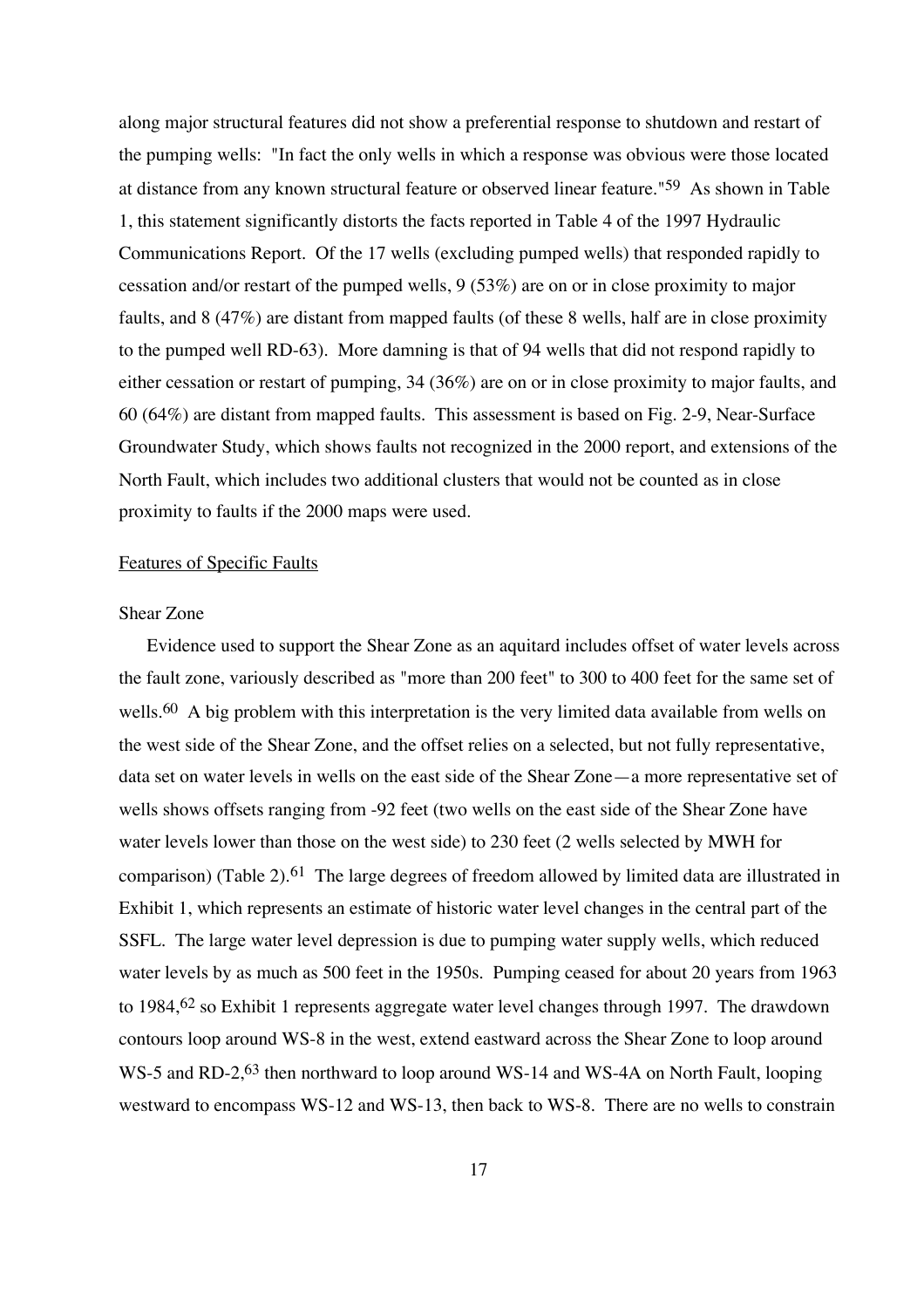the contours from crossing the Shear Zone south of WS-5, nor is there any requirement that the 100 to 200 foot contours be so closely controlled by well WS-4a. An alternative representation would be northward extension of all contours on the west side of the Shear Zone north of WS-5, which might at least partially explain the water level drop across the Shear Zone near WS-14 and RD-37. Representation of the water level drop as vertical across the Shear Zone (e.g. Conceptual Site Model, Fig. 4.6) is an assumption, not a fact.

It is further argued that maintenance of the water level offset of over 200 feet across the Shear Zone would require a significant reduction in hydraulic conductivity in the Shear Zone. Hydraulic conductivities in wells on opposite sides of the Shear Zone, are in the  $10^{-4}$  to  $10^{-5}$ cm/sec range, requiring a hydraulic conductivity on the order of  $10^{-7}$  cm/sec in the Shear Zone. The hydraulic conductivity of the Shear Zone has not been estimated, but that of WS-5, which is very close to the Shear Zone or on it is estimated to be  $3.1 \text{ X } 10^{-4} \text{ cm/sec}.$ <sup>64</sup> It is noteworthy that estimates of hydraulic conductivities for wells on or immediately adjacent to other faults also may be relatively high (RD-53, Woolsey Canyon Fault,  $6.6 \text{ X } 10^{-4} \text{ cm/sec}$ ; RD-1, Happy Valley Fault,  $1.0-1.2 \text{ X } 10^{-4}$  cm/sec; RD-31, IEL Fault,  $5.5 \text{ X } 10^{-4}$  cm/sec; and adjacent wells in clusters on faults may show wide variation: RD-5 cluster on the Burro Flats Fault, A, 2.0-2.5 X 10-4, B, 1.1 X 10-5 to 7.9 X 10-6, and C, 1.3-1.7 X 10-5 cm/sec.64

The RD-45 well cluster, now considered to be on the west side of the Shear Zone, shows an interesting response between 1994 and 2001 to shutdown and startup of pumping of well WS-5, on the east side of the Shear Zone. RD-45A is interpreted to be open from the Middle Sage Member across the Lower Line Bed into the Lower Sage Member, RD-45B is interpreted to be open only in the Lower Sage Member, and RD-45C is interpreted to be open within and below the Woolsey Member(?).65 It should be noted that lithologic logs of these wells indicate that the Lower Line Bed is allowable in 45A and C, but not in B, and that identification of the Woolsey Member(?) is not allowable by the lithologic log of 45C, that is, the material logged at the appropriate depth in 45C does not resemble descriptions of the Woolsey Member. Other reports66 identify this level of 45C as the Happy Valley Member, which also does not resemble the well log. Exhibit 2 shows the long-term hydrographs for wells WS-5 and the RD-45 cluster. RD-45C practically duplicates the water level pattern of WS-5, whereas RD-45A and B do not respond to shutdown or pumping of WS-5. It is noteworthy that shutdown of WS-5 in October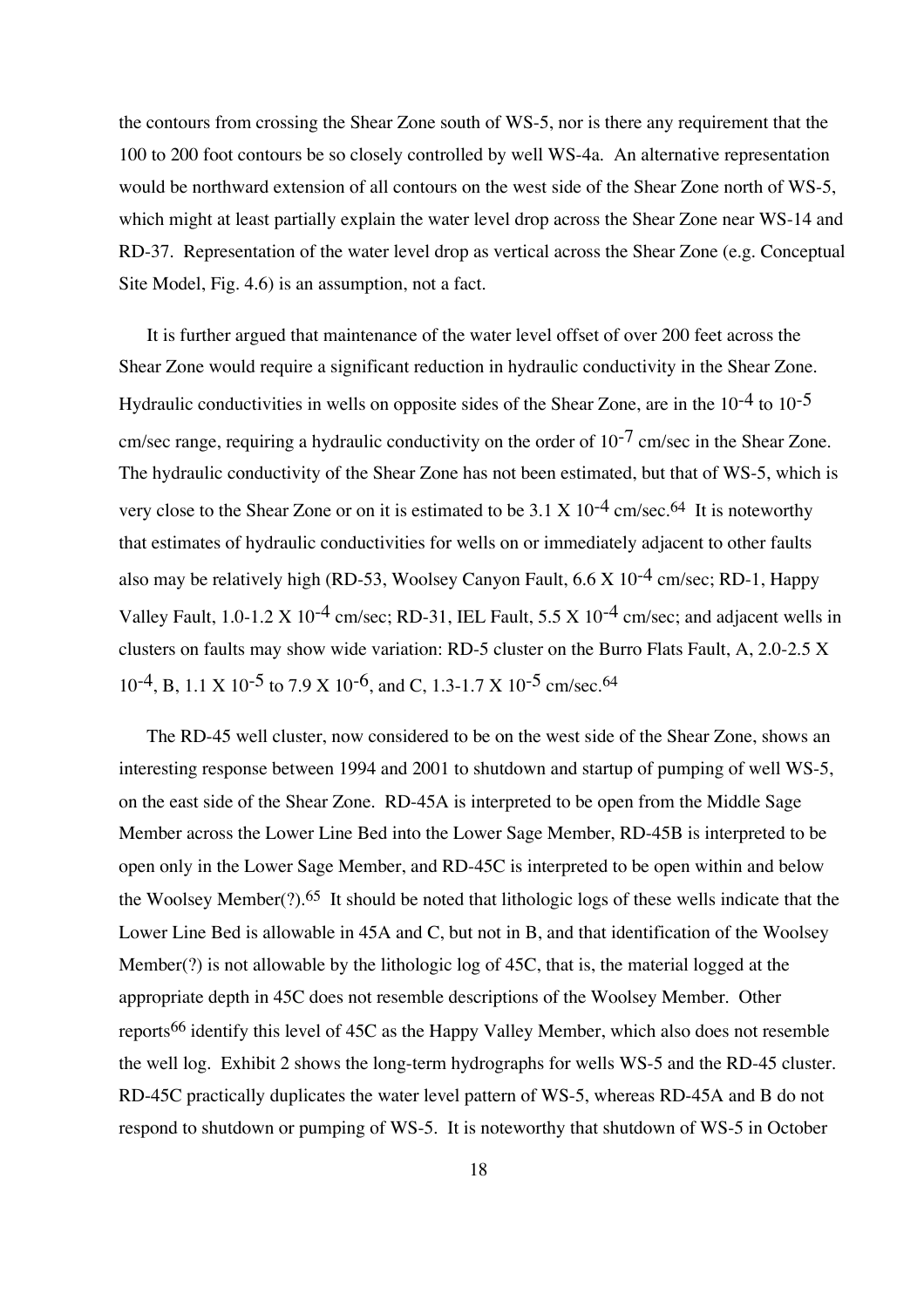2000 resulted in a makeup of the 80 foot difference in water levels between RD-45A, B and RD-45C. Table 4 of the 1997 Hydraulic Communications report shows all three wells of the RD-45 cluster responding rapidly to well shutdown and restart, but hydrographs show that RD-45A and B are responding to well WS-6, whereas RD-45C is responding to well WS-5. This behavior is perplexing, but it is difficult to see how, at least at the screen level of RD-45C, the Shear Zone can be acting as an aquitard.

The lack of response of WS-14 to a 90-day pump test of RD-73, located on opposite sides of the Shear Zone is further taken as evidence that the Shear Zone is an aquitard.67 This may well be the case, but until WS-14 is precisely located with respect to the full extent of the Shear Zone and RD-73 is precisely located with respect to the IEL Fault, this will remain uncertain. That conditions in the vicinity of WS-14 are complex is shown by the RD-38 cluster, which is closer to WS-14 than is RD-73. RD-38A did not respond to a pump test of the adjacent RD-38B (see Exhibit 3). This unexpected result is explained by the presence of a hypothetical gouge zone, which was not observed on video logs, between the two wells.<sup>68</sup> To compound the uncertainties, the log of RD-53, located in the Woolsey Canyon Fault Zone that separates RD-73 and the RD-38 cluster, does not mention any fault-related features.69

Contours representing drawdown from the RD-73 pump test are shown in Exhibit 4. The contours are interpreted to indicate an apparent rise in hydraulic conductivity about parallel to strike of the Chatsworth Formation, and that "drawdown appears to truncate at the shear zone to the west, and at the Happy Valley Fault to the south."70 This is based solely on the behavior of WS-14 (discussed in the previous paragraph) because no other wells west of the Shear Zone were monitored, and there is no control for designating the relationship of drawdown to the Happy Valley Fault. Representation of the contours as crossing the subsequently recognized IEL and Woolsey Canyon Faults without deflection does not prove that they are not aquitards, but rather there is no control for the location of the contours—that has not changed since the contours were drawn or the faults were mapped. A possible E-W fault passes very close to RD-72 and RD-32 between the Woolsey Canyon and IEL faults.71 The presence of a fault in this area is supported by the video log of RD-32,<sup>72</sup> which logs a number of broken zones; a log of RD-72 is not yet available.

Coca Fault

19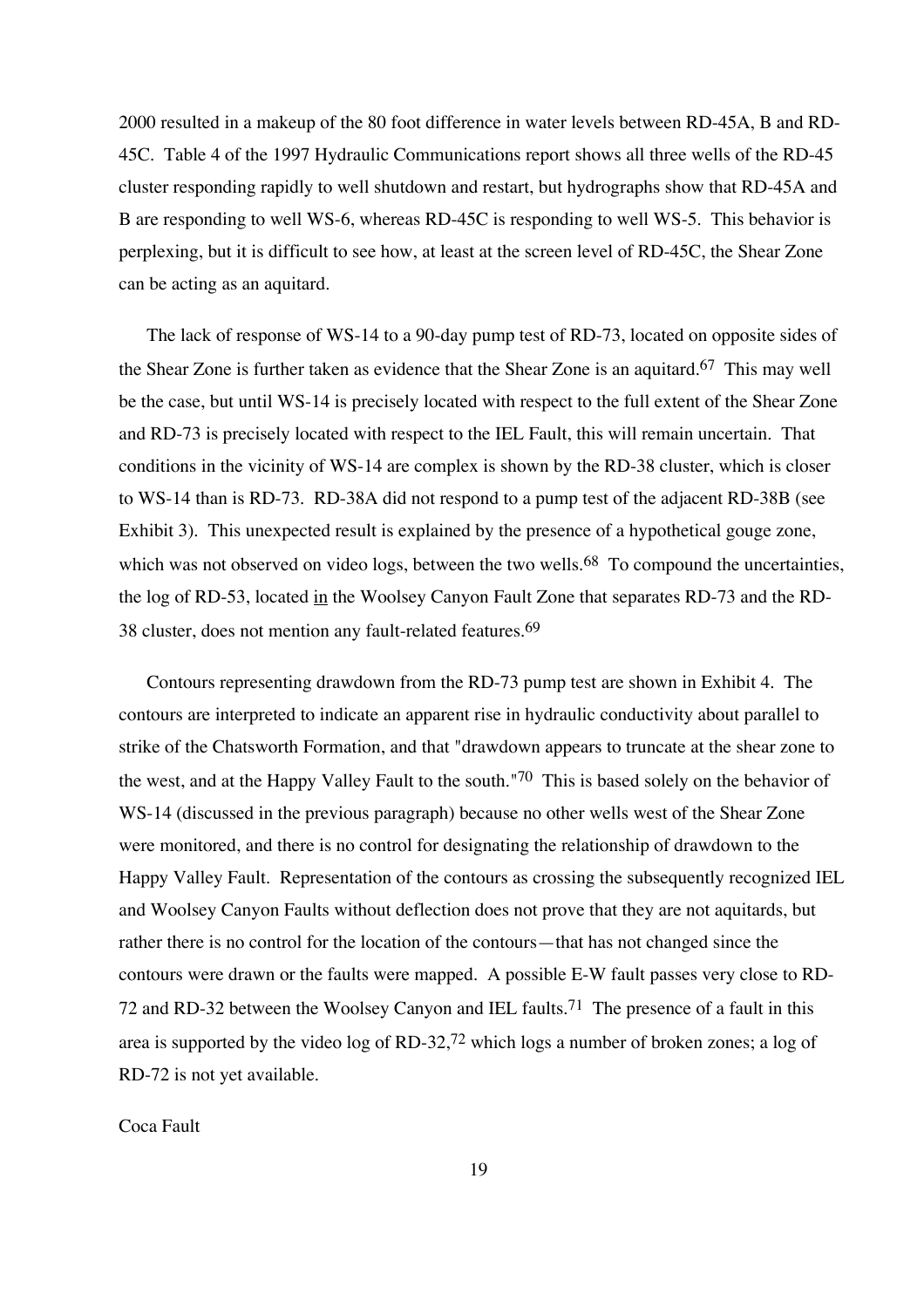Evidence adduced to support the conclusion that the Coca Fault is an aquitard is extremely limited. It is stated that "Drawdown resulting from pumping in the central portion of SSFL appears to terminate at the Coca Fault..."<sup>73</sup> There is no basis for this as there are no data near the Coca Fault, certainly on the north side of the fault where the drawdown depression exists (see Exhibit 1--the Coca Fault could not be represented on this map because of its poor quality, but the zero contour of the drawdown depression would cross the west end of the fault), and it appears that most or all of the few data points on the south side of the fault are on the fault and are so-listed in the endnote reference 62, Table 2.9). The hydraulic conductivity of the Coca Fault, or its immediate environs, could not be determined because the wells located in or immediately adjacent to the fault did not yield sufficient water for testing. Accordingly, the fault's hydraulic conductivity is noted as  $\lt 1.0 \times 10^{-6}$  cm/sec. Well WS-10, cited in Table 2.9 of reference 62 as being on the Coca Fault, is not shown on any map to which I have had access. A number of other wells in both Sandstone 1 (RD-36A, 36C, just east of the Shear Zone, RD-40, adjacent to the Skyline Fault, and RD-55B, south of the Coca Fault west of its termination) and Sandstone 2 (RD-19, 21, 22, 23, 33A, 51B, 54A, 54B, and 60, all distant from mapped faults except 51B, which is possibly on North Fault) also failed to yield sufficient water for hydraulic conductivity testing and are arbitrarily assigned the same low conductivity value notwithstanding much higher conductivities in nearby wells.<sup>74</sup> It is possible that wells located on the Coca Fault are poor water producers because the fault, unlike the Shear Zone and other faults, is not associated with intensively fractured rocks (see Description of Faults, above). This holds also for the Skyline and Tank Faults, for which there is no supporting evidence that they are aquitards.

#### North Fault

There are very limited data available for assessing North Fault as an aquitard, and the precise locations of the main strand and subsidiary strands appears to be unknown. It is noted, however, that wells WS-12 and WS-4A, located on North Fault, respond to pumpage of WS-13, which is close to the map representation of North Fault. Well WS-9B, located south of North Fault, but closer to WS-13 than is WS-12, does not respond to pumping of WS-13. WS-4A is less responsive than WS-12, but the effect of WS-13 pumping may be dampened by the very prompt response of WS-4A to precipitation.75 This behavior suggests that North Fault is a conduit for transmission of water, but potential effects of pumping wells on the fault on wells located distant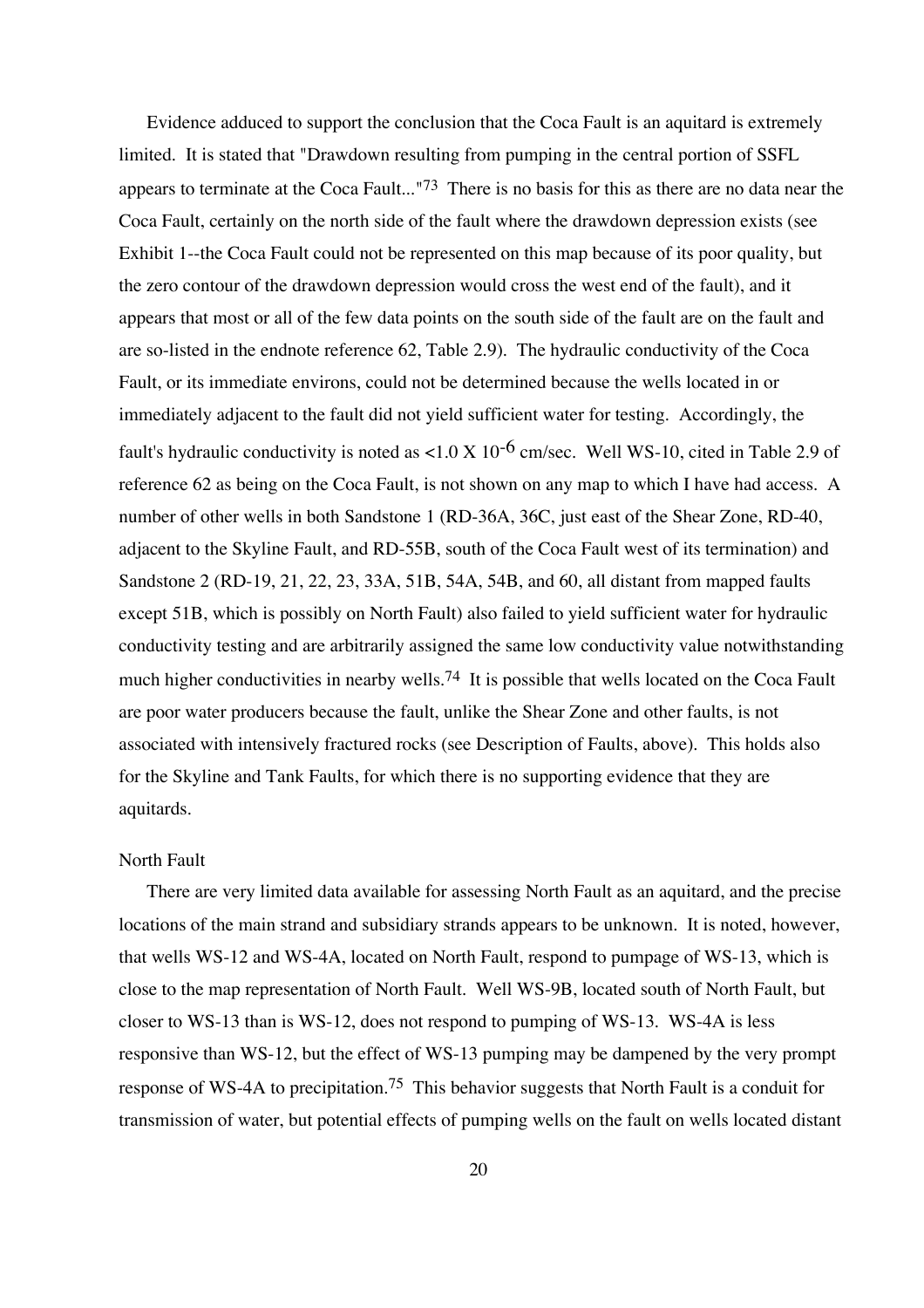from the fault is not clear. Rates of response through the different kinds of fracture systems (clusters of steep fractures in the fault zone) and discontinuous, complex joint and stress fracture systems may cloud pump testing results. This is consistent with the behavior of wells WS-4A, WS-12, and WS-14 in the 1996 hydraulic communications study.<sup>76</sup> These wells did not respond immediately to shutdown of WS-6, but water levels in those wells (see Exhibit 3 for well locations) began to rise five to seven days later. This was true also of WS-13, but it could have been responding to RD-9 as well as WS-6. The drawdown pattern shown in Exhibit 1 also supports North Fault as a groundwater conduit.

#### Woolsey Canyon Fault Zone

There is very limited information available to support the assertion that the Woolsey Canyon Fault Zone is an aquitard.<sup>77</sup> A pump test run on RD-38B recorded no response in adjacent RD-38A,78 both located a short distance downslope from the outcrop of the Woolsey Canyon Member and a short distance north of the Woolsey Canyon Fault Zone.<sup>79</sup> This is interpreted to mean that there is "...a significant aquitard between...225...and 235 feet that is believed to likely be associated with fine-grained gouge produced by the Woolsey Canyon Fault." However, there is no support for this in the video log although such features are observed in video logs of other wells. It is also stated that "Moreover, RD-38A is slightly closer to the mapped Woolsey Canyon Fault than is RD-38B."79 This discussion suggests that the precise location of the Woolsey Canyon Fault is not known, as might be questioned from the fact that the RD-53 well log does not mention the presence of fault indicators even though the well is located within the mapped fault zone. It is further stated<sup>79</sup> that "The fact that faults are reported in parts of the borehole [RD-38B] in which groundwater elevations show no evidence for the presence of an aquitard is probably the result of the variability of fine-grained gouge characteristics associated with faults at the SSFL." This is to say that faults are aquitards in some places and not others, which is likely the case, but to invoke fault features where they are not observed as an explanation for pump test results is another matter.

The only evidence adduced to support the claim that the Woolsey Canyon Fault Zone is an aquitard is a large difference in TCE concentration in well RD-72 (6,500 ppb 11/00), south of the Woolsey Canyon Fault Zone and RD-53 (140 ppb 8/00), mapped as within the fault zone. Other wells north of the fault zone (RD-36B, C) also have lower TCE concentrations (11/00) than RD-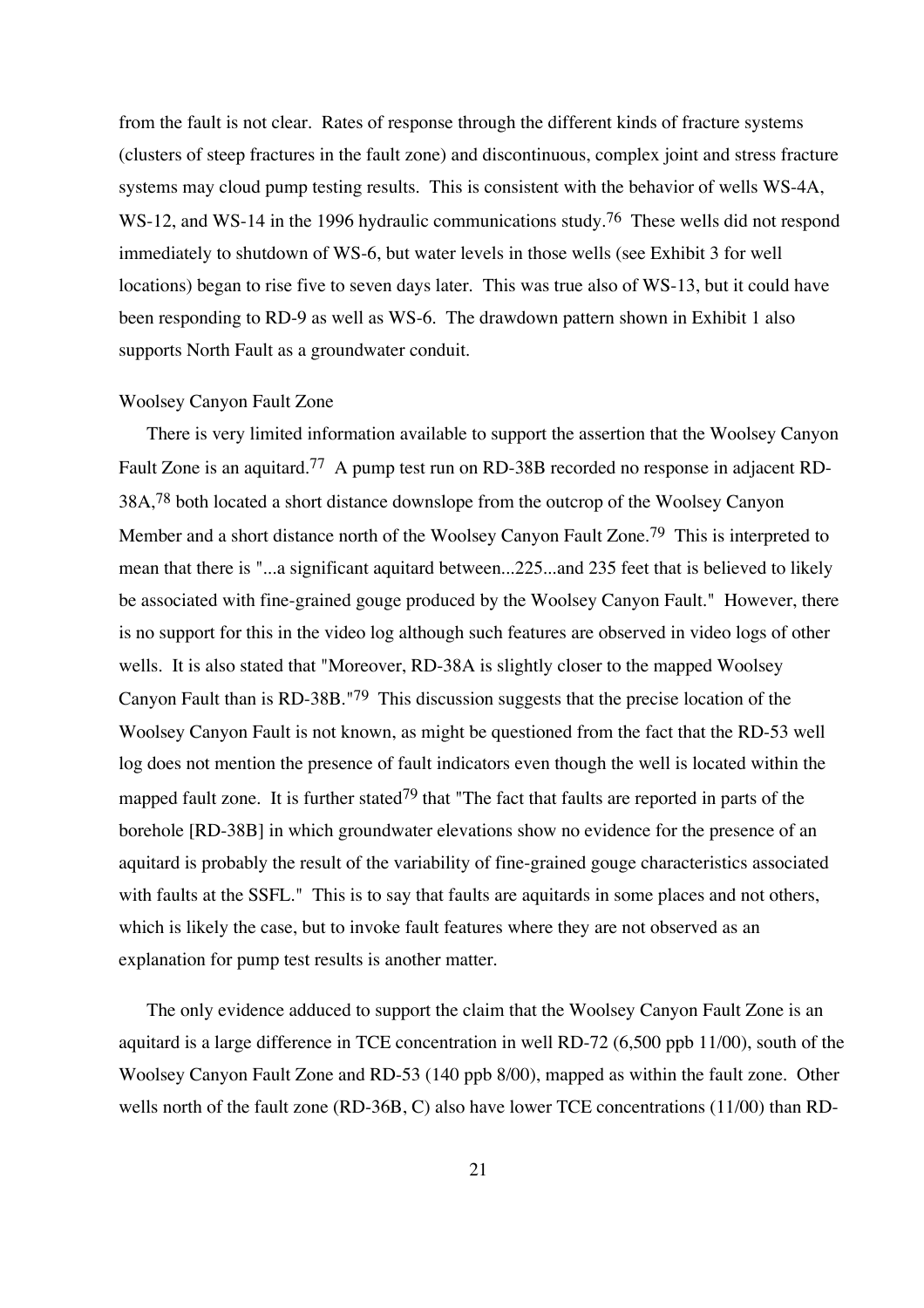72. Among the problems with this interpretation is the lack of information of where RD-72 may be located with respect to a possible fault in close proximity to RD-72 (see Exhibit 4). In addition, RD-72 has a history of sporadic TCE detects, at times showing no contamination.<sup>80</sup> As shown in Exhibit 4, drawdown contours for a pump test of RD-73, and in Exhibit 5, water level contours for Groundwater Unit 1a as recognized in 2000, the contours pay no attention to faults, including the Woolsey Canyon Fault Zone, the IEL Fault, and the possible fault near RE-72, not recognized at that time. However, no new data that would discredit the interpretations represented by the contours have been made available subsequently. Thus, the role of the Woolsey Canyon Fault Zone as an aquitard is putative.

#### IEL Fault

Certain wells on the south side of the IEL Fault (HAR-16 and RD-73) show no significant differences in water levels from those on the north side of the fault (RD-35A, RD-35B, and RD-72). Nonetheless, the IEL Fault is considered to be an aquitard because all the wells are screened in the same stratigraphic unit (Canyon Member), the topography between the IEL and Woolsey Canyon Faults is relatively flat, and the area is outside the influence of groundwater extraction wells. It is not altogether clear why this qualifies the IEL Fault as an aquitard. If the direction of groundwater flow is controlled by bedding of the stratigraphic units, their orientation in this immediate area is such that flow should be intercepted by the IEL Fault, and water levels should vary if the fault is an aquitard.<sup>81</sup> The location of RD-73 with respect to the IEL Fault needs to be clarified, as does the location of RD-72 with respect to a possible unmapped fault before a clear case is made for the role of the IEL Fault. Moreover, water levels in HAR-1, 24, and 25, all south of the IEL fault and east of the Shear Zone, need to be factored into this argument because all have similar lithologic logs and reach approximately the same depths as HAR-16.82

Representations of drawdown contours from a pump test of RD-73 (Exhibit 4) and of water levels in Groundwater Unit 1a (Exhibit 5) do not show any effect of the then-unrecognized IEL Fault, but no new data have been provided to show the contours to be wrong.

The presence of perchlorate (measured February 2000) in the wells south of the IEL Fault (including HAR-1, 16, 24, 25, and RD-73) but not in RD-35A north of the fault is taken as suggestive evidence that the fault is an aquitard, but the possibility of slow migration such that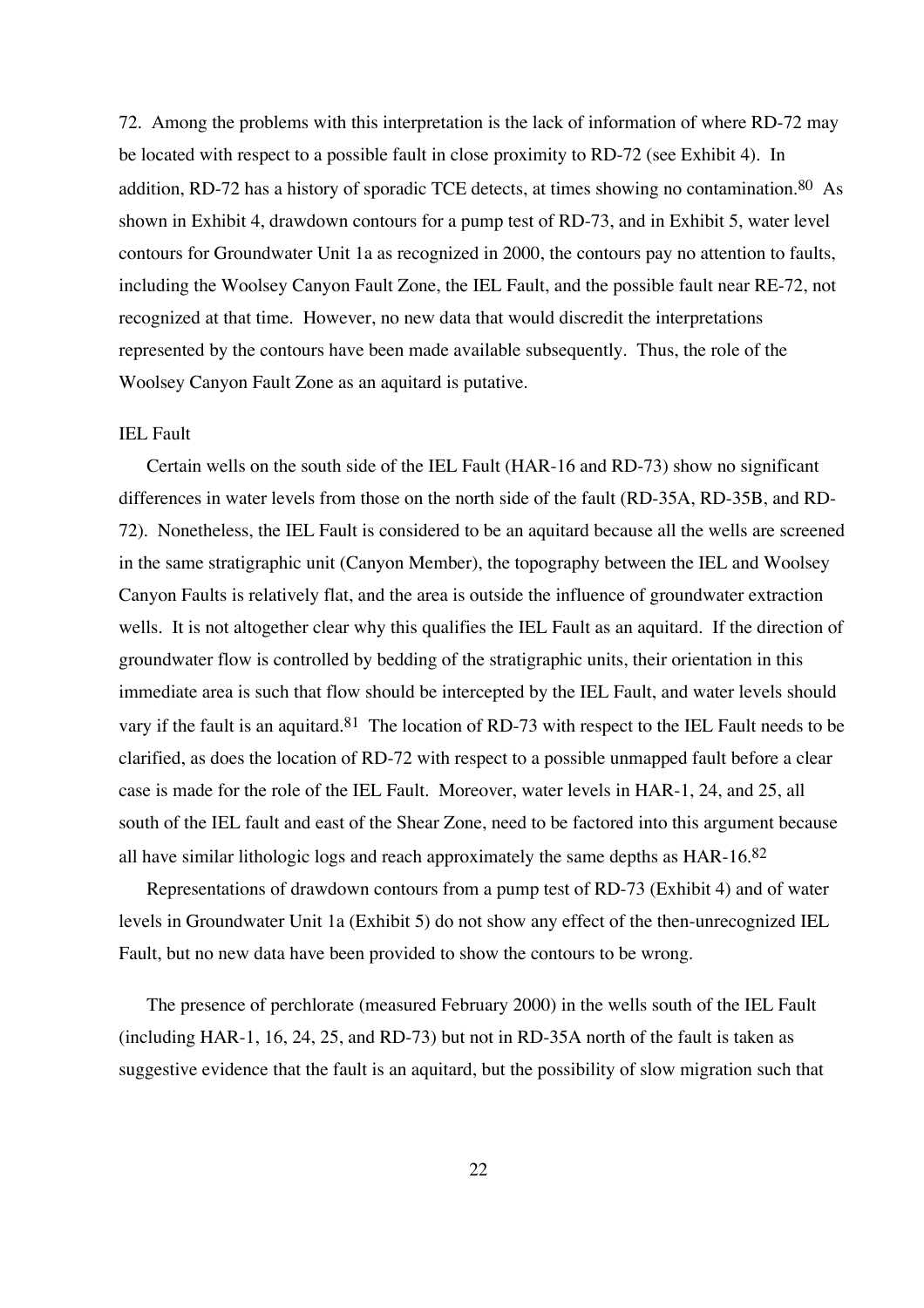perchlorate has not yet reached RD-35A is considered, probably because TCE concentrations in wells on both sides of the fault are similar.<sup>83</sup>

The behavior of TCE in corehole C1, at south edge of the IEL Fault, and in well RD-35B north of the Fault suggests significant problems for the IEL Fault as an aquitard.<sup>84</sup> Although C1 is shown as slightly south of the IEL Fault, it is believed to intersect the fault at a shallow depth and to remain in the fault zone to its total depth (TD) of 600 feet, which the core log supports. RD-35B is considered to be farther from the TCE release area because, in contrast to C1, there is no TCE mass in the unsaturated zone sampled by RD-35B. However, the maximum concentrations of TCE in C1 are only slightly higher than those in RD-35B, leading to the conclusion that "Migration of TCE from the infiltration location (near C1) to RD-35B likely occurred through the fracture network," that is, across the IEL Fault. "RD-35B is located downdip of C1 such that the interbedded unit found 145 feet bgs in C1 that contains the maximum TCE concentrations for this hole correlates with the interbedded zone at 295 feet bgs in RD-35B when the apparent angle of bedding is accounted for. However, TCE concentrations in this bed at RD-35B were non-detect, suggesting that lateral TCE migration could not have been controlled by bedding planes alone, and that TCE migration readily occurs across beds." Inasmuch as "interbedded" is defined (p. 18) as thinly bedded siltstone with minor interbeds of sandstone and shale, this means that TCE migration is not impeded by fine-grained units. Special propensities of TCE DNAPL are called upon to explain the deep penetration of TCE in all of the coreholes: "The deep vertical penetration of TCE at both RD-35B and C1 as well as the other coreholes at the site shows a strong propensity for TCE DNAPL to migrate vertically across and through beds, even though there are strong contrasts in rock matrix properties and fracture properties between the different lithologies." Since core samples represent lateral conditions for only a few inches, this conclusion seems somewhat far-reaching. Because the dominant fractures logged in the coreholes dip less than 70 degrees, substantial lateral flow likely occurs, and mass balances are simply speculation based on very incomplete sampling and poor records of contaminant inputs. It is noted, however, that despite the postulated "drillhole-like" migration of TCE DNAPL, "this does not exclude migration of high TCE concentrations by groundwater flow from C1 to RD-35B over the past 50 years." Which means that the IEL Fault is not an aquitard.

23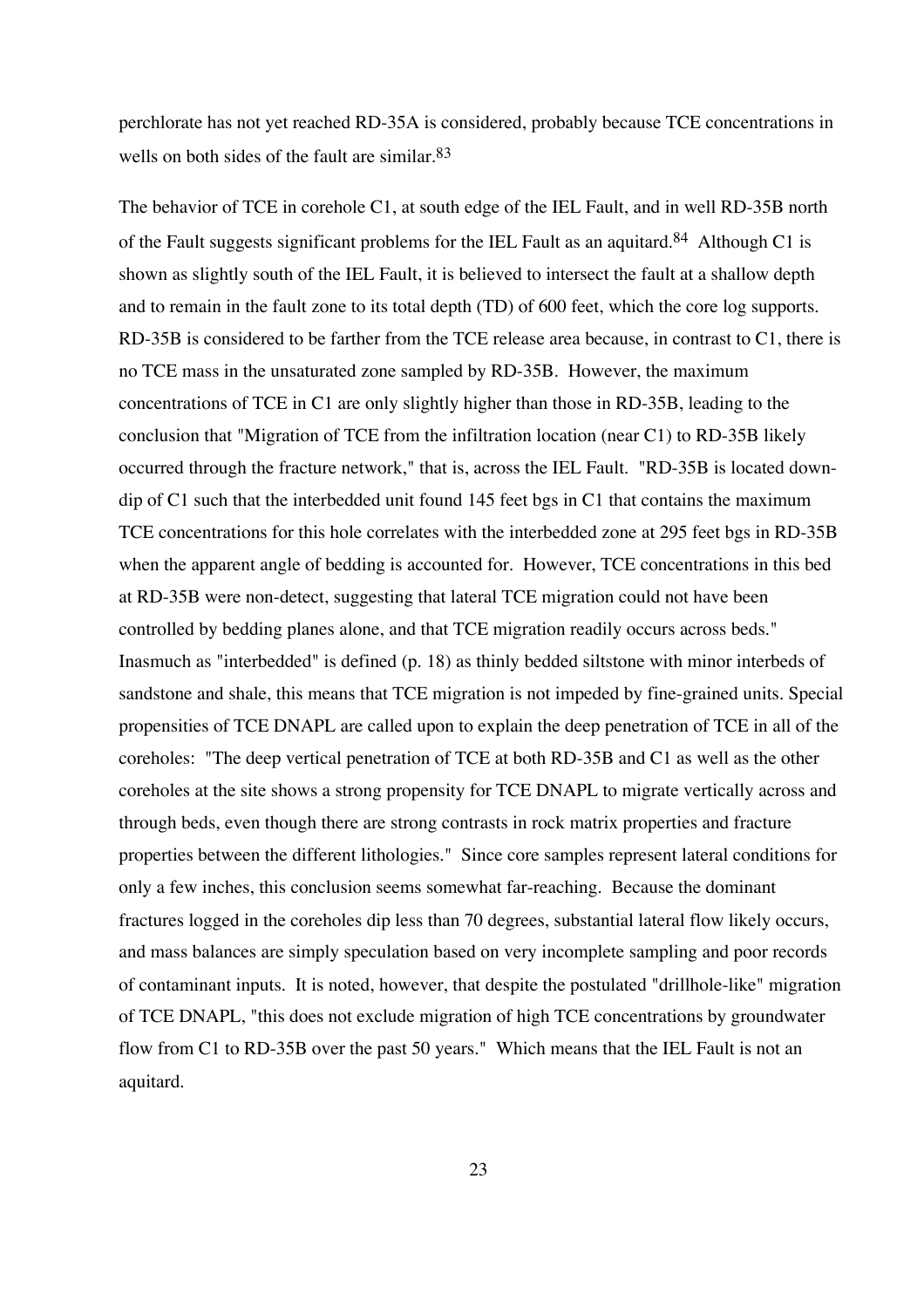#### Happy Valley Fault

Description of the Happy Valley Fault reveals that the precise location of the fault zone is not known, and that the area around the mapped fault zone is more broken by faulting than represented by the map, <sup>85</sup> making it difficult, along with the paucity of nearby wells, to judge the claim that the Happy Valley Fault Zone is an aquitard. Water levels in wells north of the Happy Valley Fault Zone (HAR-1, 16, 24, and 25) are approximately 140 feet higher than wells south of the fault (RD-1, 10).<sup>86</sup> Both RD-1 and RD-10, which occupy the same positions at the south edge of the mapped Happy Valley Fault Zone as WS-5, are affected by pumping of WS-5. In the 1996 site-wide pump test, RD-1 and WS-5 were both pumped, and both affected RD-10. For this test, HAR-16 also was pumped, and hydrographs of the other wells used for water level comparisons across the Happy Valley Fault Zone can be read as responding to pumping of either HAR-16 or WS-5 or both.<sup>87</sup> Pumping of RD-1 was stopped in October 2000 with the result that water levels in RD-10 rose, but those in HAR-1 did not.<sup>88</sup> Whether this is a meaningful comparison is open to question because HAR-1 is located very close to, and possibly within, the Shear Zone, and its lithologic log is quite different from those of RD-1 and RD-10. The water level comparisons are complicated by the role, if any, of the fine-grained Happy Valley Member because the wells north of the fault zone are screened in the Canyon Member and those to the south are screened in the Bowl Member. It should be noted that the lithologic logs of WS-5, RD-1, and RD-10 are all notably deficient.

#### Water Flow in Faults

As mentioned above, the close association of faults (demonstrable movement) with fractures along which movement is not demonstrable, and along which gouge is not present, the nonuniversal distribution of gouge in fault fractures, and abundant evidence of water flow in fault zones, and even in gouge, represented by caliche and fracture-wall staining clearly show that fault zones transmit water. Yet, reports by company contractors on the SSFL widely hold the view that "Available data indicate that the faults are not preferential flow paths and do not provide a mechanism for rapid and/or distant solute transport. The presence of fine-grained gouge created within the fault is believed to be responsible for their reduced permeability."89 "The available site data do not support the existence of through-going structural features that could act as preferred groundwater flow pathways."<sup>90</sup> "Accordingly, the major faults at SSFL are not likely to be preferred, through-going groundwater flow pathways."91 This belief is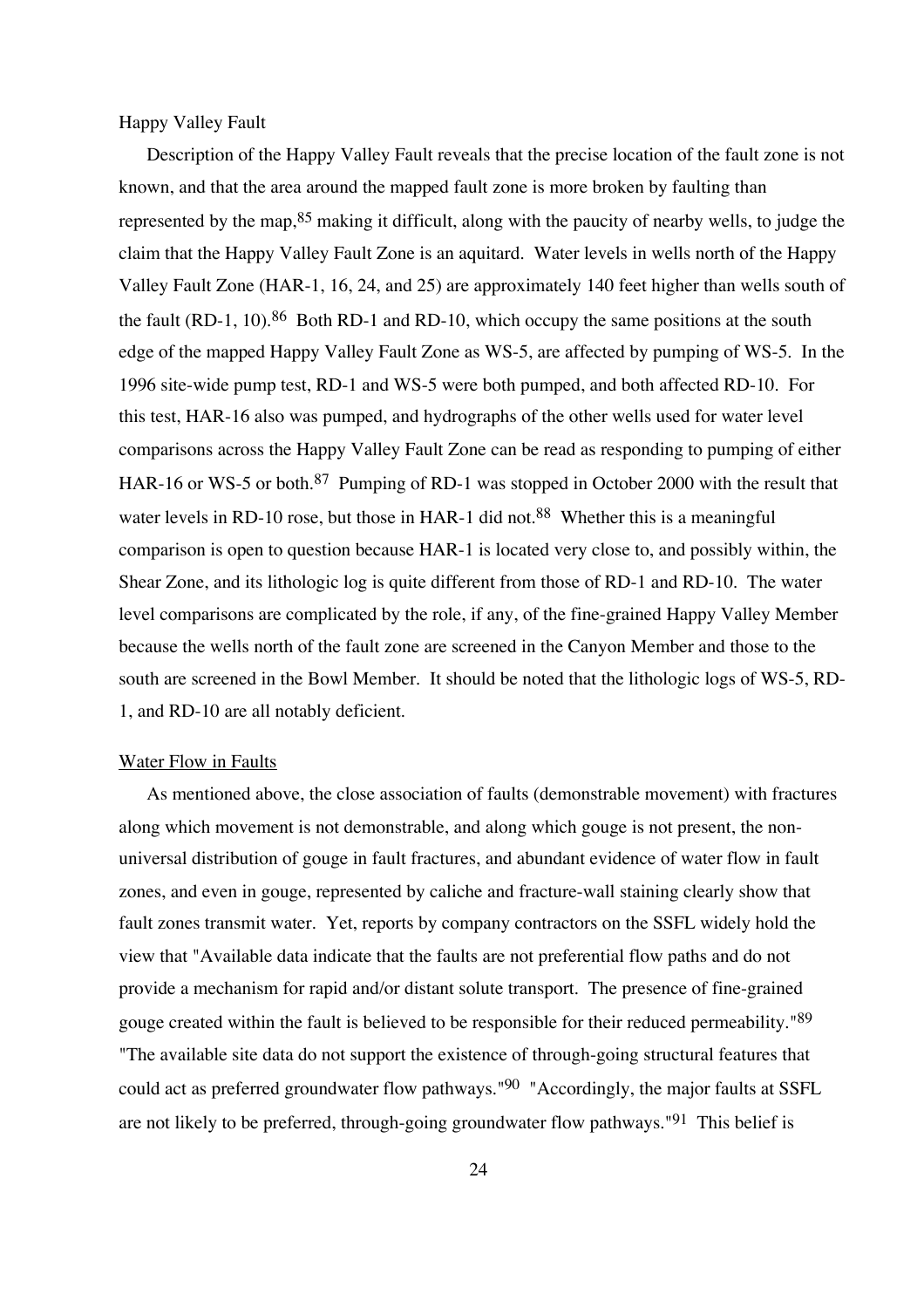surprising considering the equally widely held view that the principal flow paths of groundwater at the SSFL are fractures.

A number of statements based on the assumption that faults are aquitards seem open to obvious alternative interpretation, for example: "Groundwater often emerges as springs or seeps within the faults and at locations where fine-grained units intersect faults;<sup>"92</sup> "The presence of a spring along the Shear Zone Outcrop 2 suggests that, as within the SSFL, the structure also acts as an aquitard in offsite areas."93 The most straight-forward interpretation of these observations is that the faults are conduits for groundwater flow, a widely held view for many faults in other parts of the arid and semi-arid western U.S. The faults are, after all, fracture zones penetrating rocks that have very low matrix permeability and would be expected to act as preferential flow paths. Fault zones as preferential groundwater flow paths (competing with other fractures which also are preferential flow pathways) that extend for some distance might interfere with lateral groundwater flow controlled by bedding or bedding plane fractures simply by intercepting such flow and moving it along steeper pathways. The fault zones, however, provide pathways for contaminant migration off site as do other fracture systems at the SSFL. It is not as though these conduits are open pipes, however. Actual pathways in the fault zones may be complex, with flow diverted from fracture to fracture by caliche plugging, sporadic presence of gouge, and younger tectonic movements.

#### **Role of Fine-Grained Units**

The near-universal claim by Rocketdyne contractors that fine-grained units act as aquitards is poorly supported by deficiencies in description of fine-grained units, as outlined above, which indicates a high level of uncertainty about their properties at any specific location; lack of information on the distribution of facies included within mapped units, such as sandstone, siltstone, and claystone, that might have highly variable hydrologic properties; and the near complete absence of field-based data on such features as fracture staining and caliche fracture fill. Since the fine-grained rocks also are fractured, a broad-brush assignment of such units as aquitards is no more appropriate than assignment of all sandstones as aquitards based on their low matrix hydraulic conductivities.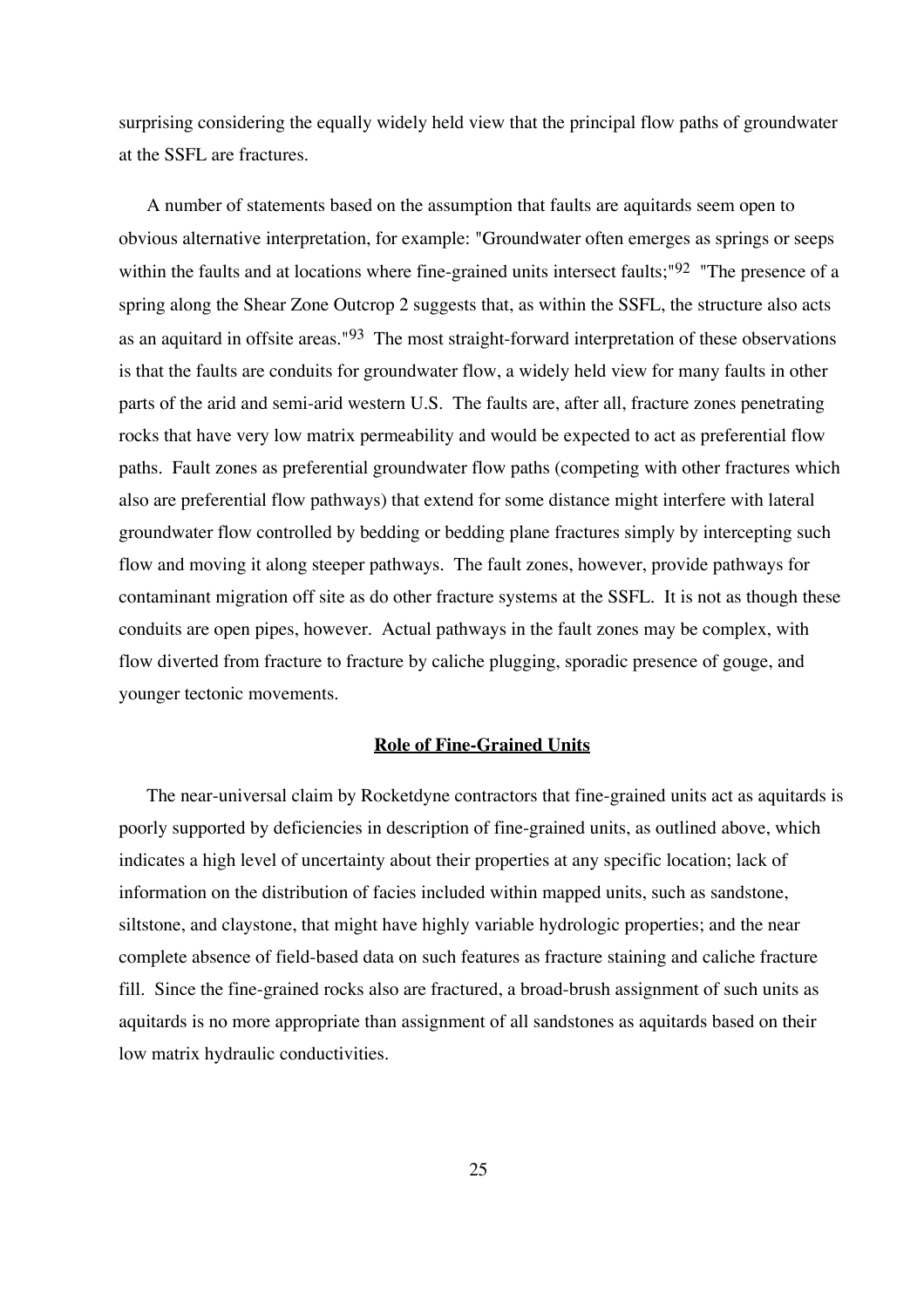As described below, principal lines of support for fine-grained units acting as aquitards include significant changes in water level across such units (Shale-2, Upper and Lower Line Beds, the Woolsey Member, the Happy Valley Member and Upper and Lower Bowl Beds), significant differences in hydraulic responses to pump tests across fine-grained units (Shale 2, Upper Line Bed), control of spring outlets (Shale-2), differences in VOC (volatile organic compound) concentrations across such units (Lower Line Bed, Woolsey Member, Happy Valley Member and Lower Bowl Bed).<sup>94</sup> It should be noted that these tests relate mostly to specific well locations and thus test the effect of fine-grained units only in localized areas, not throughout their extent. It should also be noted that the quality of these lines of evidence ranges from good to poor.

#### Features of Specific Stratigraphic Units

#### Shale-2

Exhibit 6 illustrates the case that Shale-2 acts as an aquitard between Sandstones-1 and -2 (old designations), as seen in water levels in wells RD-4, WS-9, HAR-19, and HAR-20 screened in Sandstone-1, and HAR-21, HAR-6, HAR-5, and RD-15 screened in Sandstone-2. Wells RD-4 and WS-9 are pumped wells with water levels governed by long-term extraction. Wells screened in Sandstone-2 are about 200 to 300 feet higher than those screened in Sandstone-1. It should be noted that the section in Exhibit 6 is viewed toward the south, contrary to normal practice.<sup>95</sup> The section does not position HAR-20 and HAR-21 consistently with the rather complex representation of Shale-2 in Fig. 2-9 of the Near-Surface Groundwater study. In addition, the well distribution is a shotgun pattern, but no information is given on how the wells were projected to the section line. It also is not clear why other wells in the area were not used to assess the water level differences—wells not used that might represent Sandstone-1 conditions include RD-49A, RD-49B, RD-49C, and C-5, and those that might represent Sandstone-2 conditions, but which were not used, include HAR-22, HAR-23, and RD-16.

An unassessed alternative to the interpretation that Shale-2 in this particular area is acting as an aquitard is shown by the dashed line drawn in on the section line of Exhibit 6. This is meant to indicate the possibility that the water levels in HAR-19 and HAR-20 are on the side of a drawdown cone produced by pumping of RD-4 and WS-9. The drawdown cone could intersect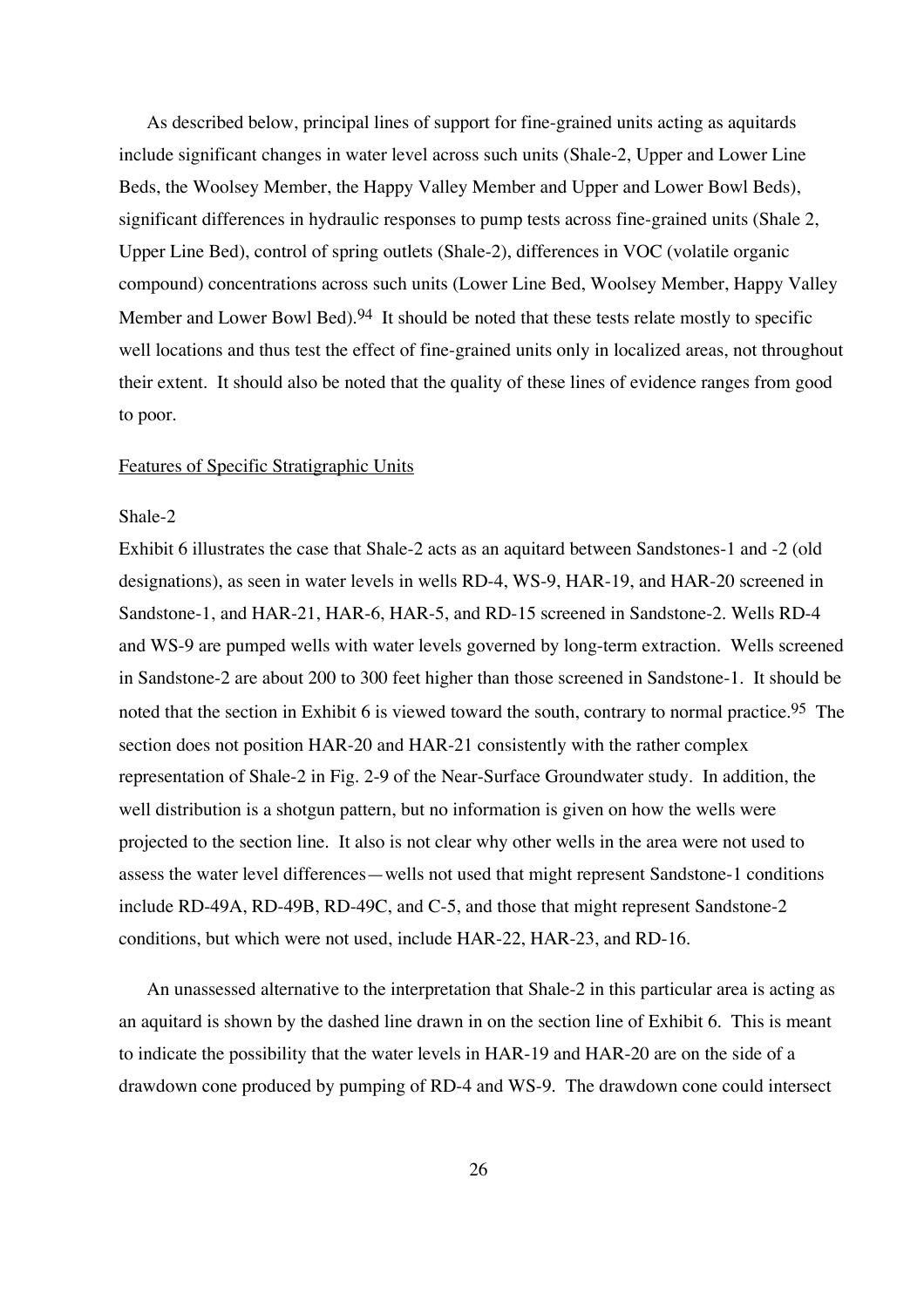the ground surface east of the wells screened in Sandstone-2 and thus not have affected their water levels.

An additional test of Shale-2 as an aquitard is based on the site-wide pump test in 1996. It is stated "In the central part of the SSFL, extraction wells are all screened in Sandstone-1. After groundwater extraction was stopped, groundwater levels in most of the wells screened in Sandstone-1 increased. In contrast, groundwater levels in most of the wells screened above Shale-2 within Sandstone-2 continued their seasonal decline after extraction stopped."96 In fact, Table 4 of the Hydraulic Communication study shows that of 32 wells in the central (Sandstone-1) and western (Sandstone-2) areas, 14 Sandstone-1 wells (44%) and 18 Sandstone-2 wells (56%) showed continued water level decline with no response to either shutdown or startup; of 4 wells in these areas, 1 Sandstone-1 well (25%) and 3 Sandstone-2 wells (75%) showed no apparent trends and no response to shutdown or startup.<sup>97</sup> This does not support the claim made for Shale-2 as an area-wide aquitard.

A sound case for at least local aquitard behavior of Shale-2 is emergence of a spring about 120 feet downstream from a contact between Sandstone-2 over Shale-2, with a 35-40 degree dip.98 It would be useful to have at least a minimal description of the lithology of Shale-2 at that particular locality, as well as the precise location with respect to the Shear Zone.

#### Lot Bed, ELV Member

A 47-day pump test of well RD-63 with monitoring of 8 surrounding wells from April 25 to June 11, 1996<sup>99</sup> may have provided information on the then-unrecognized fine-grained Lot Bed and ELV Member within Sandstone-2 stratigraphically above Shale-2. The test was done as a distance-drawdown test, but, depending on screened intervals, Wells RD-17, RD-18, RD-19, and RD-27 might have been affected by the presence of the fine-grained units, and perhaps dampen the great apparent variability in hydraulic conductivities of Sandstone-2.

#### Upper Line Bed

Support for the Upper Line Bed being an aquitard is found in the 150 foot difference in hydraulic head of RD-39A and RD-39B. RD-39A is screened solely in the Upper Sage Member and RD-39B solely in the Middle Sage Member. The Upper and Middle Sage Members are separated by the Upper Line Bed. A pump test of RD-39B did not affect the water level in RD-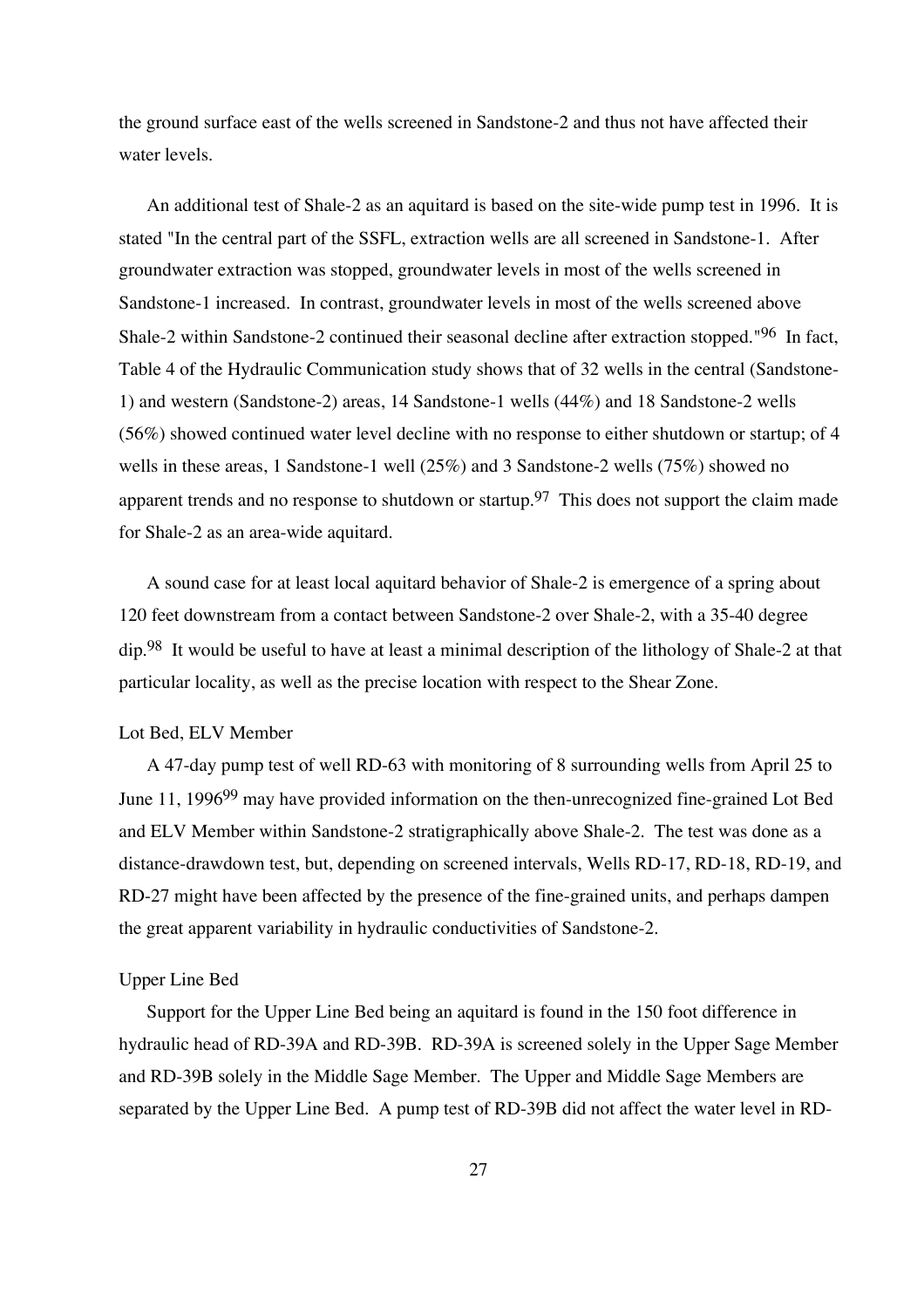39A, lending further support to the Upper Line Bed being an aquitard.100 Since RD-39A is the only well screened solely in the Upper Sage, this provides only a very skimpy basis for assessing the broader role of the Upper Line Bed; moreover, there are only two wells, one periodically dry, screened solely in the Middle Sage (RD-39B and RD-36A). Because of the proximity of RD-39A and B to the Shear Zone, more confirmatory evidence is needed to assess the role of the Upper Line Bed. The pump test may or may not be significant, considering the similar behavior of RD-38A and RD-38B and the lack of tangible evidence of separation by an aquitard (described in connection with the Woolsey Canyon Fault Zone above), and the behavior of the Lower Line Bed described below.

#### Lower Line Bed

Evidence adduced to support the Lower Line Bed as an aquitard includes comparison of water levels in RD-36A and RD-39B, open solely in the Middle Sage Member above the Lower Line Bed with that in RD-36C, which is screened solely in the Lower Sage Member.<sup>101</sup> It is stated that " "...groundwater levels in the Middle Sage Member (at RD-39B) are approximately 45 feet lower than the groundwater levels in wells screened beneath the Lower Line Bed within the Lower Sage Member (at RD-36C)." In addition, the water level in the Middle Sage Member at RD-39B, which is open in and slightly below the Lower Line Bed is 113 feet lower than that in RD-36B. If the Lower Line Bed serves as an aquitard, the reverse relations in water levels would be expected. This also indicates at least a 70 foot head difference within the Lower Sage Member between close-spaced wells.

It is further pointed out that TCE concentrations in wells screened in the Middle Sage Member are very low to non-detect, whereas those screened in the Lower Sage Member north of the Woolsey Canyon Fault Zone have consistently been in 10s of  $\mu$ g/L at RD-36B and OS-24 or 100s of  $\mu$ g/L at RD-36C.<sup>102</sup> Since OS-24 is open through the Lower Line Bed, it is not clear how the TCE distribution bears on the Lower Line Bed being an aquitard. Considering the conclusions reached on TCE behavior in C1 and well RD-35B (see discussion under role of the IEL Fault), little confidence can be placed in variations of TCE across fine-grained units or faults.

Woolsey Canyon Member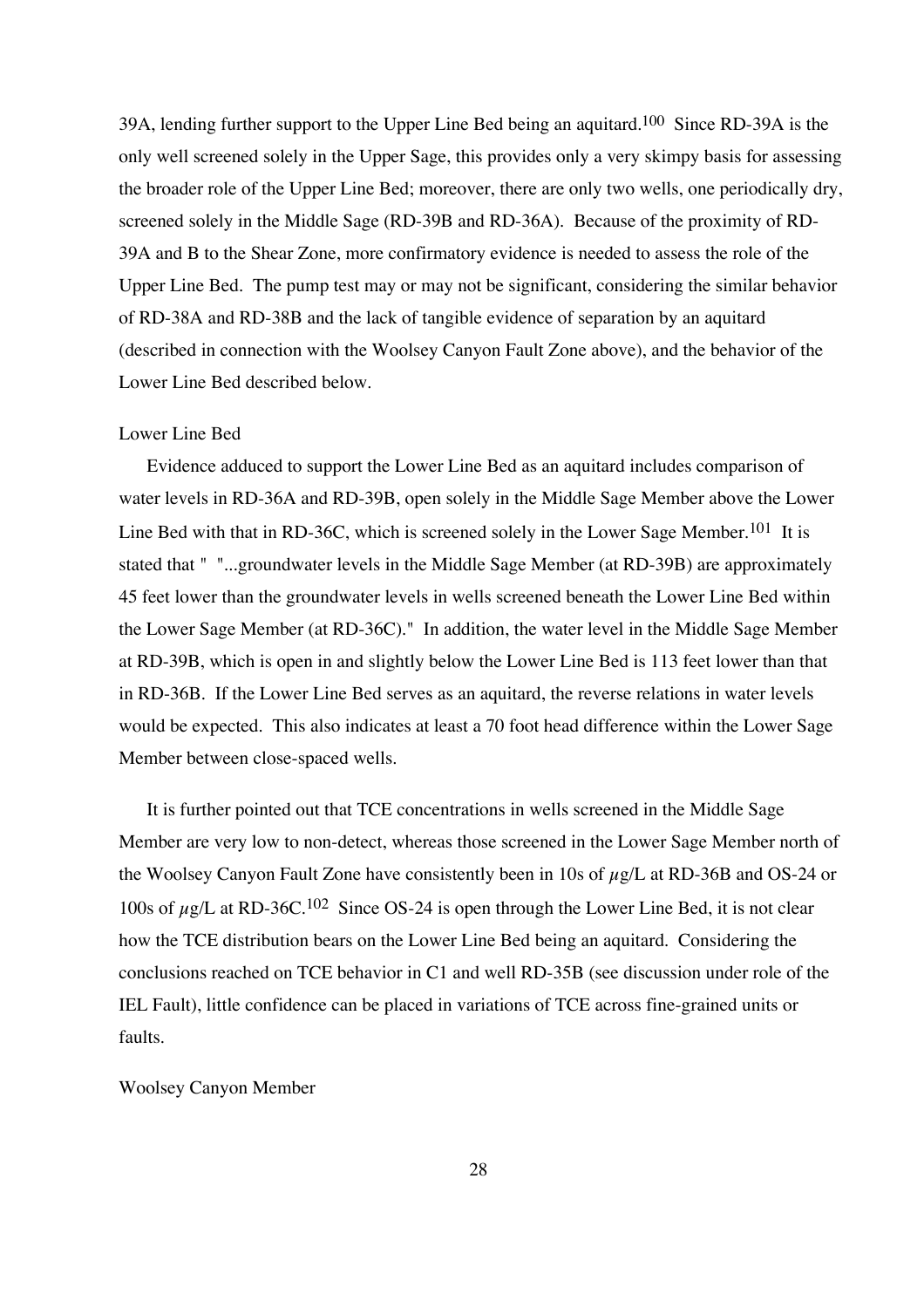Two wells (RD-66 and RD-71) are open in the Woolsey Canyon Member and the underlying Canyon Member. Water levels in these wells are 160 to 230 feet lower than those in wells (RD-36B, open in the Lower Line Bed and Lower Sage Member, which overlies the Woolsey Canyon Member, and RD-38A, open solely in the Lower Sage Member), which is interpreted to show that the Woolsey Canyon Member is an aquitard (see Exhibit 7 for diagrammatic representation of well open intervals with respect to stratigraphy). Water levels identical to those in RD-66 and RD-71 are found in wells open solely to the Woolsey Canyon Member (RD-36D) and open to the Lower Sage and Woolsey Canyon Members (RD-38B).103 Problems that arise with this interpretation include the potential influence of the Woolsey Canyon Fault Zone on which at least one of the wells (RD-66) is located. If the Woolsey Canyon Member is an aquitard, it is difficult to understand why the water level in RD-38B, open to the Lower Sage Member and the upper part of the Woolsey Canyon Member, is the same as water levels in RD-66 and RD-71, open to the Woolsey Canyon Member and the underlying Canyon Member. Water levels interpreted to represent the Lower Sage Member indicate hydraulic head differences of 70 to 230 feet over short distances.

West of the Shear Zone, wells C3, RD-45A, and RD-45B are located within the Lower Sage Member, stratigraphically above the Woolsey Canyon Member. A section between 585 and 655 feet depth in RD-45C is tentatively interpreted to represent the Woolsey Canyon Member (note that this earlier was interpreted to represent the Happy Valley Member, but the log of RD-45C for that interval does not resemble descriptions of either the Woolsey Canyon or Happy Valley Members; identification of the Lower Sage Member in C3, RD-45A, and 45B also has difficulties because of uncertain location of the Lower Line Bed—see discussion of Shear Zone). The water level in RD-45C, thought to be open below the top of the Woolsey Canyon Member was at the time of the measurements about 80 feet lower than that of wells C3, RD-45A, and RD-45B.104 As previously discussed, this difference was made up with the shutdown of WS-5 in 2000 (Exhibit 2).

#### Happy Valley Member, Upper and Lower Bowl Beds

There are essentially no data suitable to assess the possible roles of these fine-grained units as aquitards. The wells cited (RD-43 cluster and RD-32) for assessing the role of the Happy Valley Member differ in surface elevation by an amount comparable to differences in water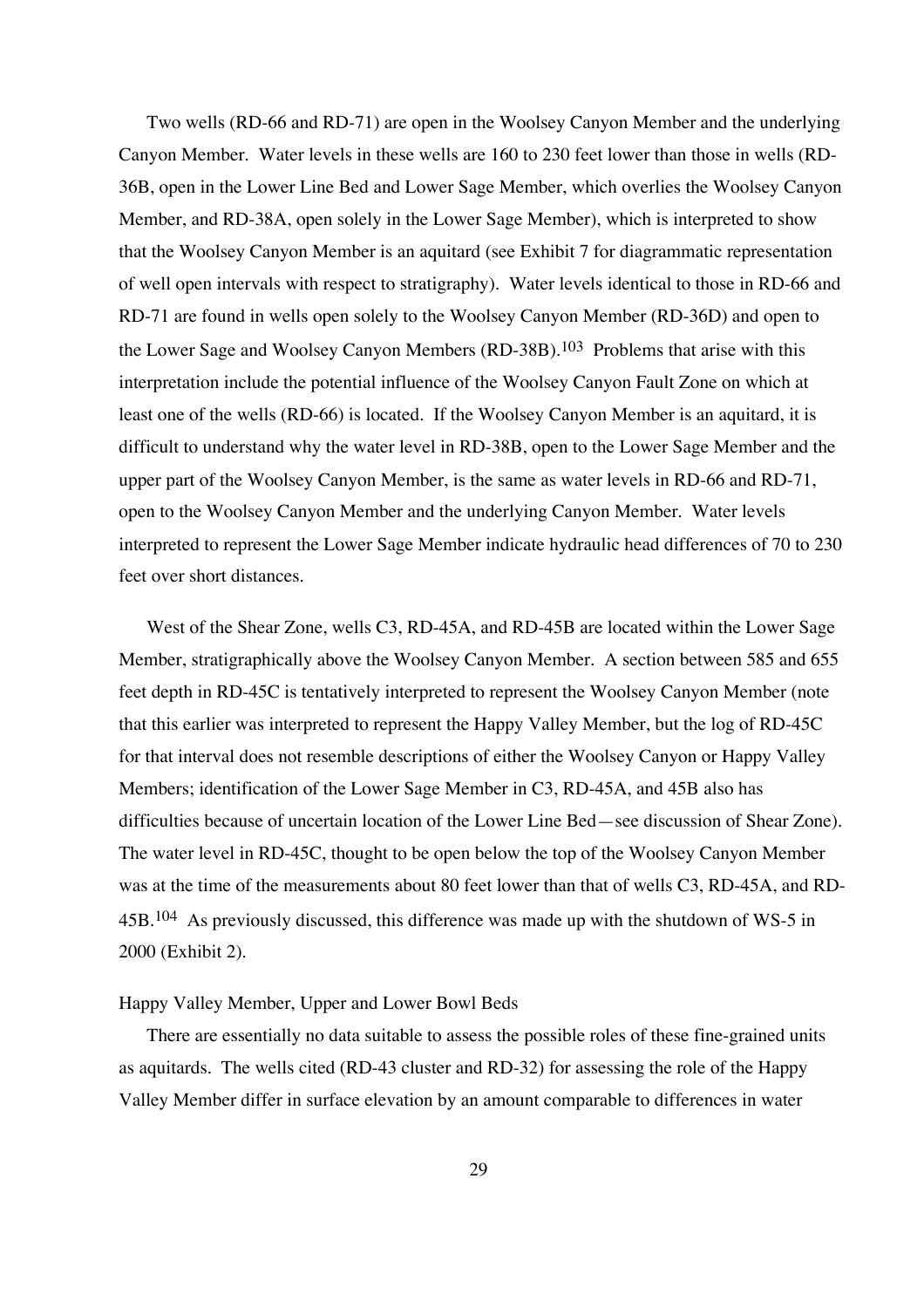levels. Moreover, the RD-43 cluster is likely on the IEL Fault, and RD-32 is located on a possible, unmapped fault that also passes through RD-72. There are no data to assess the role of the Bowl Beds. It is stated  $105$  that "Based on the characteristics of other fine-grained units and the limited data presented above, it is expected that both the Happy Valley Member and the Upper and Lower Bowl Beds significantly influence groundwater flow and subsequently [sic], solute transport." Considering the paucity of descriptive information on these units, and the tenuous evidence to support such a general conclusion, it is better to say that the role of these units in site hydrology and the distribution of contaminants is not known.

#### **DISTRIBUTION OF PERCHLORATE**

To clarify issues with the distribution and redistribution of perchlorate at and near the SSFL, tabulated data<sup>106</sup> on measured concentrations of perchlorate in various media are recast to show the variability of perchlorate in surface media and temporally in the principal areas of release (Building 359 and Happy Valley) and in surface water redistribution. Perchlorate concentrations in surface water within and runoff from the principal areas of perchlorate release are tabulated to show variability both in area and in time within the areas of release (Table 3), and in runoff outside the area of release (Table 4). Perchlorate in soils (Tables 5-6) and soil leachates (Tables 7-8) are recast to show lateral variability (same depth or small depth range, different times of measurement) and vertical variability (same date of measurement, different depths) for the Building 359 RFI (Tables 5, 7), and the Happy Valley RFI (Tables 6, 8). Note that same-date vertical sampling is weak.

Perchlorate in surface water in the Building 359 area (Table 3) varies over approximately two orders of magnitude, and includes 24 percent non-detects. Perchlorate in surface water in the Happy Valley area (Table 3) varies over approximately two orders of magnitude, and includes 23 percent non-detects. Thus, surface waters in the two principal areas of release that may infiltrate to groundwater, run off the release areas, or evaporate, have highly variable concentrations of perchlorate. Perchlorate in runoff outside of the areas of release at the Happy Valley outfall HV-1 (Table 4) varies over approximately one order of magnitude, and includes 27 percent nondetects, reflecting the temporal and spatial variability in the source area.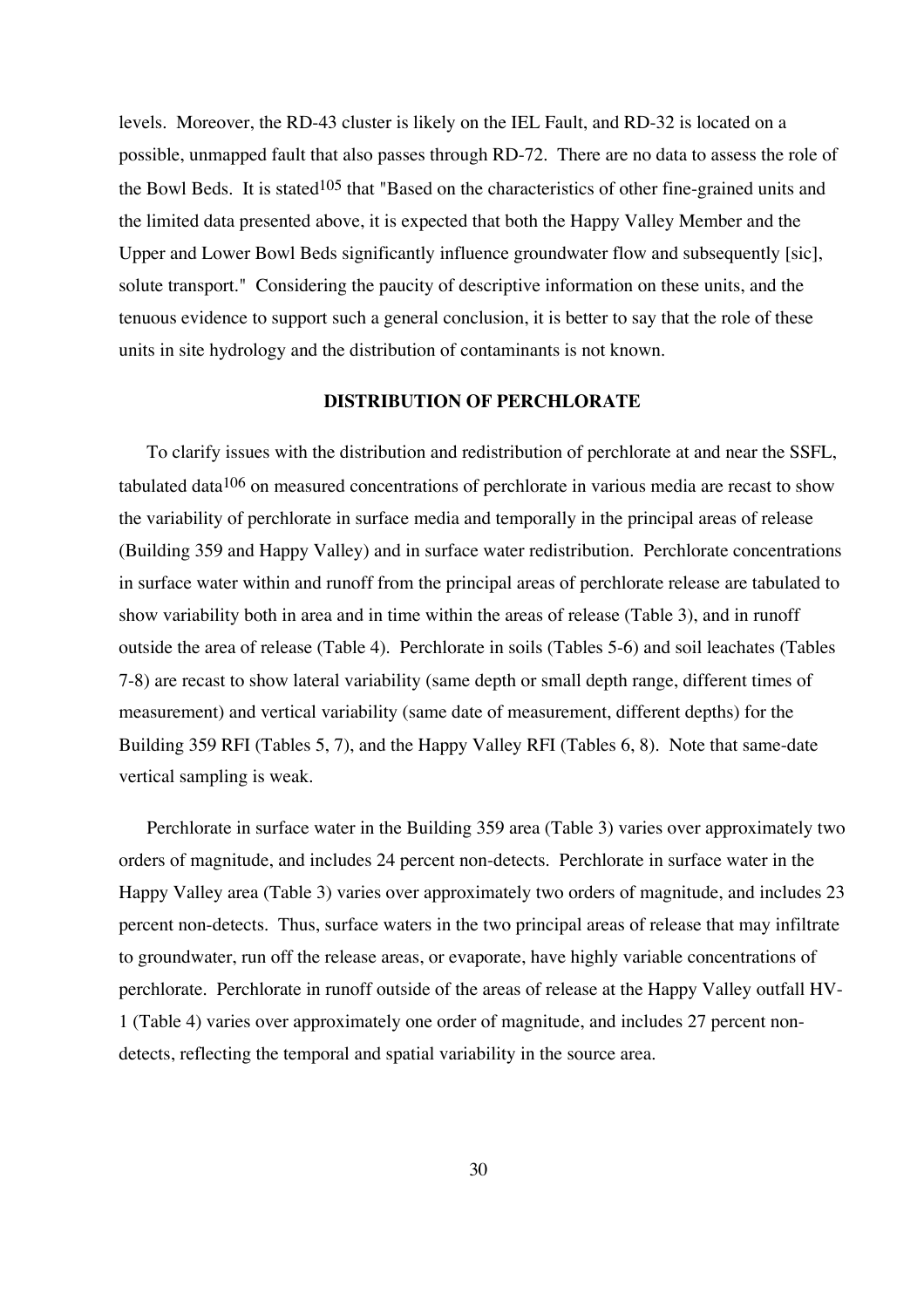Perchlorate in soil samples from the Building 359 area (Table 5) show a lateral variability over a small depth interval of approximately three orders of magnitude with 48 percent nondetects, and a vertical variability over about 15 to 24 feet of approximately two orders of magnitude with zero to 71 percent non-detects for small samples. Perchlorate variability in soils from the Happy Valley area (Table 6) show lateral variability over approximately two orders of magnitude with 61 percent non-detects, and vertical variability over about 0.2 feet of approximately one order of magnitude with 25 percent non-detects. This variability may reflect spatial and temporal variations in input, the efficacy of local infiltration pathways, or losses to surface water.

Perchlorate in soil leachate samples from the Building 359 area (Table 7) show a lateral variability of about three orders of magnitude with 6 percent non-detects, and a vertical variability of about one to two orders of magnitude with 25 to 70 percent non-detects. Perchlorate variability in soil leachates from the Happy Valley area (Table 8) show lateral variability over approximately two orders of magnitude with 43 percent non-detects, and vertical variability over approximately two orders of magnitude with 21 percent non-detects. This variability may reflect spatial and temporal variations in input, the efficacy of local infiltration pathways, or losses to surface water.

Although sampling frequency is commonly poor, perchlorate in near-surface groundwater<sup>107</sup> also is erratic and individual measuring stations report concentrations ranging over one to three orders of magnitude, with varying percentages of non-detects. Better sampling frequency is available for Chatsworth groundwater monitoring. Six wells (HAR-25, RD-01, RD-10, RD-21, RD-47, and RD-54A, with 5 to 15 measurements), show erratic results with values ranging from a factor of two to as much as two orders of magnitude. Other wells (e.g., HAR-01, HAR-16, HAR-24 with 5 to 11 measurements) consistently showed positive values ranging at most by a factor of 3.108 The somewhat lower variability of perchlorate in well samples may reflect sampling of larger intervals.

Samples from 35 offsite wells<sup>109</sup> report only a single positive perchlorate value for Chatsworth Formation groundwater (in RD-59A). The sampling frequency generally is large—an average of 5 samples, ranging from 1 to 10, over 1 to 5 years. Five wells (OS-9, OS-17, and the RD-59 cluster) were sampled more frequently (as many as 52 samples from OS-9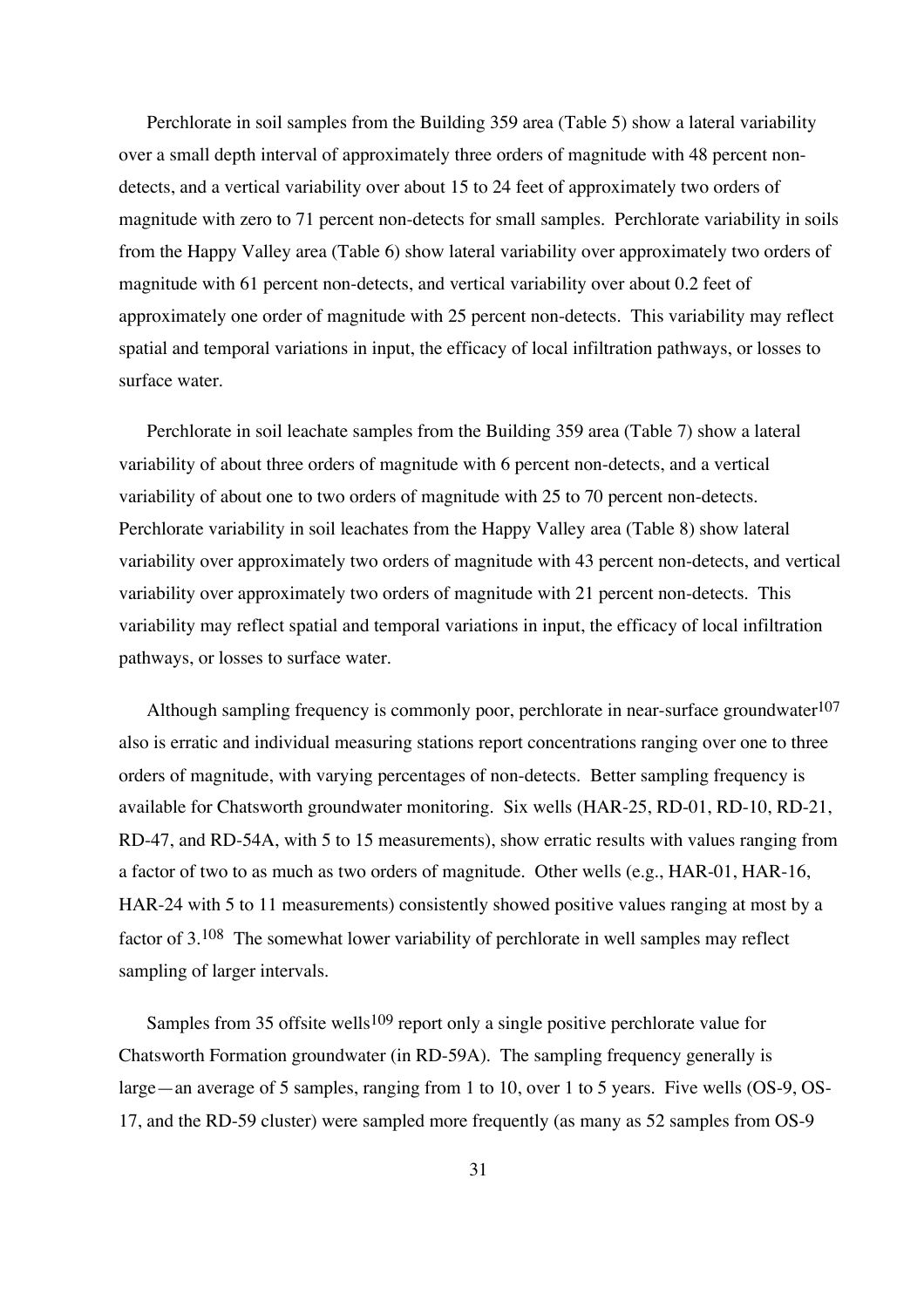over two months) mainly because of putative results. The first sample taken from RD-59A (8/98) reported a small positive value for perchlorate, but 21 following samples through 8/03 were below detection, as were 12 samples from RD-59B, and 11 from RD-59C.

In May 2003, the DTSC reported two samples from OS-9 with high perchlorate values (140) and 150  $\mu$ g/L), and followed this in June with four additional samples, two of which were below detection, and the remaining two reported 36 and 39  $\mu$ g/L perchlorate. This precipitated a study reporting results of 171 samples collected from 79 locations over a distance of about 3 miles starting in northern SSFL and following the drainage along which OS-9 is located. No detectable perchlorate was found, with the possible exception of one onsite sample, from 140 sediment leachate samples, 14 surface water samples, 15 spring/seep samples and 2 rock chip samples. MWH concludes from these findings that no perchlorate has been transported offsite via the surface water pathway within or groundwater pathway to the Northern Drainage.<sup>110</sup> The question of the positive values reported by DTSC, however, remains unresolved. Considering that even in the areas of principal perchlorate use, leachate non-detections range from 25 to 70 percent and this is likely to increase with distance of transport, these conclusions appear overstated. Furthermore, considering that perchlorate use took place dominantly in the 1950s and 1960s and perchlorate compounds are highly soluble, locations distant from the source and along active drainages would appear to be the most susceptible to flushing of the contaminants. The groundwater samples likely provide more reliable measures, but the samples obtained are essentially spot samples in time and subject to a high probability for non-detection.

Reports of perchlorate in shallow groundwater in Simi Valley are discounted by Rocketdyne as having been derived from the  $SSEL<sup>111</sup>$  on the grounds that perchlorate is detected sporadically at low concentrations at several locations "throughout" Simi Valley. Surface and subsurface pathways to the SSFL are said to be "incomplete," which apparently means there are no detections of perchlorate between Simi Valley and the SSFL (with the exception of OS-9). On these bases, it is suggested by Rocketdyne that the Simi Valley values are either false readings or are low-level sporadic detects from past activities that have nothing to do with the SSFL—for example, use of Chilean nitrate fertilizers that contain small amounts of natural perchlorate or incompletely burned flares left on roadways. However, Chilean fertilizers with trace levels of perchlorate represent only 0.1% of fertilizer use in the U.S., according to the EPA, with 99.9% of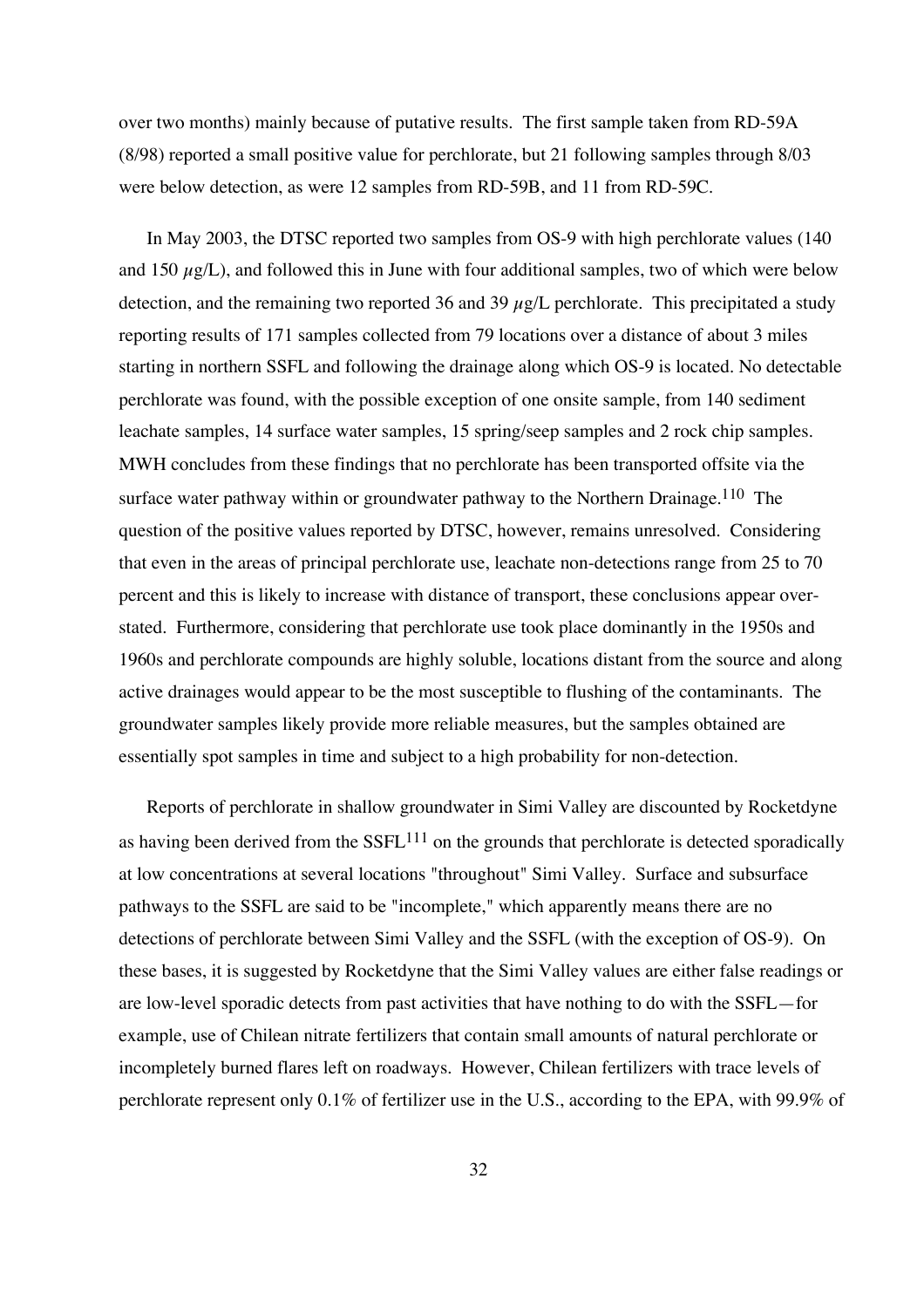fertilizers containing no perchlorate,  $112$  and if individual road flares were the cause, then perchlorate contamination would be found in essentially all groundwaters, as road flares are ubiquitous. Solid rocket fuel is the main source of perchlorate contamination found in groundwater, acording to the California Department of Toxic Substances Control.113 Roughly a quarter of monitoring wells in Simi Valley have reported perchlorate contamination, generally at levels above the state's Public Health Goals. Additional perchlorate has now been identified between SSFL and Simi, at the site of the proposed Runkle Ranch development. As no convincing alternative sources of perchlorate have been substantiated, and, considering that "sporadic detection" applies even to the SSFL areas in which perchlorate use was concentrated, Rocketdyne's claim about fertilizer or road flares being the cause of the contamination in Simi is not a compelling argument.

#### **CONCLUSIONS**

There is seemingly a huge amount of data on the geology and hydrology of the SSFL. The gaping holes that remain, however, are mainly due to the fact that most available information is from well cuttings and a few coreholes, and field samples not known to be representative. Well data are very valuable to be sure, but it must be borne in mind that they represent lateral variations of only a few inches in a highly variable system. There are important variables affecting the migration of contaminants at and beyond the SSFL that can never be fully known, such as the distribution of cemented and hard sandstones, the distribution of sandstones, siltstones, and shales that comprise "fine-grained" units, the presence of faults with obscure surface expressions, the distribution of fault-related fracture systems, and the distribution of stress fractures not fitting the orientations of joints or bedding. This makes modeling of contaminant migration an exercise in over-simplification.

Important roles are ascribed by Rocketdyne to fine-grained units and faults as aquitards in the SSFL, but this is based on the slenderest of evidence. "Fine-grained units" are themselves composed of highly variable assemblages of strata with differing lithologic and hydrologic properties, yet practically nothing is known of their lateral variations because of poor exposure. They include sedimentary structures such as cut-and-fill structures and bed pinchouts that provide pathways for contaminant movement across the fine-grained units considered to be aquitards. The fine-grained beds are known to be fractured, both at the surface and at depth,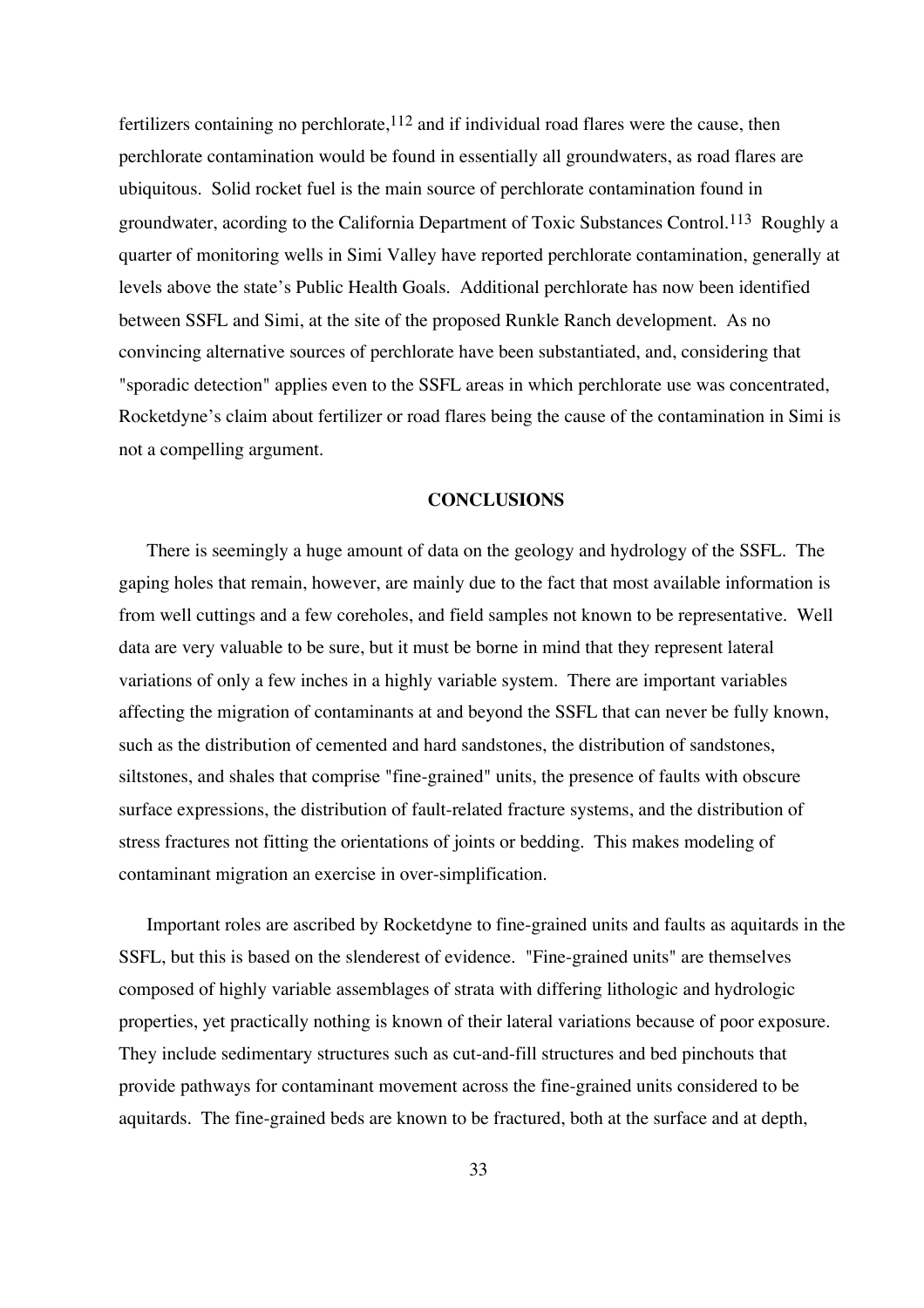supplying the same kinds of water flow pathways as are provided through the coarser sandstones—yet, in citing their role as aquitards, reference is almost always made to the low hydraulic conductivity of a few measured, unfractured samples. Substantial evidence of contamination of aquifers below similar aquitards elsewhere is interpreted as preferential groundwater flow through fractures. Experimental evidence likewise shows the efficacy of water and contaminant flow through even tiny fractures in clay aquitards.

Assertions about the apparent behavior of fine-grained units as aquitards, such as water level changes across their boundaries, are based on very localized use of wells that were not drilled to test this role, and appear to be subject to alternative interpretation not invoking an aquitard role. A good argument for a fine-grained stratum acting as an aquitard is found in a single case of spring emergence, but not even a minimal description is given of the lithology of that stratum. In some other cases, water level data may support at least local aquitard behavior of some finegrained units, but uncertainties about stratigraphic identifications in wells drilled for other purposes than to test the aquitard nature of the units, and inconsistent results from closely spaced fine-grained beds, such as the Upper and Lower Line Beds, do not give compelling support. To argue, as is done for the Upper and Lower Bowl Beds, that they are aquitards because they are fine-grained like other aquitards is not acceptable.

Fault zones also are poorly exposed, but are considered without question to represent aquitards, with the presence of fine-grained gouge (rock flour produced by grinding of rock as movement takes place along the faults) considered to be the active ingredient in retarding water flow. The exposures that do occur, however, show clearly that gouge is not everywhere present along fault fractures, and that wide zones of intensely fractured rock lacking any gouge typically accompany the faults. Good evidence in the form of caliche (calcium carbonate deposited from circulating groundwater) fracture-filling and staining of fracture surfaces in fault zones indicate that the fault zones are conduits for flow of groundwater. Because the fault zones and their component fractures are generally inclined steeper than about 50 degrees, they may impede lateral flow of groundwater if there are not crossing fractures (no description that I am aware of mentions crossing fractures, but they should be sought). Emergence of springs where faults intersect the ground surface is stronger evidence that the faults are conduits than that they are aquitards as is invoked. As with fine-grained units, changes in water levels across faults are based on very localized circumstances, some subject to alternative interpretation. These findings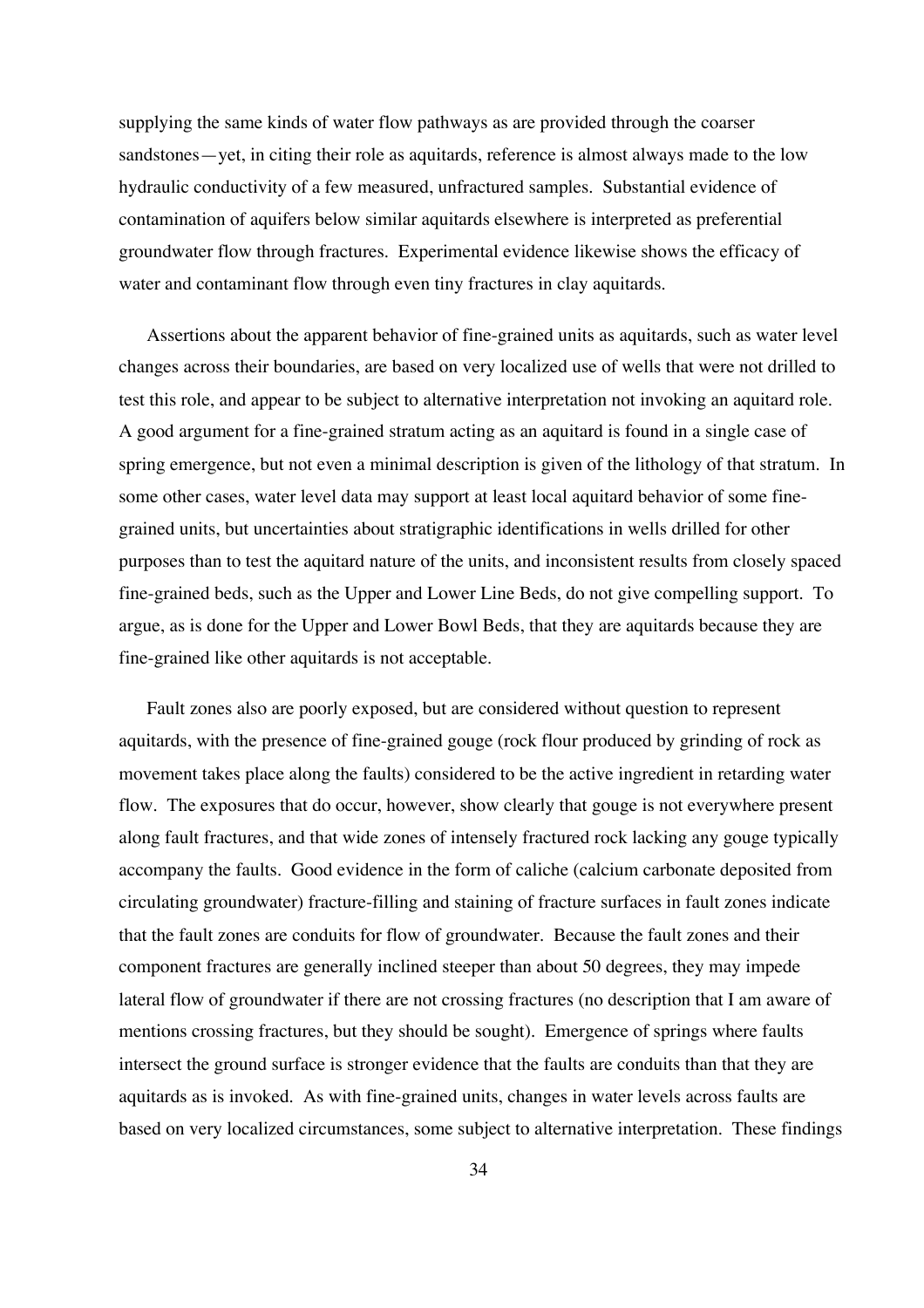also are based on wells that were not drilled to test the aquitard role of faults. Other information, such as the distribution of TCE east of the Shear Zone, provides compelling evidence that some faults at least are not aquitards.

With no better information than has been provided on the behavior of fine-grained units and faults as aquitards, there appears no compelling basis for distinction of Groundwater Units, which supposedly compartmentalize groundwater in independent volumes bounded by faults and fine-grained units. This notion is cited as support for the belief that contaminants are contained on the SSFL but is based on little credible evidence. This situation could be substantially improved with a drilling program specifically designed to test the roles of these important features of the SSFL. It should be borne in mind, however, that critical gaps in information bearing on migration of contaminants at the SSFL—such as the distribution of cemented and hard sandstones and fine-grained beds, locations of gaps in fine-grained units provided by cutand-fill structures and stratigraphic pinchouts, and other lithologic characteristics that may affect contaminant distribution--are likely never to be known in sufficient detail to predict future contaminant migration with any certainty. The best option, then, is a comprehensive remediation program to remove or appropriately treat known contamination and to establish a long-term comprehensive monitoring system to identify contamination that has escaped detection.

#### **REFERENCES AND NOTES**

1. The Rocketdyne reports reviewed for this report were all provided by the California Department of Toxic Substances Control. They include all principal reports related to the geology and geohydrology of the site and nearby areas. Access to the reports was open and copying freely allowed. Since reviewing the documents had to be done in the DTSC office and time was limited, the following reports or large plates and figures were not thoroughly reviewed and copying them was not practical: Hargis & Associates, Phase I Investigation of Hydrogeologic Conditions, SSFL 1985; Figs. 4, 8 of 1986 Phase II Groundwater Investigation; Lithologic log, TD, screened interval(s), and water level(s) in WS-14 [p. 4-1, Geol. Characterization 2002][p. 20, Appx. B, Conceptual Site Model]; Plates, figures, tables for Groundwater Resources Consultants Hydrogeologic Assessment Report 11/30/87, plus appendices F-K. Desired access was not obtained to the Boeing pump test, C-1 2003 [Near-surface Grndwater report, p. 2-3]; and Pump test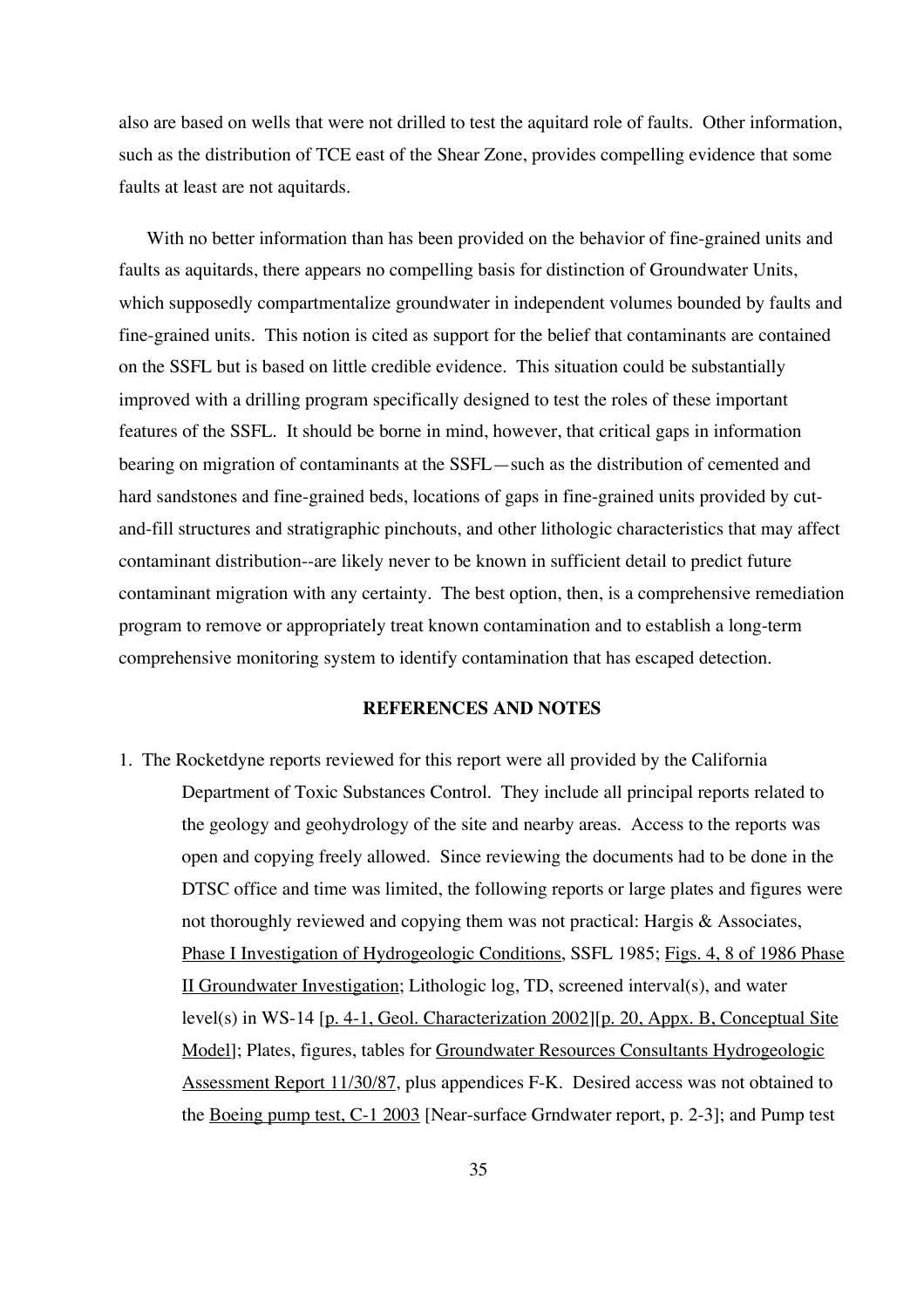of RD-35B, begun 12/01, cited p. 5-10 Geol. Characterization 2002] because they were not available at the time of my last visit to the DTSC office.

- 2. Groundwater Resources Consultants, Hydrogeologic Assessment Report, Santa Susana Field Laboratory (November 30, 1987), p. 22.
- 3. M.H. Link, R.L. Squires, and I.P. Colburn (editors), Simi Hills Cretaceous Turbidites, Southern California, Society of Economic Paleontologists and Mineralogists, Pacific Section (1981), 134 p.; J.C. Hurley, B.L. Parker, and J.A. Cherry, Source Zone Characterization at the Santa Susana Field Laboratory—Rock Core VOC Results for Core Holes C1 through C7 (December 22, 2003), p. 18.
- 4. Hurley et al., Source Zone Characterization, p. 8.
- 5. J.R. Wagner, Technical Memorandum, Geology and Hydrogeology of the Eastern Simi Hills Study Area (September 2003), p. 2-3.
- 6. Site-specific descriptions, such as they are, of sandstone units are given by MWH, Technical Memorandum, Geologic Characterization of the Eastern Portion of the Santa Susana Field Laboratory (February 2002); Montgomery Watson, Technical Memorandum, Conceptual Site Model, Movement of TCE in the Chatsworth Formation (April 2000); Montgomery Watson, Appendix A (of Conceptual Site Model), Geologic Characterization, Santa Susana Field Laboratory (April 2000); and Wagner, Technical Memorandum, Geology and Hydrogeology of the Eastern Simi Hills Study Area.
- 7. S. McD. Carey, Sandstone Petrography of the Upper Cretaceous Chatsworth Formation, Simi Hills, California, in Simi Hills Cretaceous Turbidites, Southern California, eds. M.H. Link, R.L. Squires, and I.P. Colburn, Society of Economic Paleontologists and Mineralogists, Pacific Section (1981): 89-97.
- 8. Hurley et al., Source Zone Characterization, p. 21-22.
- 9. Groundwater Resources Consultants, Well Compendium (September 20, 1995).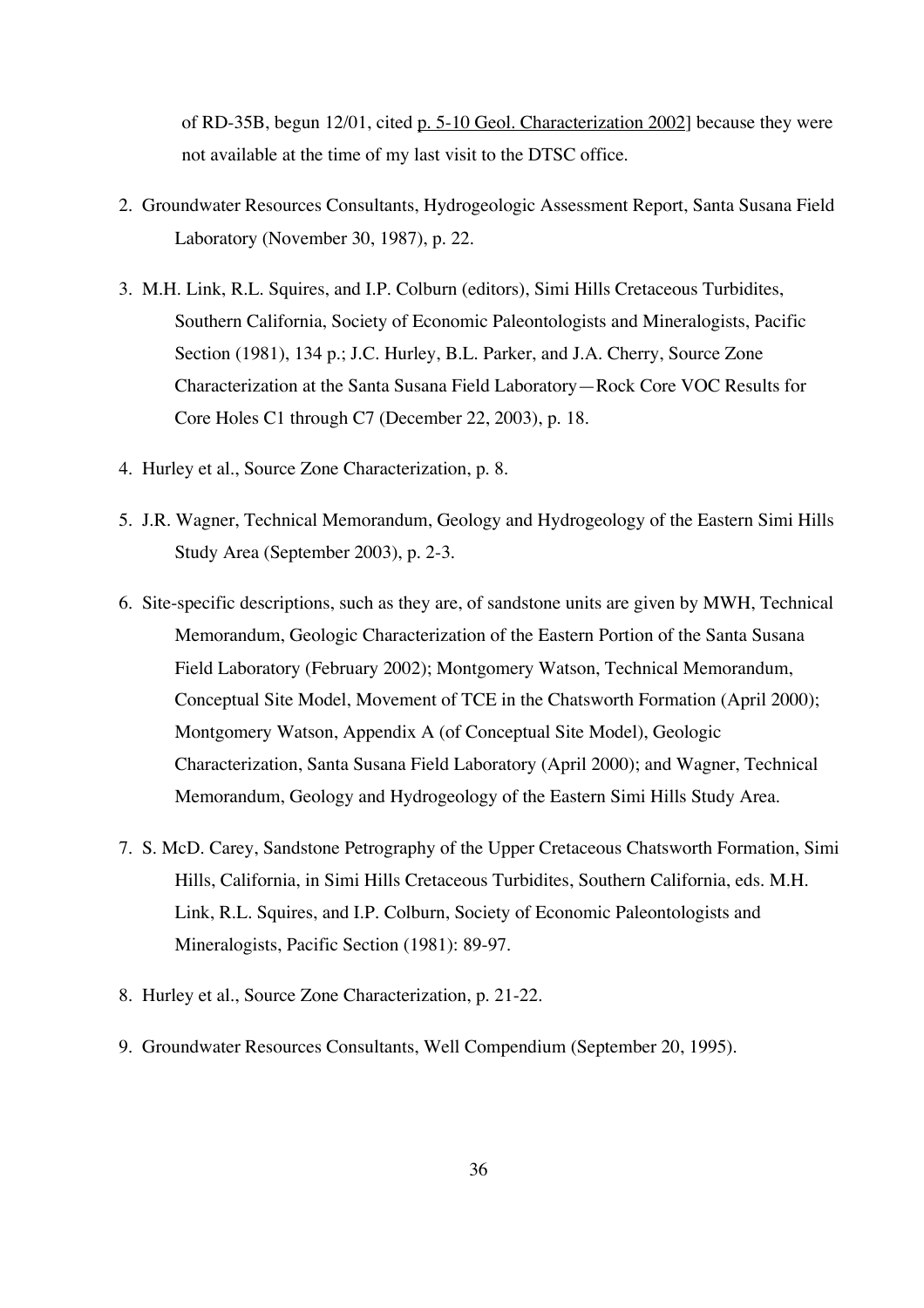- 10. For example, Cores C-1, C-2, C-7, and possibly C-6 report carbonate cement in fine-grained lithologies (MWH, Technical Memorandum, Corehole Drilling Operations (C-1 through C-7) (September 2002). Note also that silica (?) is also reported as a possible cementing agent of sandstone (MWH, Technical Memorandum, Corehole Drilling Operations, Former Sodium Disposal Facility (September 2002).
- 11. For example, clay minerals are logged as constituents of sandstones in wells RD-35, 36B, 36C, 44, 51B, 57, 58C, 61(Groundwater Resources Consultants, Well Compendium. The only information on composition of carbonates other than designation as calcite or caliche, is mention of "dolomitic" gouge or fracture filling in sandstones and some finegrained rocks (Cores C-1, C-3, C-4, C-5, C-6, C-7; MWH, Technical Memorandum, Corehole Drilling Operations (C-1 through C-7); the term "dolomite" apparently is used to designate carbonates that do not effervesce vigorously in HCL. Whatever the composition of the carbonate, its presence in gouge suggests that gouges may not be as effective as aquitards as represented.
- 12. Partial and complete filling of fractures in sandstones and siltstones is logged in corehole samples CH-1, CH-2, CH-3 (Groundwater Resources Consultants, Results of Collection and Analyses of Rock Cores, (May 4, 1992), and in cores C-1, C-2, and C-4 (MWH, Technical Memorandum, Corehole Drilling Operations (C-1 through C-7). In some cores, the clay fracture linings are referred to as "alteration products." Such fracture fillings occur in fine-grained rocks as well as sandstones.
- 13. MWH, Perchlorate Source Evaluation and Technical Report, v. 1, Report on Perchlorate Use and Occurrence in Environmental Media at SSFL (February 2003), p. 5-8.
- 14. S. McD. Carey, Sandstone Petrography of the Upper Cretaceous Chatsworth Formation, Simi Hills, California, in Simi Hills Cretaceous Turbidites, Southern California, eds. M.H. Link, R.L. Squires, and I.P. Colburn, Society of Economic Paleontologists and Mineralogists, Pacific Section (1981): 90-92.
- 15. Carbonate fracture filling is widely reported both in sandstones and fine-grained rocks, for example in Cores C-1, C-3, C-7 (MWH, Technical Memorandum, Corehole Drilling Operations (C-1 through C-7), C-8 (MWH, Technical Memorandum, Corehole Drilling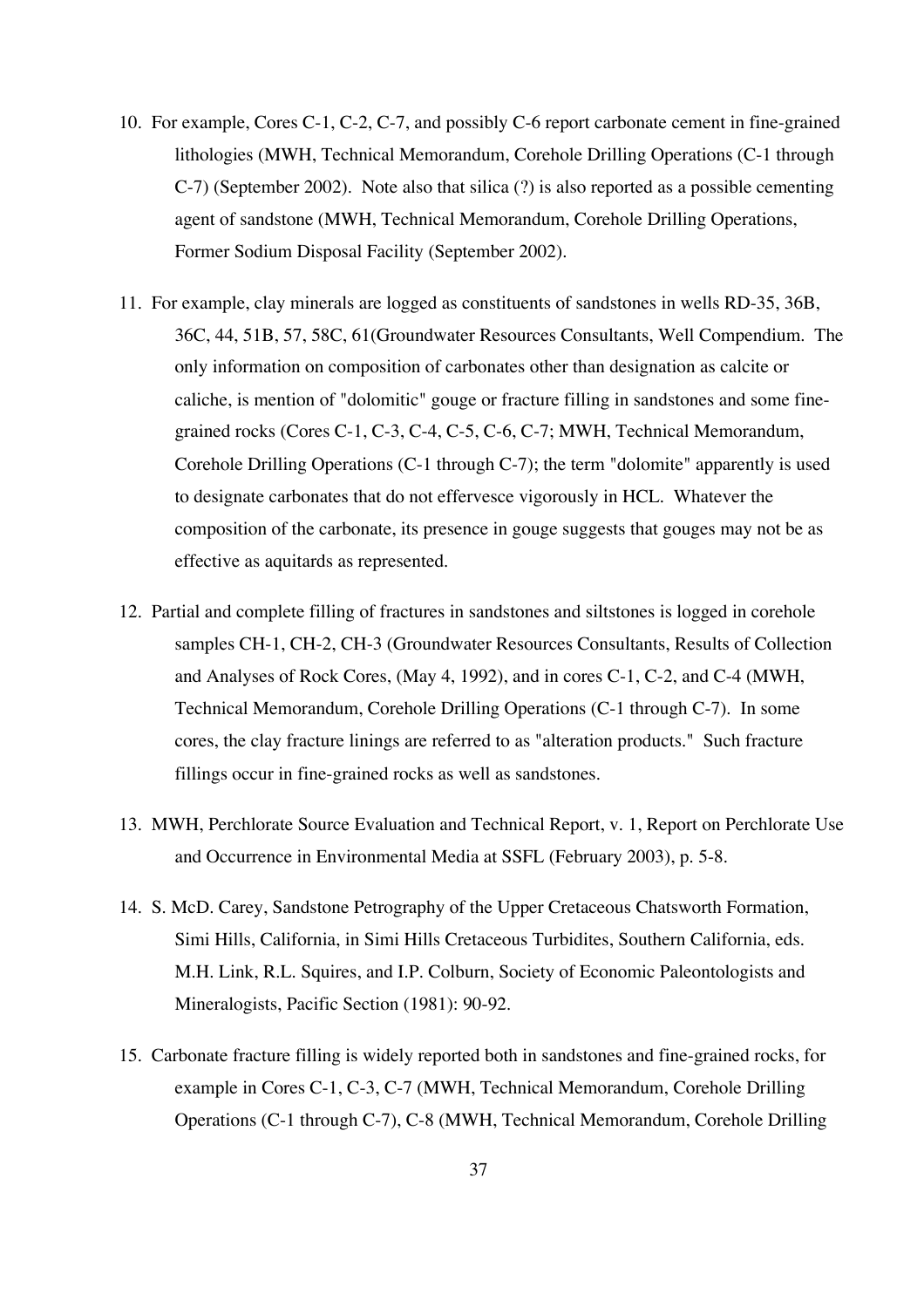Operations, Former Sodium Disposal Facility (FSDF) (September 2002), CH-1, CH-2, CH-3 (Groundwater Resources Consultants, Results of Collection and Analyses of Rock Cores), RD-32, RD-38, RD-41C, RD-43C, RD-44, RD-45C, RD-52C, RD-55B, RD-58C, and OS-24 (Groundwater Resources Consultants, Well Compendium).

- 16. Descriptions of fine-grained units are provided by MWH, Technical Memorandum, Geologic Characterization of the Eastern Portion of the Santa Susana Field Laboratory; Montgomery Watson, Technical Memorandum, Conceptual Site Model; Montgomery Watson, Appendix A (of Conceptual Site Model); and Wagner, Technical Memorandum, Geology and Hydrogeology of the Eastern Simi Hills.
- 17. As represented in Fig. 2-9 of MWH, Near-Surface Groundwater Characterization Report, Santa Susana Field Laboratory (November 2003).
- 18. MWH, Technical Memorandum, Geologic Characterization of the Eastern Portion of the Santa Susana Field Laboratory (February 2002), p. 3-9.
- 19. Montgomery Watson, Technical Memorandum, Conceptual Site Model (April 2000), p. 3-3.
- 20. Montgomery Watson, Appendix A (of Conceptual Site Model), p. 5.
- 21. Montgomery Watson, Appendix A (of Conceptual Site Model), p. 4.
- 22. Wagner, Technical Memorandum, Geology and Hydrogeology of the Eastern Simi Hills, p. 3.
- 23. Deposition of the Chatsworth Formation took place on submarine alluvial fans, characterized by rapidly changing conditions of sedimentation. Channels feeding sediment to the fans periodically became choked with debris causing the channel to be abandoned and new ones formed. Where the channels cut through older fine-grained sediments and become filled with coarser debris, the resulting structures are called cutand-fill structures. After lithification of the sediments and elevation to their present positions, the cut-and-fill structures may serve as groundwater pathways across finegrained units.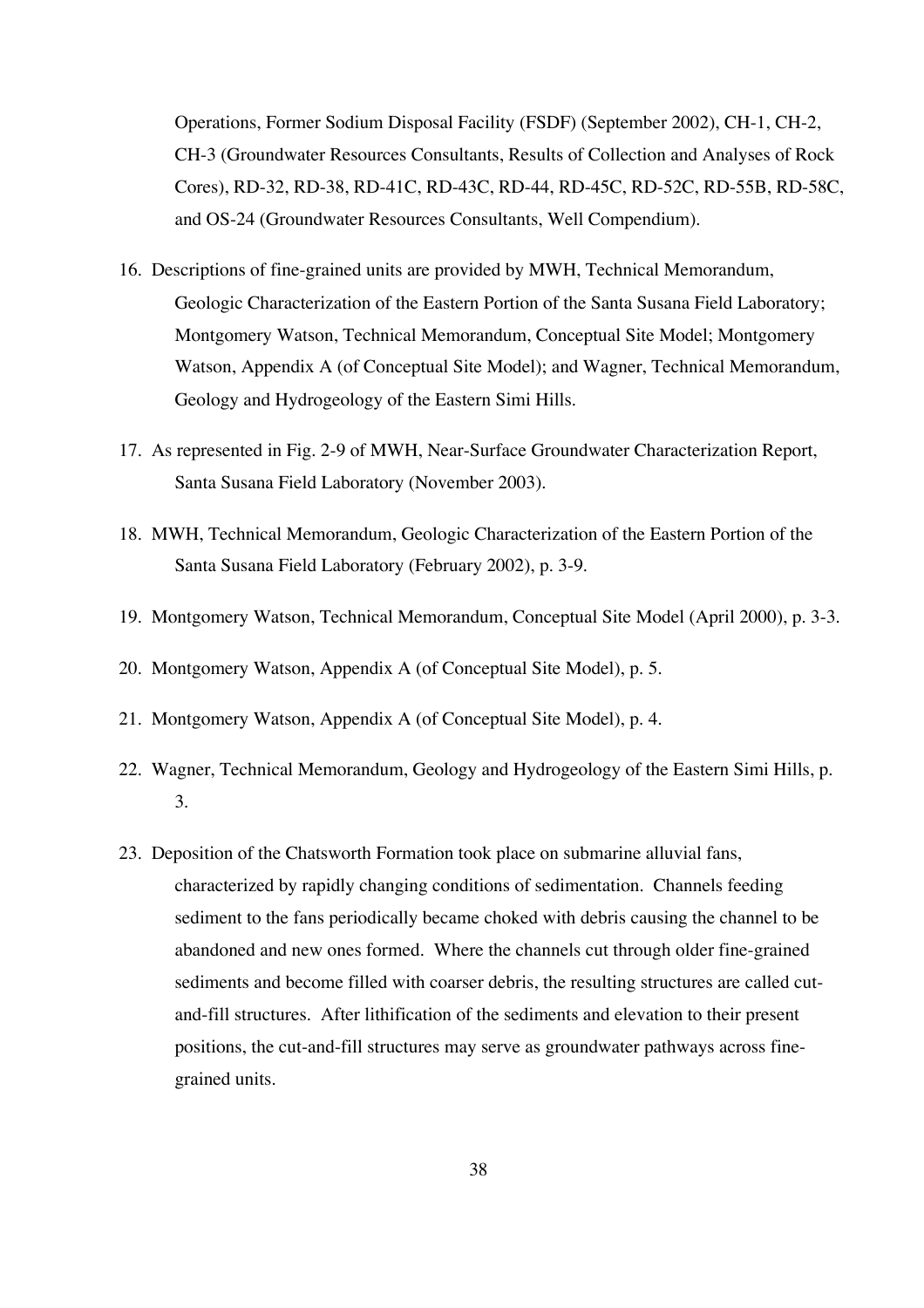- 24. Iron and/or manganese staining of fracture surfaces and adjacent rock is reported for Cores C-1, C-2, C-3, C-4, C-5, C-7 (MWH, Technical Memorandum, Corehole Drilling Operations (C-1 through C-7), C-8 (MWH, Technical Memorandum, Corehole Drilling Operations, Former Sodium Disposal Facility), CH-1, CH-2, CH-3 (Groundwater Resources Consultants, Results of Collection and Analyses of Rock Cores), and RD-58C (Groundwater Resources Consultants, Well Compendium).
- 25. J.A. Cherry, Hydrogeologic Contaminant Behaviour in Fractured and Unfractured Clayey Deposits in Canada, in eds. H.E. Kobus and W. Kinzelbach, *Proceedings of the International Symposium on Contaminant Transport in Groundwater* (Rotterdam, A.A. Balkema 1989), v. 3, 11-20.
- 26. B.L. Parker, J.A. Cherry, and S.W. Chapman, Field Study of TCE Diffusion Profiles Below DNAPL to Assess Aquitard Integrity, *Journal of Contaminant Hydrology* 74 (2004): 197- 230.
- 27. S.K. O'Hara, B.L. Parker, P.R. Jorgensen, and J.A. Cherry, Trichloroethene DNAPL Flow and Mass Distribution in Naturally Fractured Clay: Evidence of Aperture Variability, *Water Resources Research* 36 (2000): 135-147.
- 28. B. Harrison, E.A. Sudicky, and J.A. Cherry, Numerical Analysis of Solute Migration Through Fractured Clayey Deposits Into Underlying Aquifers, *Water Resources Research* 28 (1992): 515-526.
- 29. Maximum departure from an originally vertical joint orientation occurs when the axis of rotation is parallel to the strike of bedding, and minimum departure occurs when the axis of rotation is parallel to the dip of bedding. It is not known when the joints formed with respect to folding of the beds, so there is no *a priori* of identifying joint fractures in cores. A simplifying assumption that the joints, other than bedding plane joints, formed vertically, so that present angles of dip of less than 60-70 degrees (corresponding to bedding dips of 30-20 degrees) would not qualify as joints. In addition, much scatter might occur as a result of differing physical properties of the different lithologies, including hard and cemented zones and their relations to surrounding lithologies.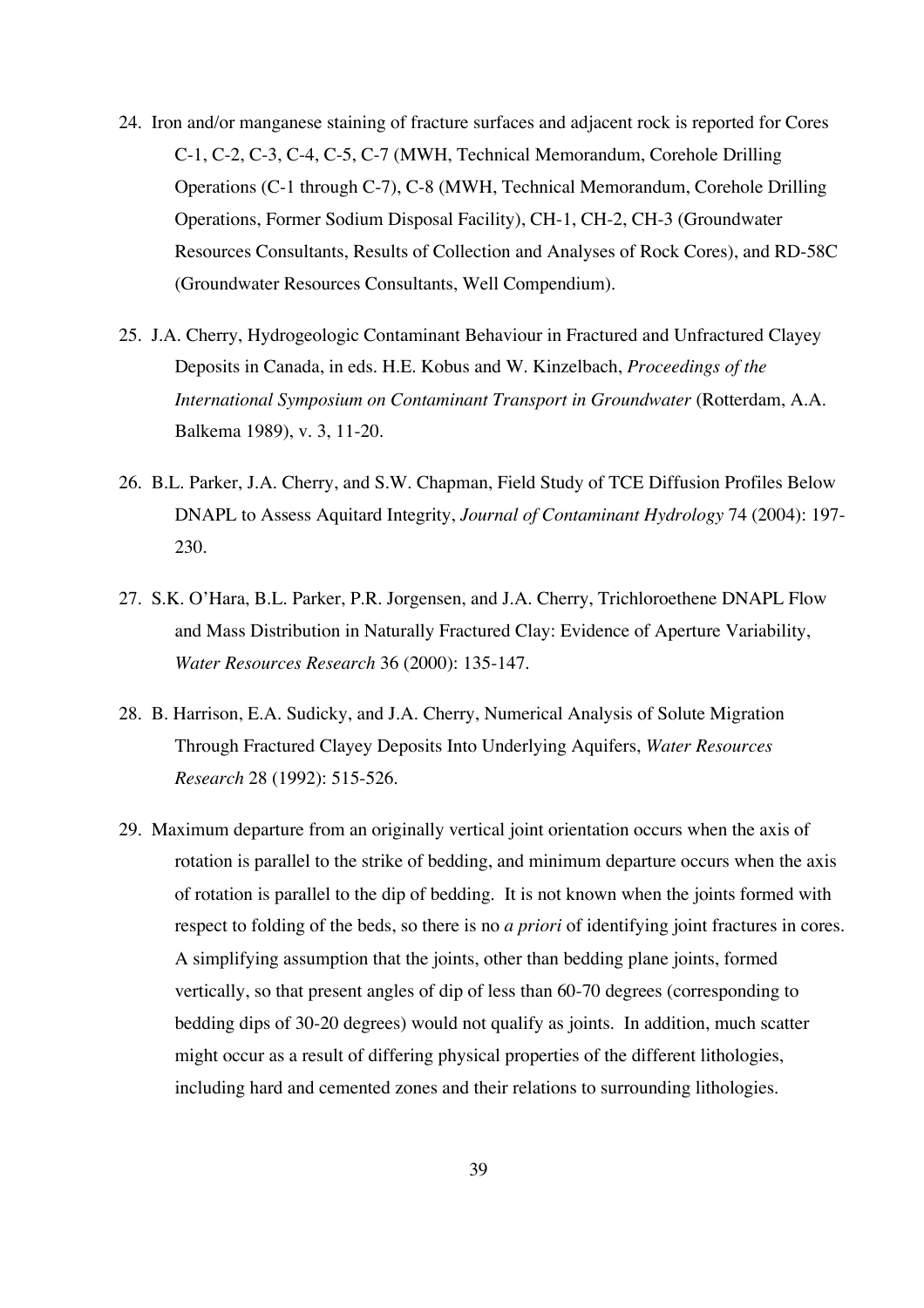- 30. Hurley et al., Source Zone Characterization, Table 16. In this tabulation, horizontal fractures were noted as "horizontal" in field notes. The percentages of non-joint orientations given here add horizontal fractures to the "other" category, which represents fractures not qualifying as joints or bedding plane fractures, because horizontal orientation does not fit either joint or bedding plane orientations. The figures are: corehole C-1: 70%, C-2: 64%, C-3: 64%, C-4: 51%, C-5: 64%, C-6: 73%, C-7: 60%. No data are available for corehole C-8 (MWH, Technical Memorandum, Corehole Drilling Operations, Former Sodium Disposal Facility. Fracture orientations in three coreholes drilled in 1992 (Groundwater Resources Consultants, Results of Collection and Analyses of Rock Cores, May 4, 1992) show that no strike or dip direction of fractures prevailed at the three coreholes. Fracture densities are 40 per 100 feet at CH-1, 10 at CH-2, and 30 at CH-3.
- 31. Rectilinear fracture patterns such as shown in Fig.l 2.1 and elsewhere in the Conceptual Site Model apparently do not represent underground conditions at the SSFL, and underscore the remark "The geometry of the fracture system at the SSFL has the greatest uncertainty, and can most significantly affect the initial conceptual model" (Montgomery Watson, Technical Memorandum, Conceptual Site Model, p. 2-1).
- 32. Hurley et al., Source Zone Characterization at the Santa Susana Field Laboratory, p. 18; Groundwater Resources Consultants, Well Compendium.
- 33. Descriptions of faults are found in MWH, Technical Memorandum, Geologic Characterization of the Eastern Portion of the Santa Susana Field Laboratory, Montgomery Watson, Appendix A (of Conceptual Site Model), and Wagner, Technical Memorandum, Geology and Hydrogeology of the Eastern Simi Hills Study Area.
- 34. MWH, Technical Memorandum, Geologic Characterization of the Eastern Portion of the Santa Susana Field Laboratory, p. 3-9.
- 35. Substantial differences in location of the Shear Zone can be seen by comparing Fig. 14 (Groundwater Resources Consultants, Hydraulic Communication Study (June 3, 1997) with Fig. 2-9 (MWH, Near-Surface Groundwater Characterization Report, Santa Susana Field Laboratory). Even in the case of wells in close proximity to exposures of the Shear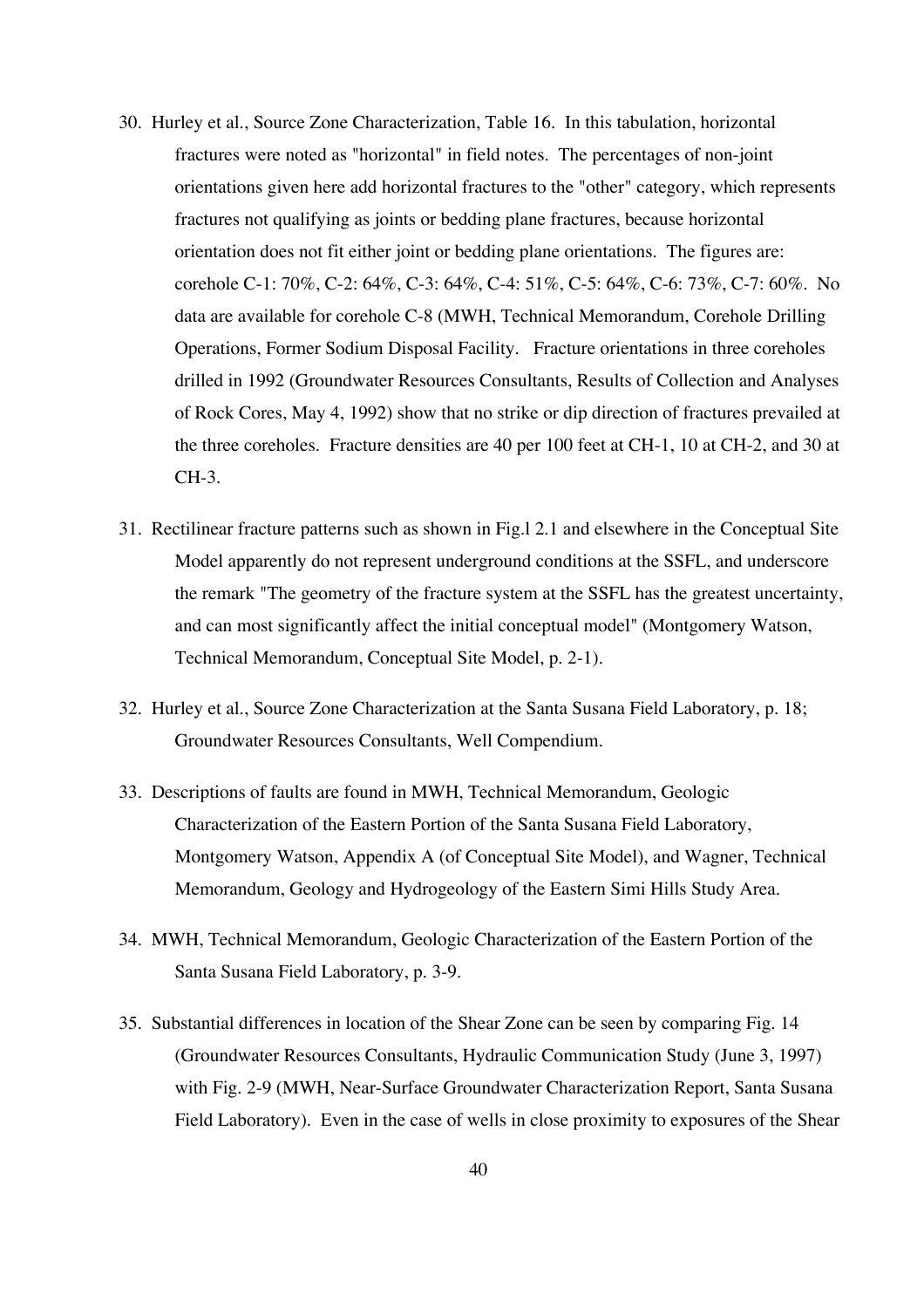Zone, descriptions provided do not (and perhaps cannot) indicate whether the well is within or outside of the fault zone. A good example is WS-14 just west of an exposure of the Shear Zone (Montgomery Watson, Technical Memorandum, Conceptual Site Model, p. 28); water levels in WS-14 and its behavior in pump tests are important elements of some hydrologic interpretations, so its exact location with respect to the Shear Zone should be determined.

- 36. MWH, Technical Memorandum, Geologic Characterization of the Eastern Portion of the Santa Susana Field Laboratory, p. 4-1 to 4-2.
- 37. Montgomery Watson, Appendix A (of Conceptual Site Model), p. 6-7.
- 38. Core C-7 at 265 feet depth is logged as "calcite gouge" on fracture surface, striated. It is not clear if the gouge is striated or the fracture surface; Core C-8 at 310 feet depth is logged as fault gouge, platy, silty, apparent calcite interlaminations (MWH, Technical Memorandum, Corehole Drilling Operations (C-1 through C-7).
- 39. "Dolomitic gouge," apparently referring to mineralized gouge rather than gouge composed of dolomite fragments, is logged in Corehole C-1 at 340 feet; in C-3 at 233 feet (?), 274 feet, 280 feet, and 319 feet (?); in C-5 at 269 feet; in C-6 at 258 feet; and in C-7 at 265 feet, 287 feet, 289 feet, and 378 feet (MWH, Technical Memorandum, Corehole Drilling Operations (C-1 through C-7). It would be extremely useful to thin-section these samples and determine the textural relations of the carbonate to the broken gouge minerals.
- 40. MWH, Technical Memorandum, Geologic Characterization of the Eastern Portion of the Santa Susana Field Laboratory, p. 4-2; Wagner, Technical Memorandum, Geology and Hydrogeology of the Eastern Simi Hills Study Area, p. 9.
- 41. Wagner, Technical Memorandum, Geology and Hydrogeology of the Eastern Simi Hills, p. 5-6.
- 42. Montgomery Watson, Appendix A (of Conceptual Site Model), p. 8.
- 43. Montgomery Watson, Appendix A (of Conceptual Site Model), p. 6-11.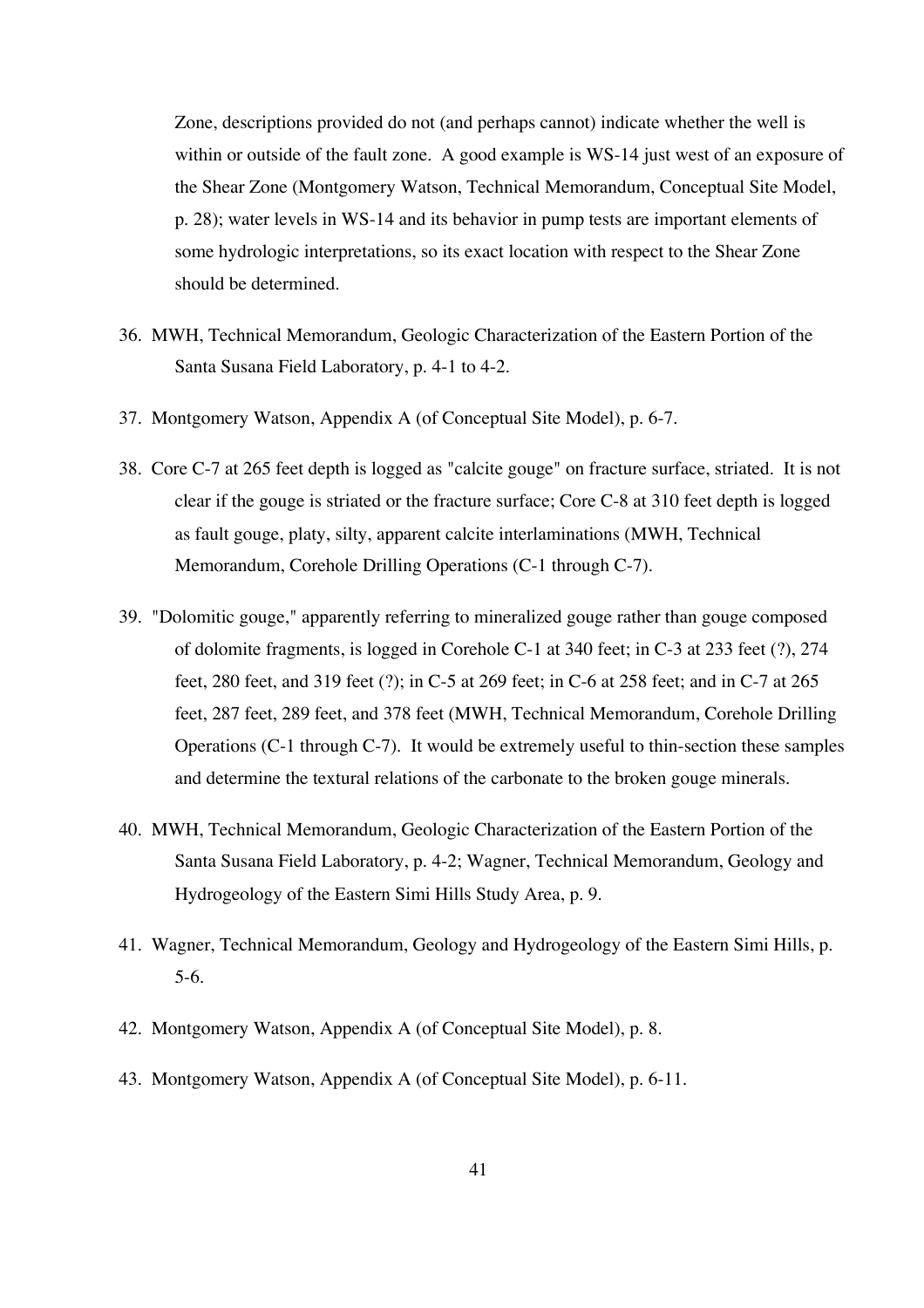- 44. The length of Skyline Fault is very differently represented on 1997 maps (Groundwater Resources Consultants, Hydraulic Communication Study, Fig. 2) than on 2003 maps (MWH, Near-Surface Groundwater Characterization Report, Santa Susana Field Laboratory, Fig. 2-9). Montgomery Watson, Appendix A (of Conceptual Model), p. 9, ends the North Fault near WS-12, whereas Fig. 2-9 of the Near-Surface Groundwater report extends it, with queries, well westward to the RD-56 well cluster.
- 45. MWH, Technical Memorandum, Geologic Characterization of the Eastern Portion of the Santa Susana Field Laboratory, p. 4-2 to 4-4.
- 46. MWH, Technical Memorandum, Geologic Characterization of the Eastern Portion of the Santa Susana Field Laboratory, p. 4-3.
- 47. MWH, Technical Memorandum, Geologic Characterization of the Eastern Portion of the Santa Susana Field Laboratory, p. 4-3 to 4-4.
- 48. MWH, Technical Memorandum, Geologic Characterization of the Eastern Portion of the Santa Susana Field Laboratory, p. 4-3.
- 49. The rock-type categories recognized are Fine to Coarse sandstone, Hard sandstone, Banded sandstone (comprising alternating layers of coarser and finer sandstone), Breccia, and Siltstone (commonly with thin interbeds of sandstone and shale). (Hurley et al., Source Zone Characterization at the Santa Susana Field Laboratory, p. 21-22). No separate measurements are made for shale, claystone, or conglomerate, and, as lithologic types present, none for fault gouge or joint fillings. "Hard sandstone" is interpreted to be hard because of carbonate cement (p. 22), but as mentioned in the description of sandstones, there are sandstones described in well logs as hard, but not cemented, and many described as cemented, but not hard. In addition some fine-grained rocks are described as hard, with or without cement. Thus, the list of rock types focused on in this study is far from complete. Moreover, it should be born in mind that core samples and cuttings from wells provide only a very narrow (3-6 inches) view of the materials present, and commentary on and interpretations of lateral extent of any particular property are mostly speculative.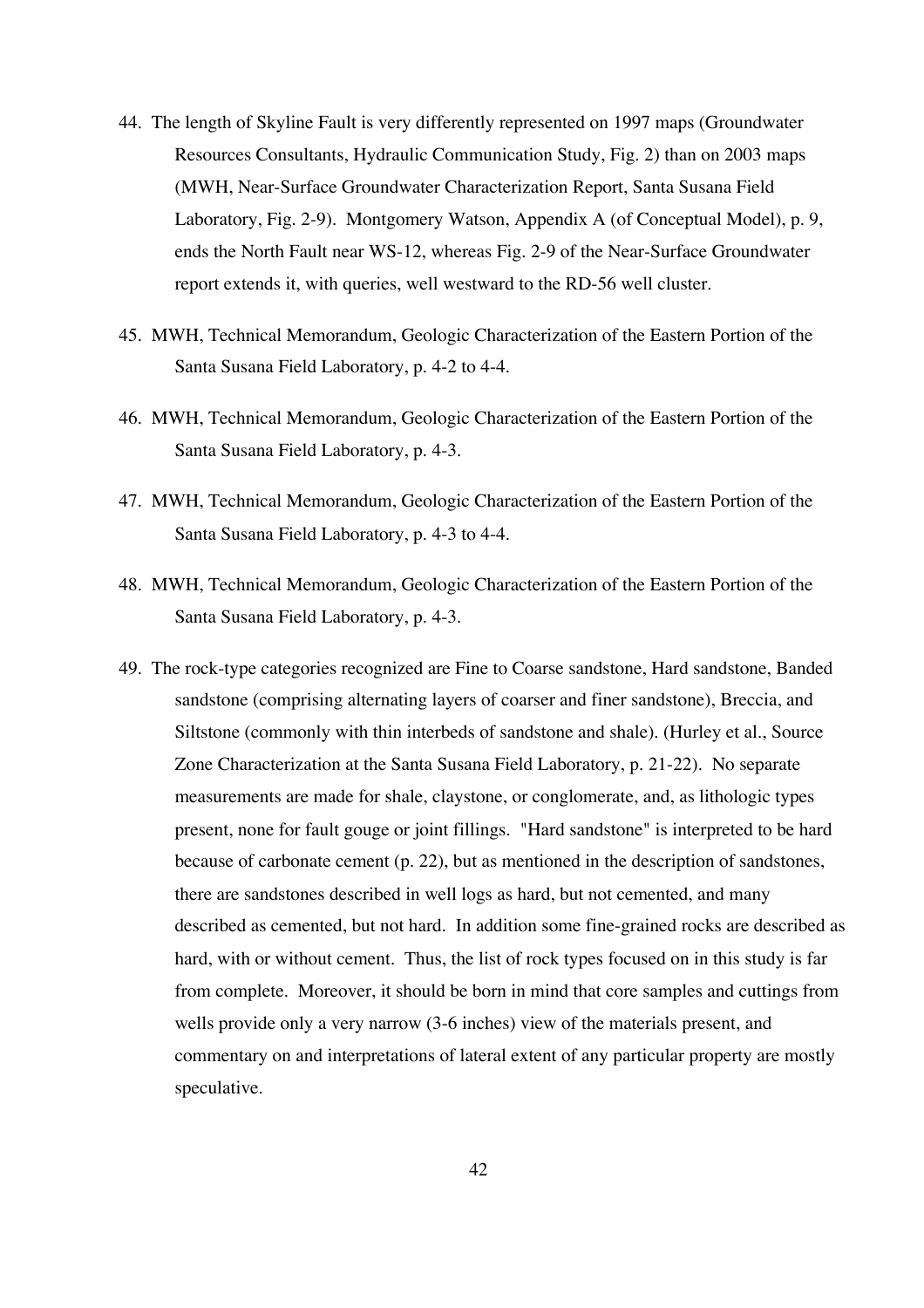- 50. L. P. Smith (Haley & Aldrich), Appendix B, Conceptual Site Model, Santa Susana Field Laboratory, Hydrogeology Summary Report (April 2000), p. 28-29.
- 51. Smith (Haley & Aldrich), Appendix B, Conceptual Site Model, Table 4.1.
- 52. Groundwater Resources Consultants, Phase II Groundwater Investigation, v. 1 (October 29, 1986), p. 12.
- 53. Smith (Haley & Aldrich), Appendix B, Conceptual Site Model, Table 2.11. Well clusters examined are RD-5A-C; RD-33B-C; RD-34A-C; RD-48B-C; RD-49A,C; RD-52A,C; and RD-55A-B. These clusters represent site-wide conditions, RD-5 (Lower Chatsworth, on Burro Flats Fault), RD-33, 34 (Sandstone 2); RD-48 (Lower Chatsworth); RD-49 (Sandstone 1); RD-52 (Sandstone 2, Shale 2, on North Fault), and RD-55 (Sandstone 1, near Coca Fault).
- 54. Groundwater Resources Consultants, Hydraulic Communication Study, p. 8-9, 14.
- 55. Montgomery Watson, Appendix A (of Conceptual Site Model), p. 13-14.
- 56. Montgomery Watson, Appendix A (of Conceptual Site Model).
- 57. F.L. Paillet, A.E. Hess, C.H. Cheng, and E. Hardin, Characterization of Fracture Permeability With High-Resolution Vertical Flow Measurements During Borehole Pumping, *Groundwater* 25 (1987): 28-40.
- 58. Groundwater Resources Consultants, Hydrogeologic Assessment Report, p. 43. This report also includes well WS-6 as constructed along a NE-trending fracture zone, a fracture zone not appearing on any of the maps used for this report. Also, well WS-9A is said to be located on a NW-trending fracture zone, apparently referring to a segment of the Burro Flats Fault, but the well is somewhat removed from the mapped fault (Fig. 2-9, Near-Surface Groundwater Study.
- 59. Smith (Haley & Aldrich), Appendix B, Conceptual Site Model, p. 31.
- 60. 400 feet is cited by Wagner, Technical Memorandum, Geology and Hydrogeology of the Eastern Simi Hills Study Area, p. 7, the 200 feet figure from Smith (Haley & Aldrich),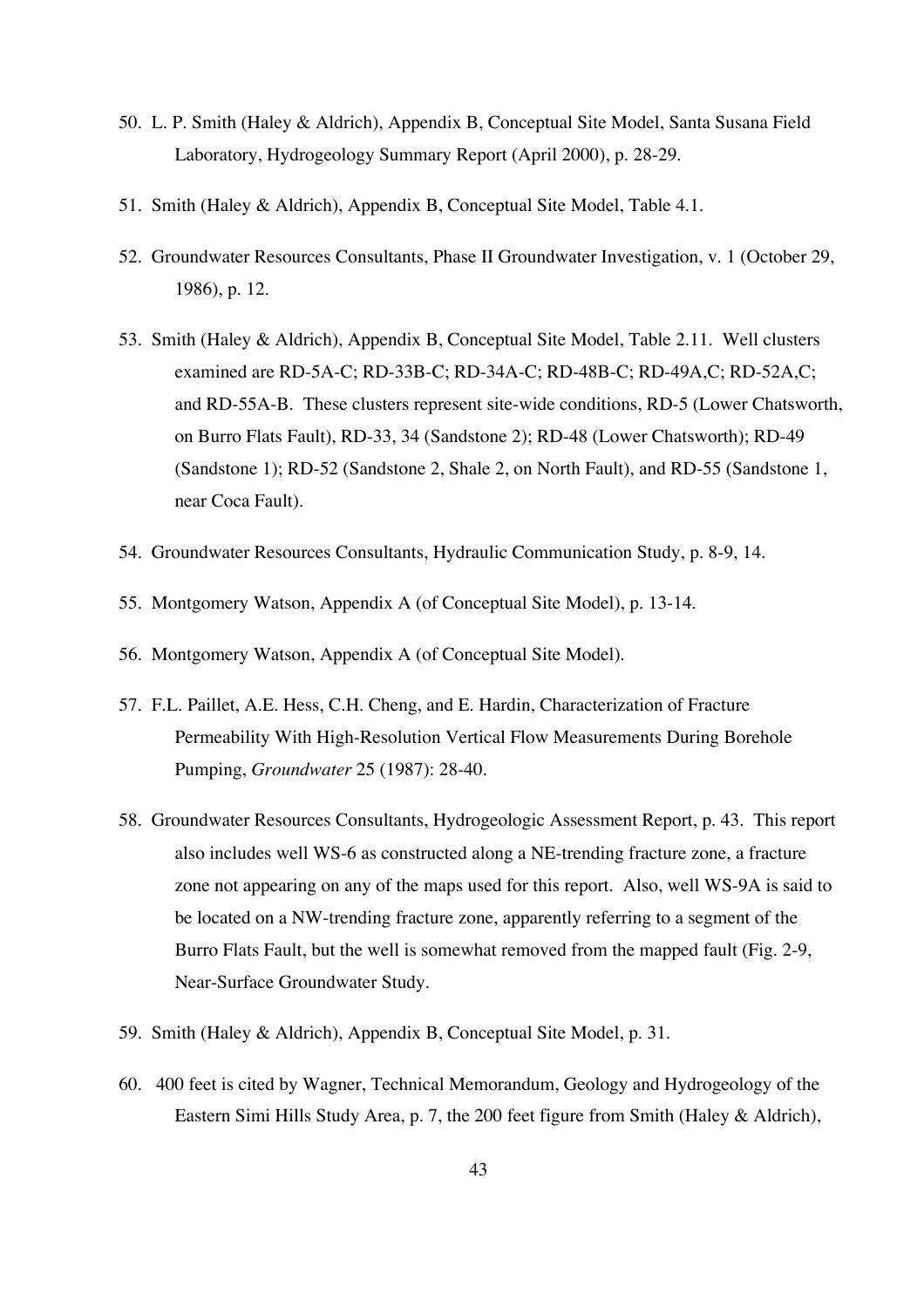Appendix B, Conceptual Site Model, p. 32. Montgomery Watson, Technical Memorandum, Conceptual Site Model, p. 4-4 indicate "nearly 300" feet of water level offset. The 200 and 300 feet figures are cited in reports published in April 2000, the 400 feet citation is dated September 2003.

- 61. Only two west-of-Shear Zone wells are available for this use—WS-14 and RD-37. The eastside wells selected for water level comparison are RD-35A, B, 53, 72, and 73 (MWH, Technical Memorandum, Geologic Characterization of the Eastern Portion of the Santa Susana Field Laboratory, p. 5-2). As stated on p. 5-2, the contrast in water elevations across the Shear Zone "...was most evident" when comparing these wells. It is less evident when other east-side wells are compared with the two west-side wells (Table 2).
- 62. Smith (Haley & Aldrich), Appendix B, Conceptual Site Model, Fig. 1.2.
- 63. This does not accord with the statement "Drawdown resulting from pumping in the central portion of SSFL appears to terminate at the...Shear zone." (Smith (Haley & Aldrich), Appendix B, Conceptual Site Model, p. 33). Page 33 of this report also observes that water level decline is "noted to the west of the Shear Zone near WS-5, but may result from the long-term pumping of RD-1 and RD-2." But, both RD-1 and 2 are also east of the Shear Zone, so such an effect would have to cross the Shear Zone.
- 64. Smith (Haley & Aldrich), Appendix B, Conceptual Site Model, p. 32, Tables 2.2, 2.5. WS-5 is listed as on the Shear Zone in Table 2.9. A problem with generalizations about hydraulic conductivities of rocks on opposite sides of the Shear Zone is that the only measurements of bulk hydraulic conductivity on the west side of the Shear Zone are a long way from the Shear Zone or are on faults (see Table 2.2).
- 65. MWH, Technical Memorandum, Geologic Characterization of the Eastern Portion of the Santa Susana Field Laboratory, p. 5-13.
- 66. Smith (Haley & Aldrich), Appendix B, Conceptual Site Model, p. 30, Fig. 2.17.
- 67. Smith (Haley & Aldrich), Appendix B, Conceptual Site Model, p. 18-20.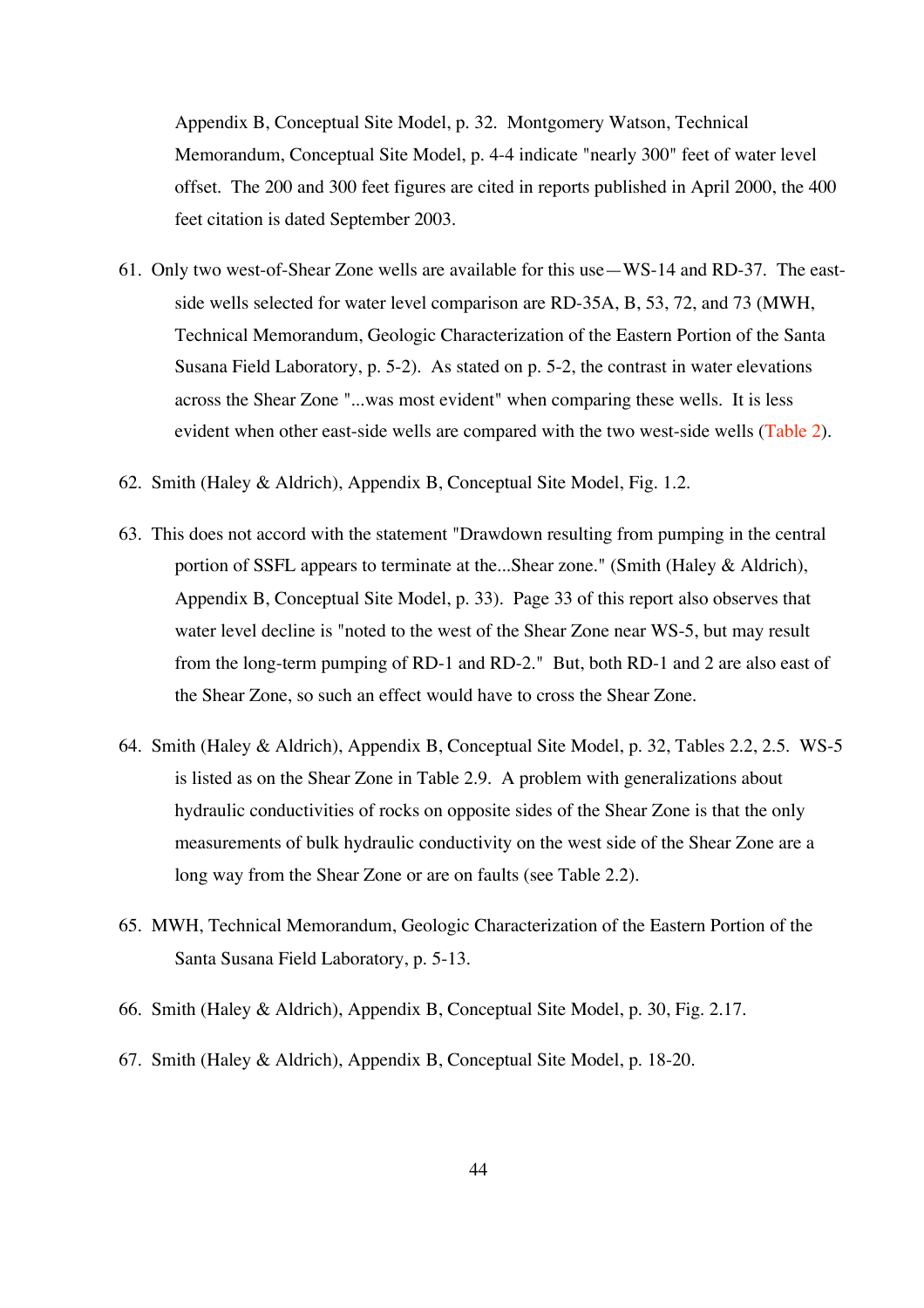- 68. MWH, Technical Memorandum, Geologic Characterization of the Eastern Portion of the Santa Susana Field Laboratory, p. 5-9.
- 69. Groundwater Resources Consultants, Well Compendium.
- 70. Smith (Haley & Aldrich), Appendix B, Conceptual Site Model, p. 20.
- 71. MWH, Technical Memorandum, Geologic Characterization of the Eastern Portion of the Santa Susana Field Laboratory, p. 4-4.
- 72. Groundwater Resources Consultants, Well Compendium.
- 73. Smith (Haley & Aldrich), Appendix B, Conceptual Site Model, p. 33.
- 74. Smith (Haley & Aldrich), Appendix B, Conceptual Site Model, Tables 2.2, 2.3, listed as non-productive wells at the bottom of the tables, p. 36.
- 75. Groundwater Resources Consultants, Phase II Groundwater Investigation, v. 1 (October 29, 1986), p. 14.
- 76. Groundwater Resources Consultants, Hydraulic Communication Study, p. 30-31.
- 77. It is asserted that the faults identified during the 2001 field program (i.e., Woolsey Canyon, IEL, and Happy Valley Faults) show that they behave as aquitards (MWH, Technical Memorandum, Geologic Characterization of the Eastern Portion of the Santa Susana Field Laboratory, p. 7-1).
- 78. MWH, Near-Surface Groundwater Characterization Report, Santa Susana Field Laboratory, Fig. 2-9.
- 79. MWH, Technical Memorandum, Geologic Characterization of the Eastern Portion of the Santa Susana Field Laboratory, p. 5-9.
- 80. MWH, Technical Memorandum, Geologic Characterization of the Eastern Portion of the Santa Susana Field Laboratory, p. 5-8.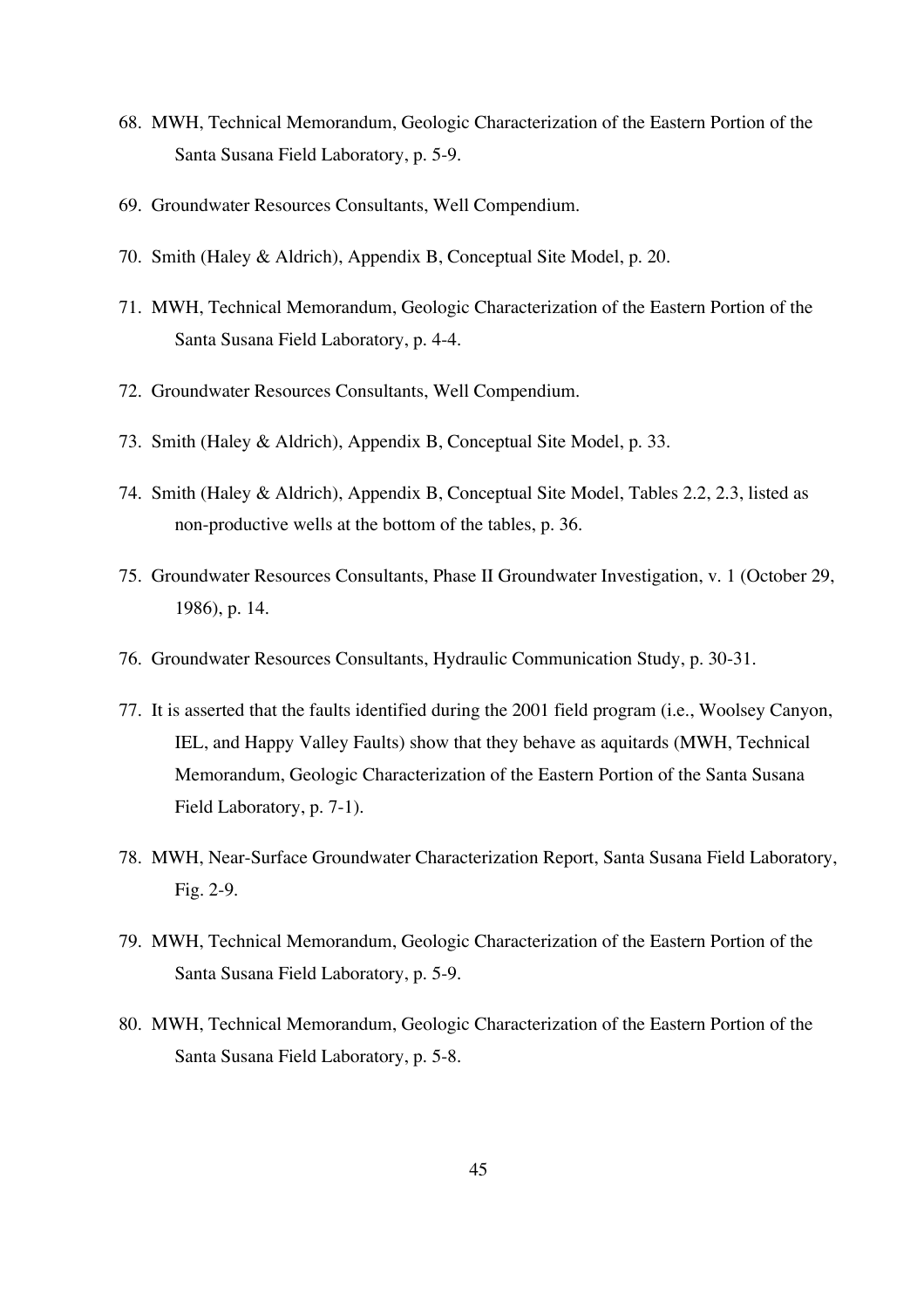- 81. More direct evidence of the role of the IEL Fault may have been obtained by a pump test of corehole C1 that was in process in 2003 (reported by MWH, Near-Surface Groundwater Characterization Report, Santa Susana Field Laboratory, p. 2-3).
- 82. HAR-16, chosen as representative of wells south of the IEL Fault, has a total depth of 120 feet in sandstone; HAR-1, HAR-24, and HAR-25, not used in this comparison, have total depths of, respectively, 110, 110, and 90 feet. Like HAR-16, HAR-1 and HAR-25 are solely in sandstone; HAR-24 shows about 20 feet of siltstone at the top of the well, then sandstone in the remainder.
- 83. MWH, Technical Memorandum, Geologic Characterization of the Eastern Portion of the Santa Susana Field Laboratory, p. 5-9 to 5-10.
- 84. Hurley et al., Source Zone Characterization, p. 19, p. 30-32.
- 85. MWH, Technical Memorandum, Geologic Characterization of the Eastern Portion of the Santa Susana Field Laboratory, p. 4-3 to 4-4.
- 86. MWH, Technical Memorandum, Geologic Characterization of the Eastern Portion of the Santa Susana Field Laboratory, p. 5-10 to 5-11.
- 87. Groundwater Resources Consultants, Hydraulic Communication Study.
- 88. MWH, Technical Memorandum, Geologic Characterization of the Eastern Portion of the Santa Susana Field Laboratory, p. 6-3.
- 89. MWH, Technical Memorandum, Geologic Characterization of the Eastern Portion of the Santa Susana Field Laboratory, p. 7-1.
- 90. Smith (Haley & Aldrich), Appendix B, Conceptual Site Model, p. 36.
- 91. Smith (Haley & Aldrich), Appendix B, Conceptual Site Model, p. 24.
- 92. MWH, Perchlorate Source Evaluation and Technical Report, v. 1 (February 2003), p. 59.
- 93. Wagner, Technical Memorandum, Geology and Hydrogeology of the Eastern Simi Hills Study Area, p. 8.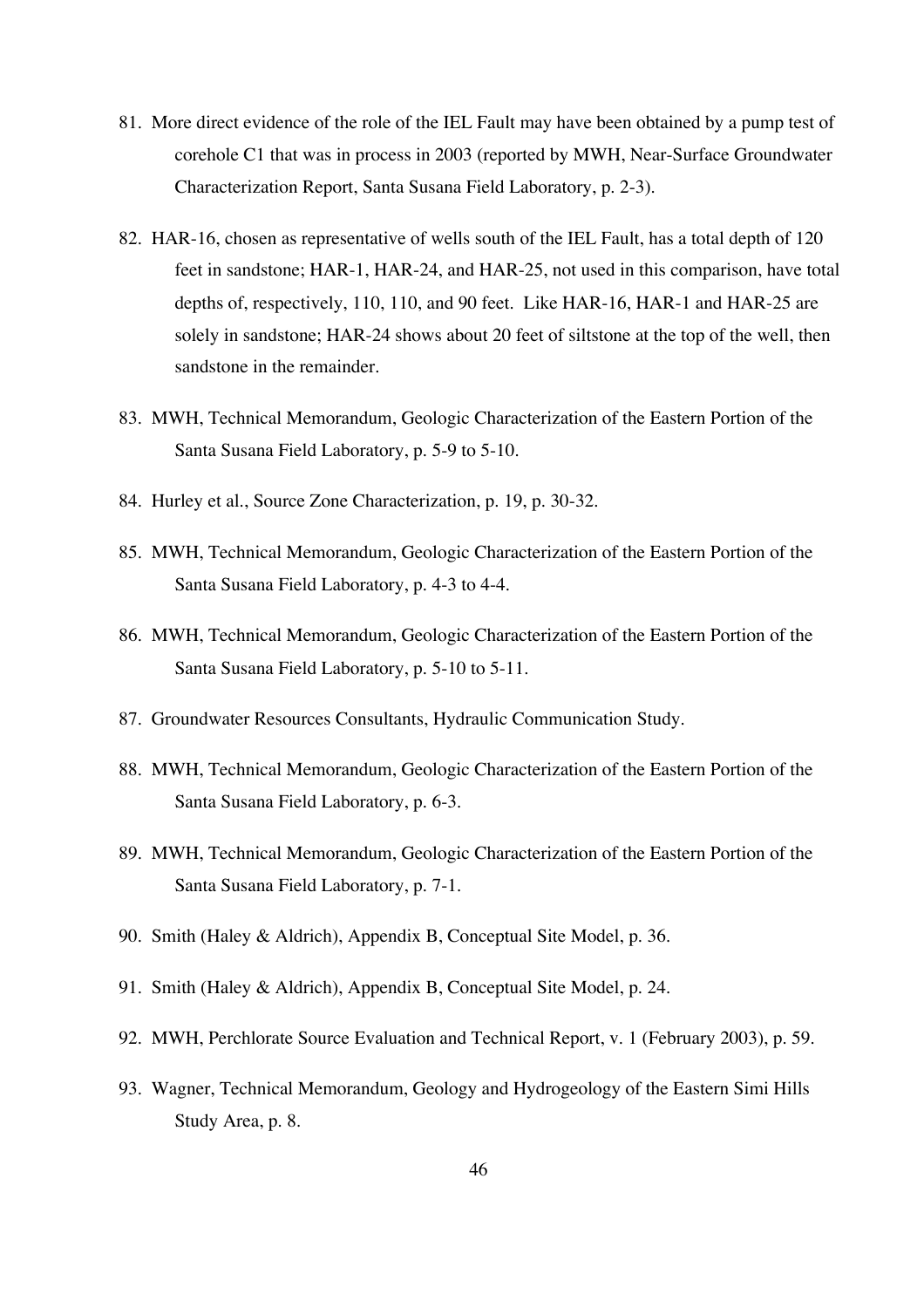- 94. MWH, Technical Memorandum, Geologic Characterization of the Eastern Portion of the Santa Susana Field Laboratory, p. 5-1.
- 95. MWH, Technical Memorandum, Geologic Characterization of the Eastern Portion of the Santa Susana Field Laboratory, p. 5-1. This is similar to the diagram produced in Fig. 4.4, Montgomery Watson, Technical Memorandum, Conceptual Site Model, which views the section line from the south.
- 96. MWH, Technical Memorandum, Geologic Characterization of the Eastern Portion of the Santa Susana Field Laboratory, p. 5-2.
- 97. Wells in Sandstone 1 that continued decline and did not respond to pump shutdown or startup include: RD-5B, RD-5C, RD-41A, RD-42, RD-53, RD-55A, RD-55B, RD-58A, RD-58B, RD-58C, HAR-8, WS-7, WS-11. Wells in Sandstone 2 that continued decline and did not respond to pump shutdown or startup include: RD-13, RD-15, RD-16, RD-17, RD-19, RD-20, RD-21, RD-26, RD-27, RD-29, RD-50, HAR-5, HAR-6, HAR-20, HAR-21, HAR-22, HAR-23, WS-9B. Wells that showed no trend and did not respond to pump shutdown or startup include: RD-11 (Sandstone 1), RD-7, RD-33A, RD-33C (Sandstone 2).
- 98. MWH, Technical Memorandum, Geologic Characterization of the Eastern Portion of the Santa Susana Field Laboratory, p. 5-6.
- 99. Smith (Haley & Aldrich), Appendix B, Conceptual Site Model, p. 21-22.
- 100. MWH, Technical Memorandum, Geologic Characterization of the Eastern Portion of the Santa Susana Field Laboratory, p. 5-3 to 5-4.
- 101. MWH, Technical Memorandum, Geologic Characterization of the Eastern Portion of the Santa Susana Field Laboratory, p. 5-4 to 5-5.
- 102. MWH, Technical Memorandum, Geologic Characterization of the Eastern Portion of the Santa Susana Field Laboratory, p. 5-5.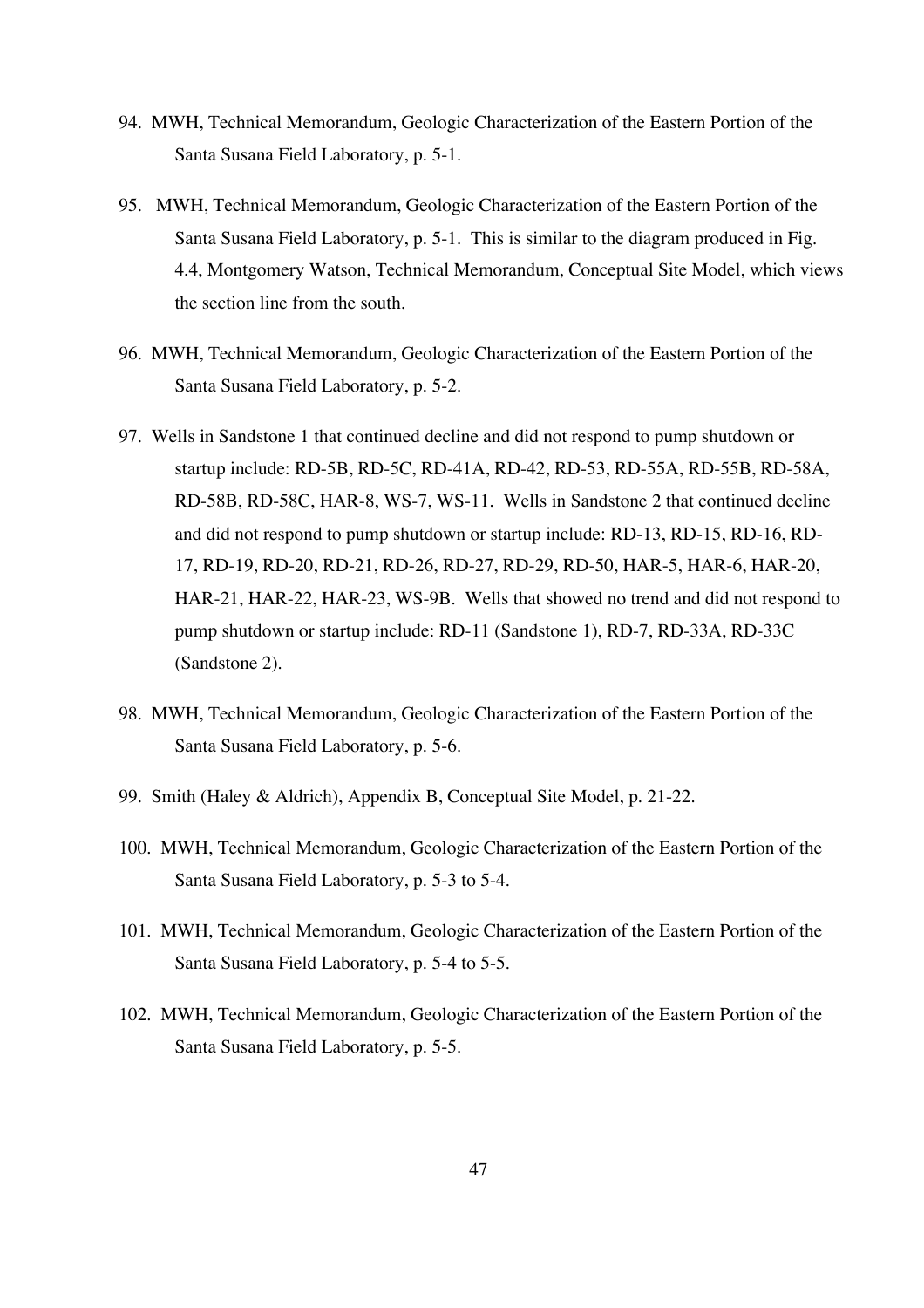- 103. MWH, Technical Memorandum, Geologic Characterization of the Eastern Portion of the Santa Susana Field Laboratory, p. 5-5 to 5-6.
- 104. MWH, Technical Memorandum, Geologic Characterization of the Eastern Portion of the Santa Susana Field Laboratory, p. 5-12 to 5-13.
- 105. MWH, Technical Memorandum, Geologic Characterization of the Eastern Portion of the Santa Susana Field Laboratory, p. 5-6 to 5-7.
- 106. MWH, Perchlorate Source Evaluation and Technical Report Update (November 2003).
- 107. MWH, Perchlorate Source Evaluation and Technical Report Update (November 2003), Table 2-1Q.
- 108. MWH, Perchlorate Source Evaluation and Technical Report Update (November 2003), Table 2-1S.
- 109. MWH, Perchlorate Source Evaluation and Technical Report Update (November 2003), Table 2-1T1.
- 110. MWH, Northern Drainage Perchlorate Sampling Results Technical Memorandum (November 2003).
- 111. MWH, Perchlorate Source Evaluation and Technical Report, v. 1 (February 2003), p. 86- 101; MWH, Perchlorate Source Evaluation and Technical Report Update (November 2003), p. 1-9.
- 112. E.T. Urbansky, T.W. Collett, W.P. Robargo, W.L. Hall, J.M. Skillen, and P.F. Kane, Survey of Fertilizers and Related Materials for Perchlorate (ClO4-), *U.S. Environmental Protection Agency*, Final Report, EPA/600/R-01/1ba (2001), 26 p.
- 113. California Department of Toxic Substances Control, Fact Sheet November 2002, Perchlorate Identified in Simi Valley Groundwater.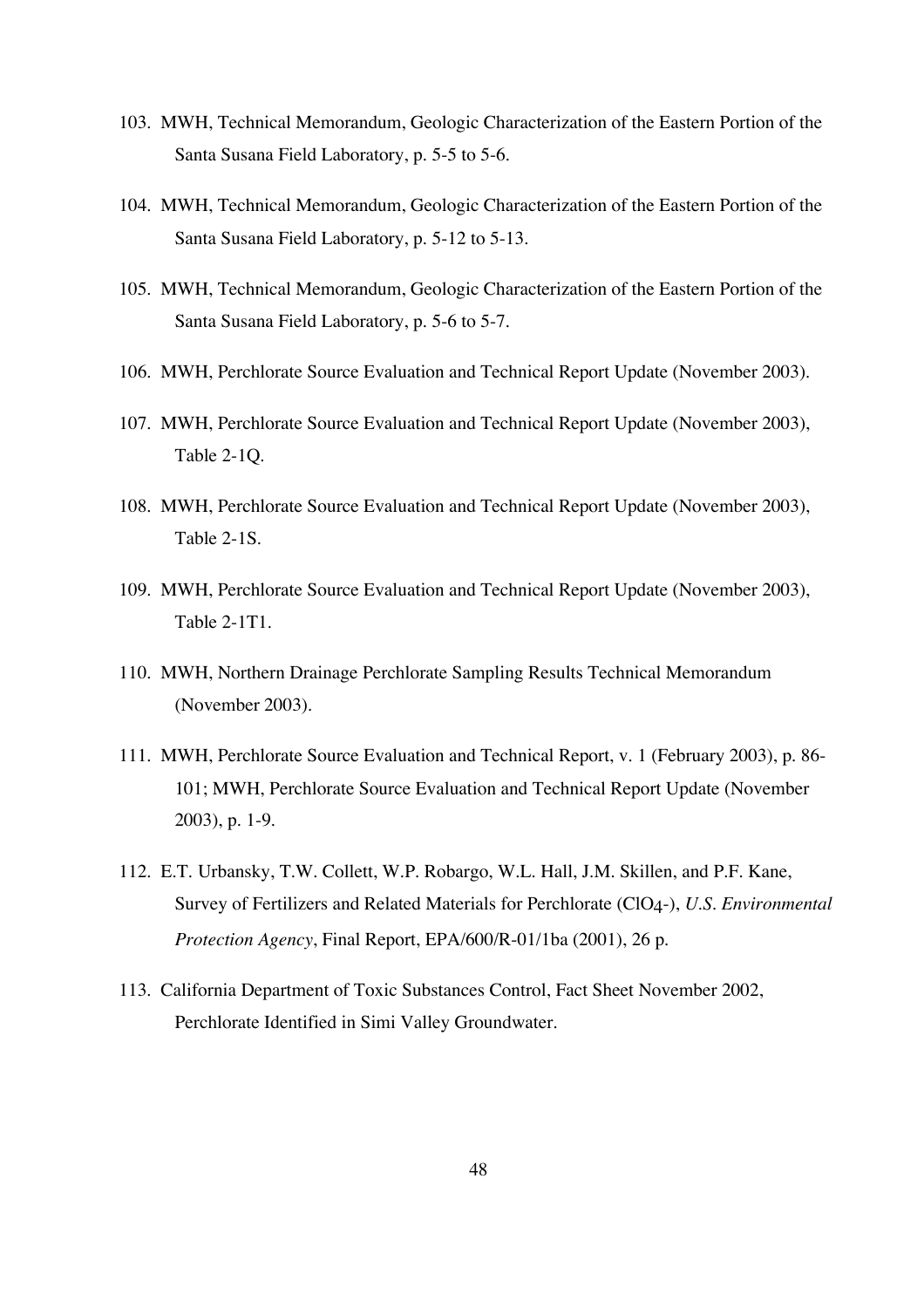

Exhibit 1. Drawdown contours (in feet) from water extraction, 1954-1997 in the northeastern part of the SSFL. From L. P. Smith (Haley & Aldrich), Appendix B, Conceptual Site Model, Santa Susana Field Laboratory, Hydrogeology Summary Report (April 2000), Figure 1.9.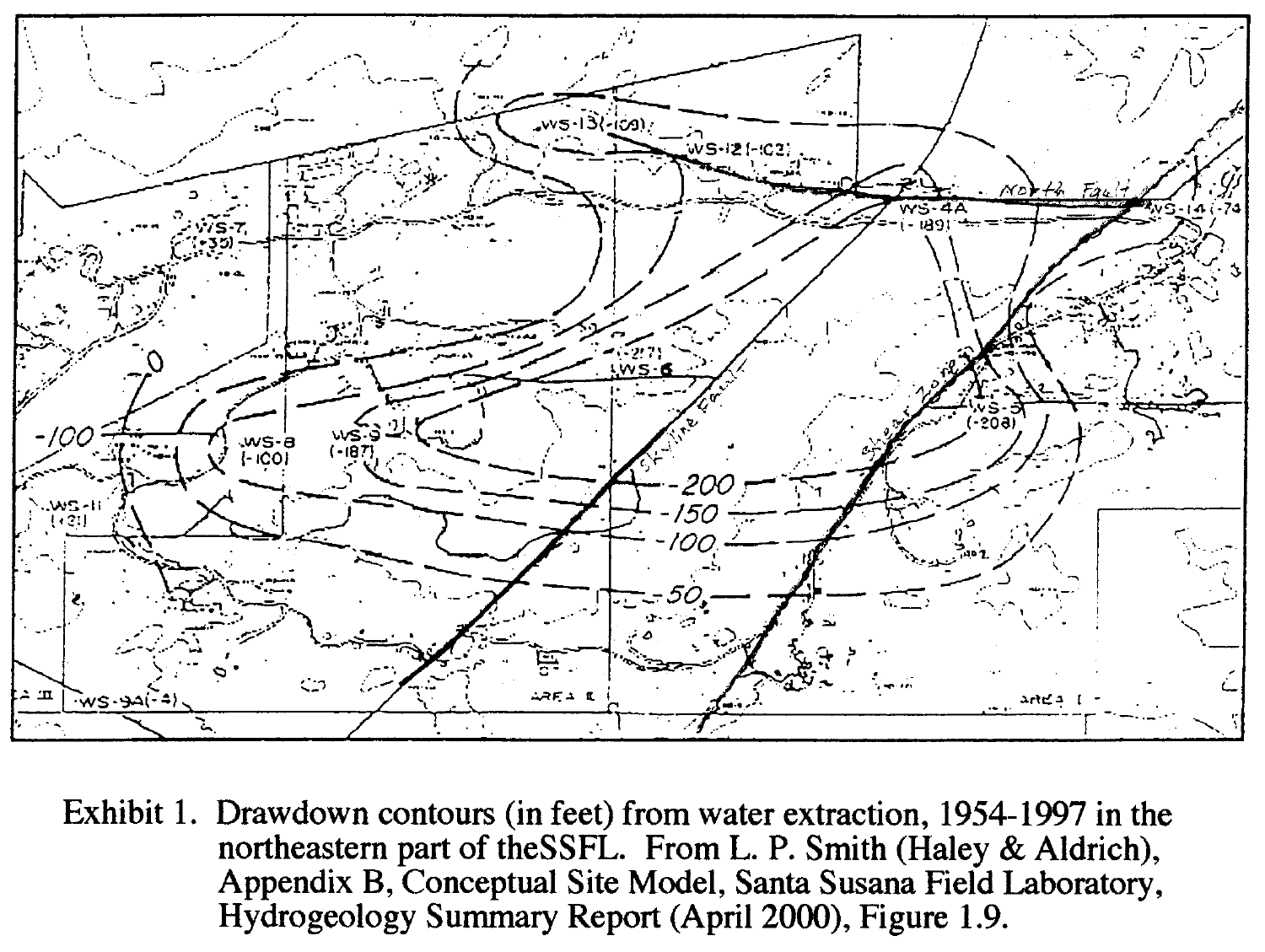

Exhibit 2. Hydrographs, 1994-2001, for wells WS-5, RD-45A, RD-45B, and RD-45C. From MWH, Technical Memorandum, Geologic Characterization of the Eastern Portion of the Santa Susana Field Laboratory (February 2002), Figure 15. Note faults differ from current representations.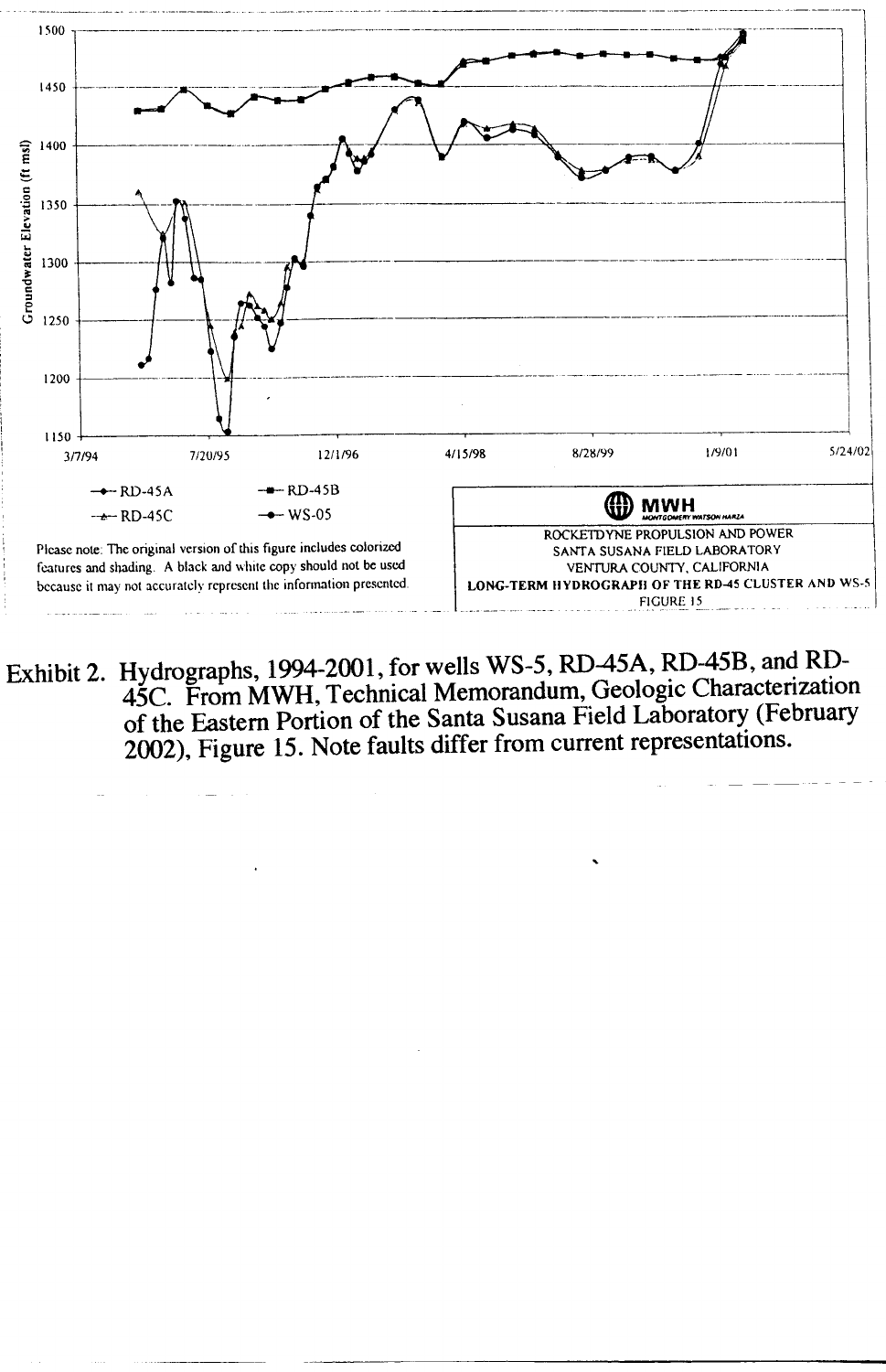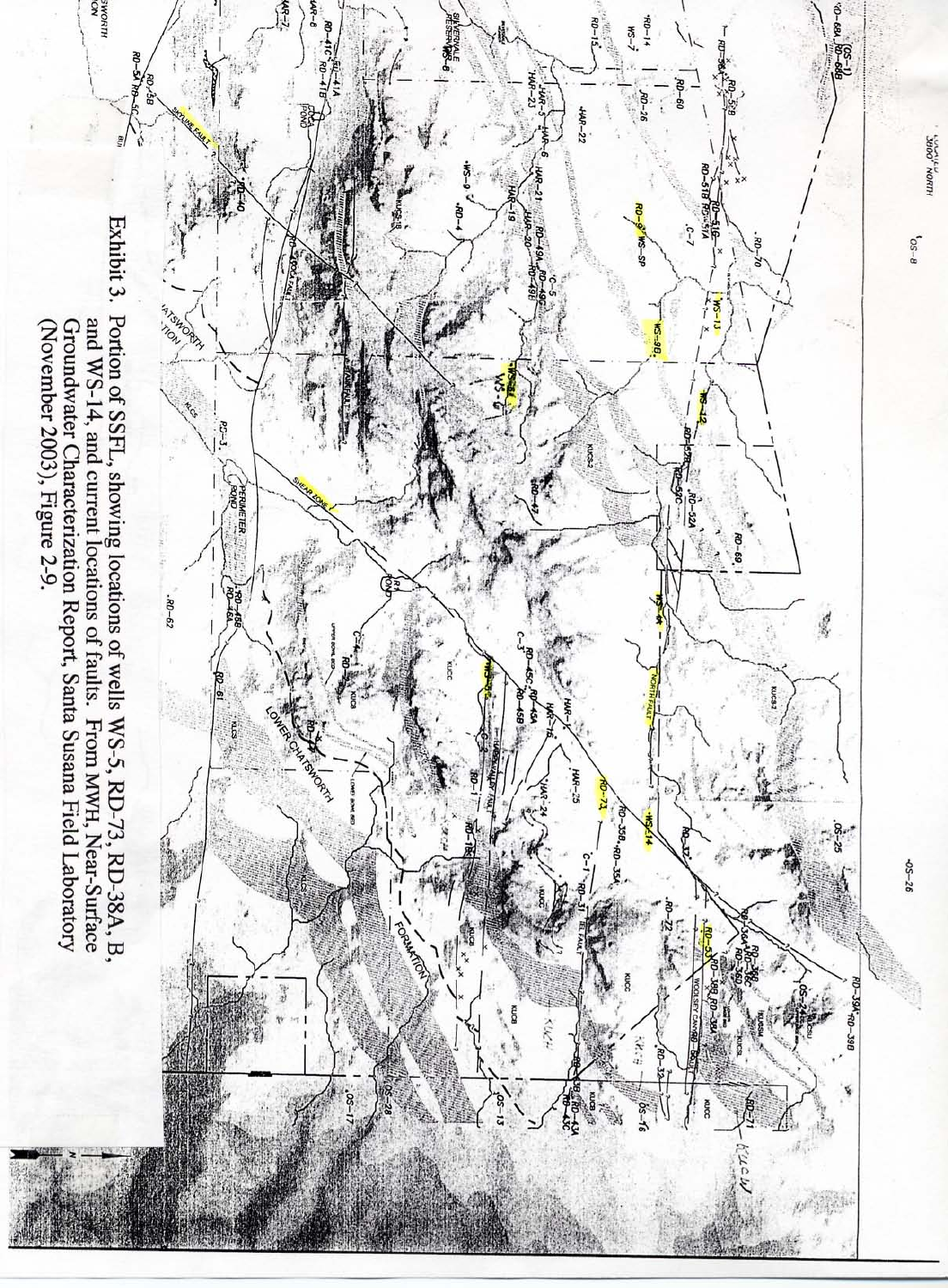Exhibit 4. Portion of SSFL, showing drawdown contours for 90-day (May to August 1997) pump test of RD-73 (from L. P. Smith (Haley & Aldrich), Appendix B, Conceptual Site Model, Santa Susana Field Laboratory, Hydrogeology Summary Report (April 2000), Figure 2.9), and locations of subsequently mapped Woolsey Canyon and IEL Faults and enlarged Happy Valley Fault Zone (from MWH, Near-Surface Groundwater Characterization Report, Santa Susana Field Laboratory (November 2003), Figure 2-9). A possible E-W fault passes very close to RD-72 and RD-32 (MWH, Technical Memorandum, Geologic Characterization of the Eastern Portion of the Santa Susana Field Laboratory (February 2002), p. 4-4). The video log of RD-32 logs fault indicators (Groundwater Resources Consultants, Well Compendium (September 20, 1995); no logs available for RD-72.



0021

 $\frac{34}{8}$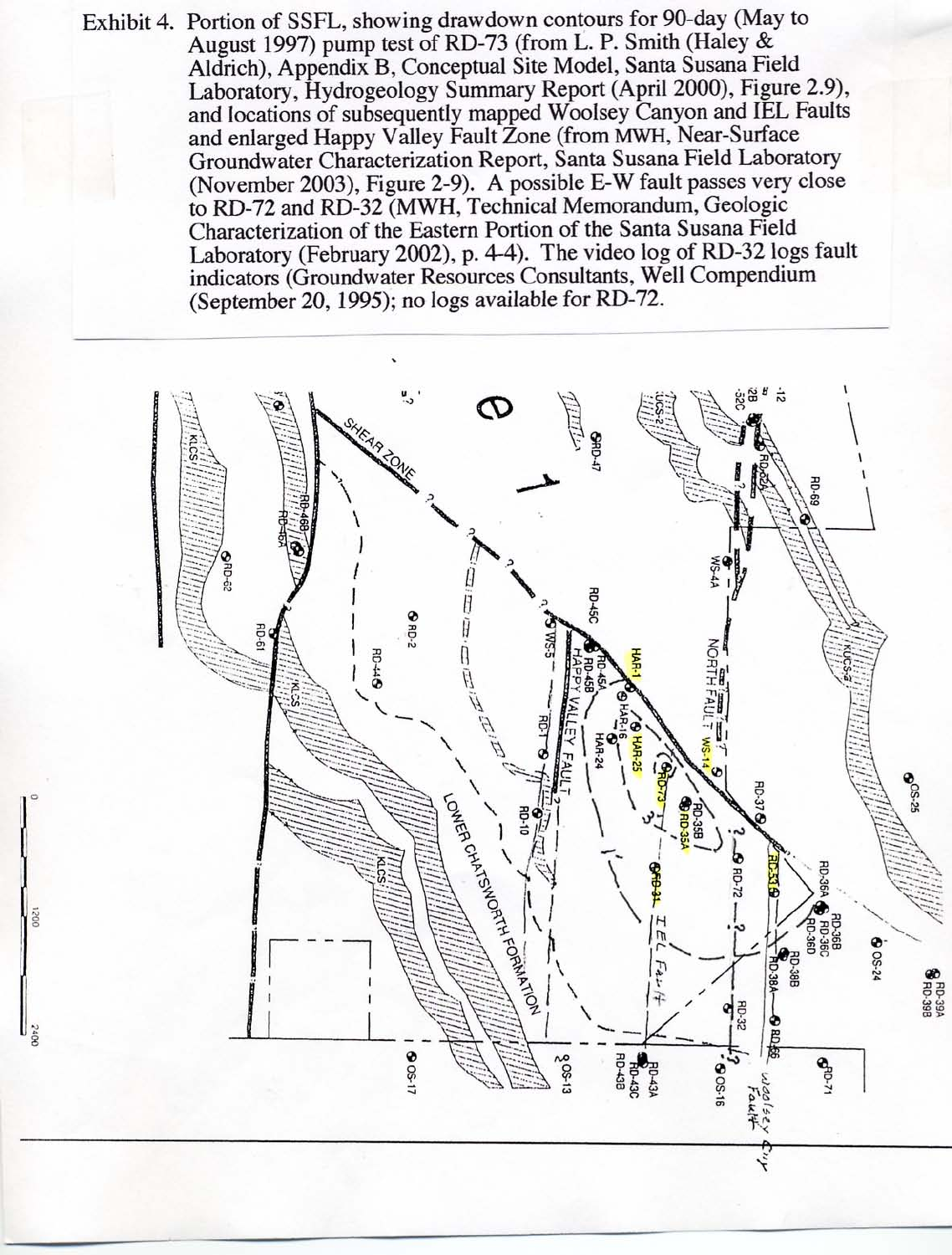

Exhibit 5. Portion of SSFL, showing water level contours for Groundwater Unit 1a as recognized in 2000 (from L. P. Smith (Haley & Aldrich), Appendix B, Conceptual Site Model, Santa Susana Field Laboratory, Hydrogeology Summary Report (April 2000), Figure 3.2), and locations of subsequently mapped Woolsey Canyon and IEL Faults and enlarged Happy Valley Fault Zone (from MWH, Near-Surface Groundwater Characterization Report, Santa Susana Field Laboratory (November 2003), Figure 2-9). A possible E-W fault passes very close to RD-72 and RD-32 (MWH, Technical Memorandum, Geologic Characterization of the Eastern Portion of the Santa Susana Field Laboratory (February  $2002$ , p. 4-4).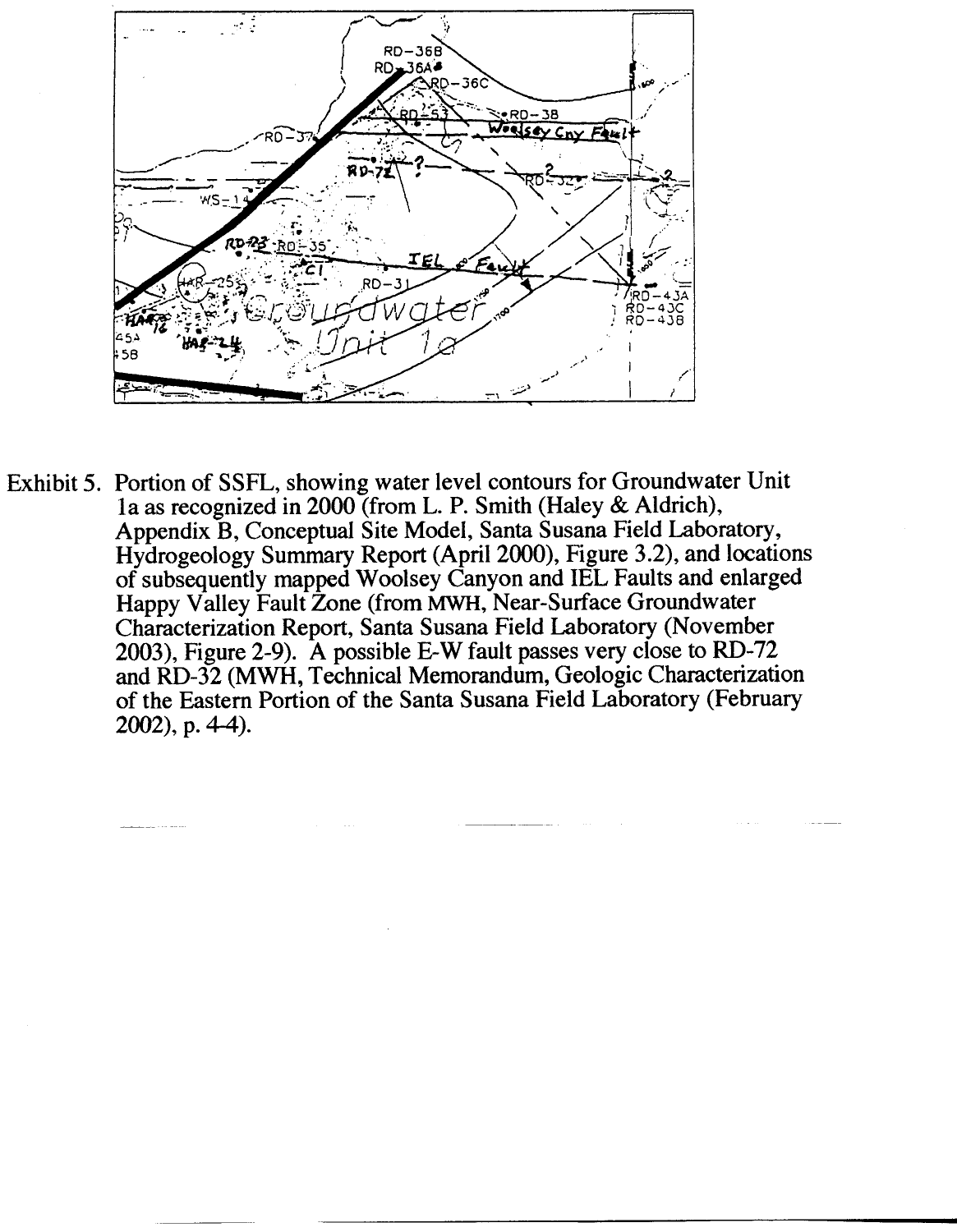

Exhibit 6. Section illustrating 200-300 feet difference in water elevations in wells screened on opposite sides of Shale 2 (from MWH, Technical Memorandum, Geologic Characterization of the Eastern Portion of the Santa Susana Field Laboratory (February 2002), p. 5-1). Note section<br>line is viewed toward the south, contrary to normal practice.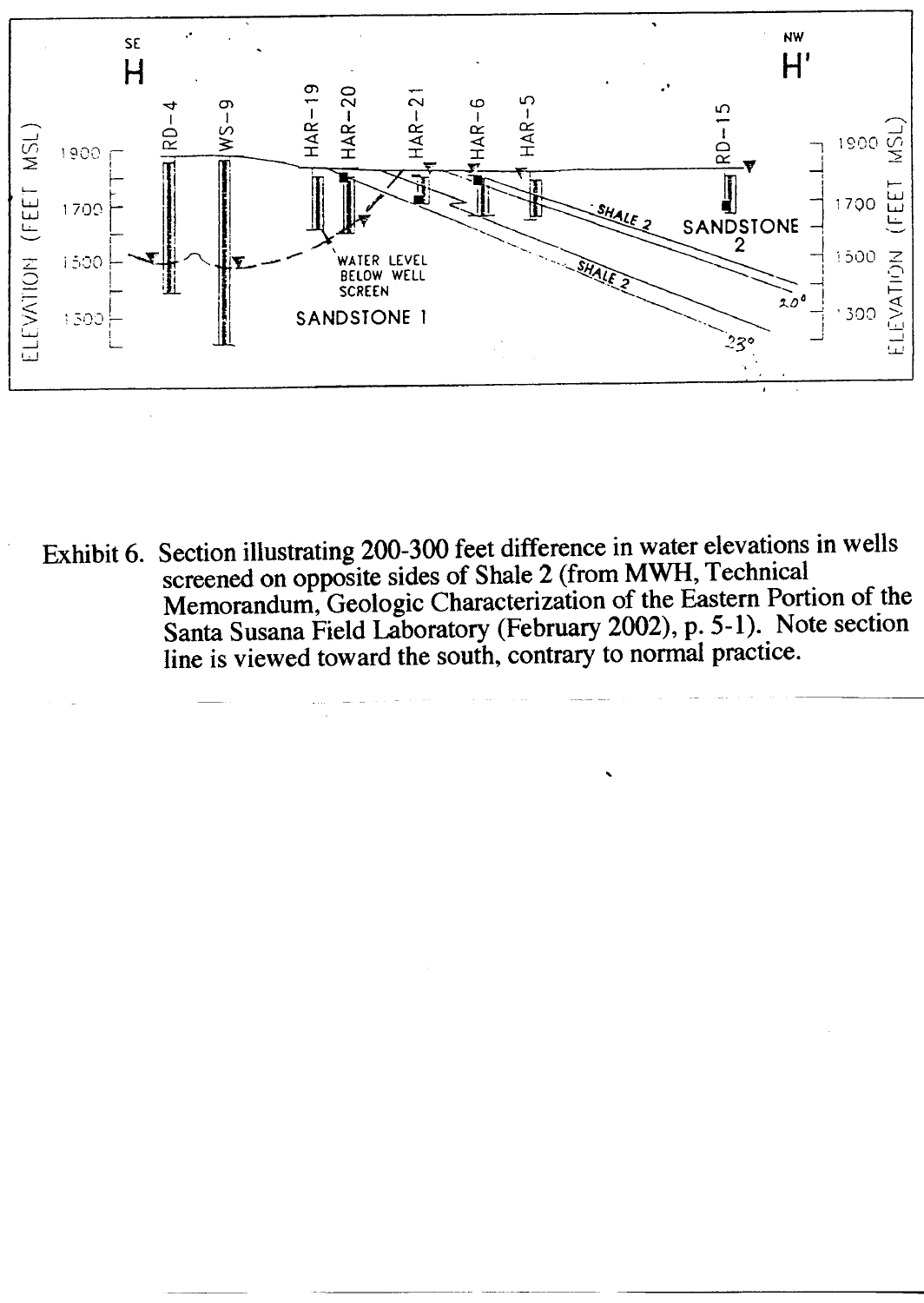

Exhibit 7. Diagrammatic representation of the stratigraphic positions of open intervals for wells RD-39A, RD-39B, RD-36C, RD-36D, OS-24, RD-36B, RD-38B, RD-38A, RD-66, and RD-71 (from MWH, Technical Memorandum, Geologic Characterization of the Eastern Portion of the Santa Susana Field Laboratory (February 2002), p. 5-6).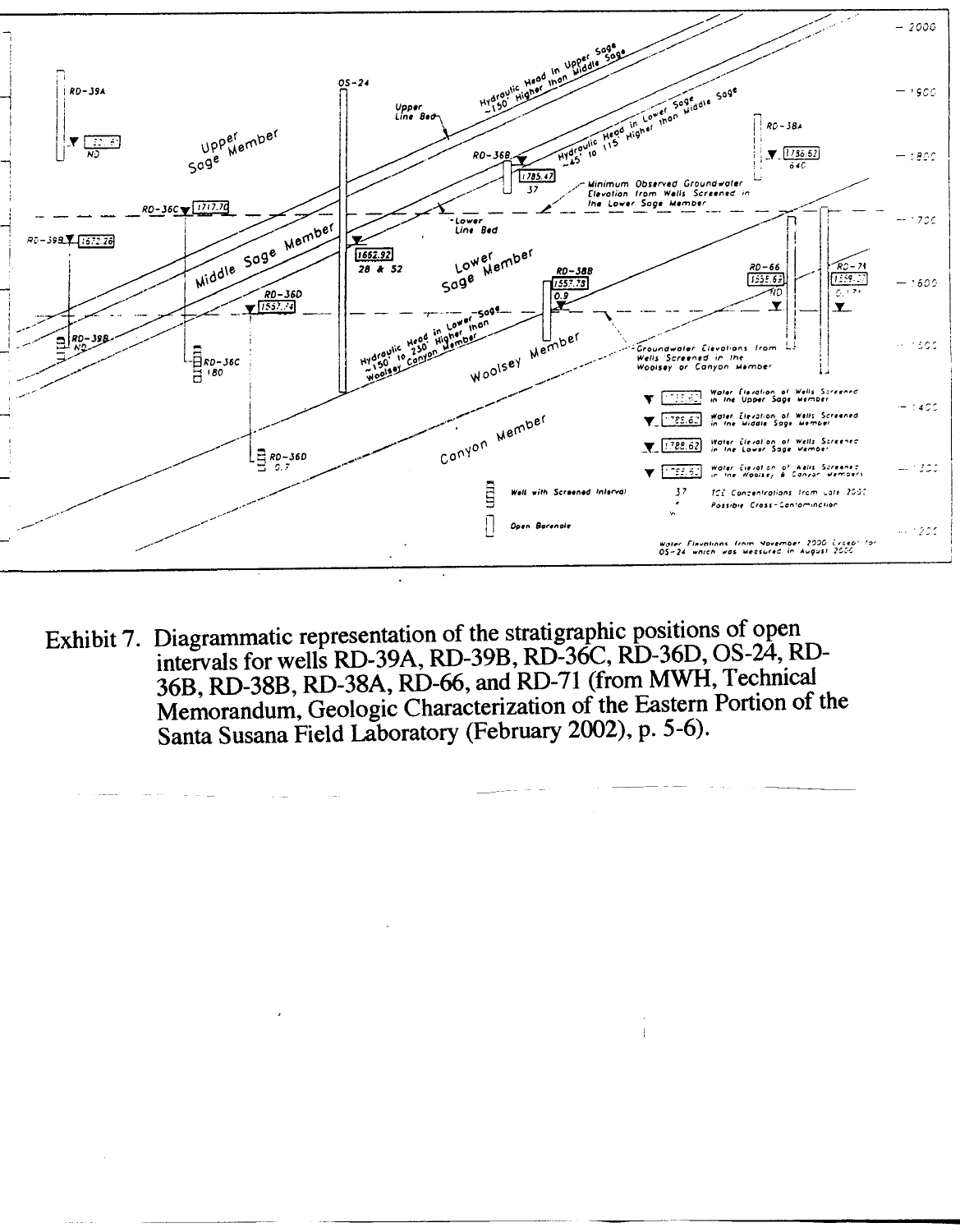Table 1. Locations With Respect to Major Structures of Wells that Responded to Cessation and/or Pumping, 1996 Hydraulic Communications Study1

|              | Wells Located on or in Close Proximity to           | <b>Wells Located Away From Major Faults</b> |
|--------------|-----------------------------------------------------|---------------------------------------------|
|              | Major Faults that Responded to Pumping <sup>2</sup> | that Responded to Pumping <sup>2</sup>      |
|              | RD-5A; RD-10; RD-40; RD-41B; RD-                    | RD-30; RD-33B; RD-34A; RD-34B; RD-          |
|              | 41C; RD-43A; RD-45A; RD-45B; RD-                    | 34C; RD-47; RD-54A; WS-SP3                  |
|              | 45C                                                 |                                             |
| TOTAL (%)    | 9(53)                                               | 8(47)                                       |
|              | Wells Located on or in Immediate                    | <b>Wells Located Away From Major Faults</b> |
|              | Proximity to Major Faults that Did Not              | that Did Not Respond to Pumping             |
|              | <b>Respond to Pumping</b>                           |                                             |
|              | RD-5B; RD-5C; RD-31; RD-36A; RD-                    | RD-3; RD-6; RD-7; RD-8; RD-11; RD-12;       |
|              | 36B; RD-36C; RD-37; RD-38; RD-39;                   | RD-13; RD-14; RD-15; RD-16; RD-17;          |
|              | RD-41A; RD-42; RD-43B; RD-43C; RD-                  | RD-18; RD-19; RD-20; RD-21; RD-22;          |
|              | 46; RD-48A; RD-48B; RD-48C; RD-50;                  | RD-23; RD-24; RD-25; RD-26; RD-27;          |
|              | RD-51A; RD-51B; RD-51C; RD-52A;                     | RD-28; RD-29; RD-32; RD-33A; RD-            |
|              | RD-52B; RD-52C; RD-53; RD-58A; RD-                  | 33C; RD-35; RD-44; RD-49A; RD-49B;          |
|              | 58B; RD-58C; RD-61; HAR-1; HAR-17;                  | RD-49C; RD-54B; RD-54C; RD-55A;             |
|              | WS-4A; WS-12; WS-14                                 | RD-55B; RD-56; RD-57; RD-59A; RD-           |
|              |                                                     | 59B; RD-59C; RD-60; RD-62; HAR-5;           |
|              |                                                     | HAR-6; HAR-8; HAR-20; HAR-21; HAR-          |
|              |                                                     | 22; HAR-23; HAR-24; HAR-25; HAR-26;         |
|              |                                                     | WS-7; WS-8; WS-9B; WS-11; WS-13;            |
|              |                                                     | OS-1; OS-24; OS-25                          |
| TOTAL $(\%)$ | 34(36)                                              | 60(64)                                      |

1Groundwater Resources Consultants, Hydraulic Communication Study, Santa Susana Field Laboratory, Boeing North American, Ventura County, California (June 3, 1997); proximity to structures assessed using MWH, Near-Surface Groundwater Characterization Report, v. 1 (November 2003), Fig. 2-9.

2Excludes pumped wells

3Note Wells RD-30, RD-34A, RD-34B, RD-34C, and WS-SP are in immediate proximity to a pumped well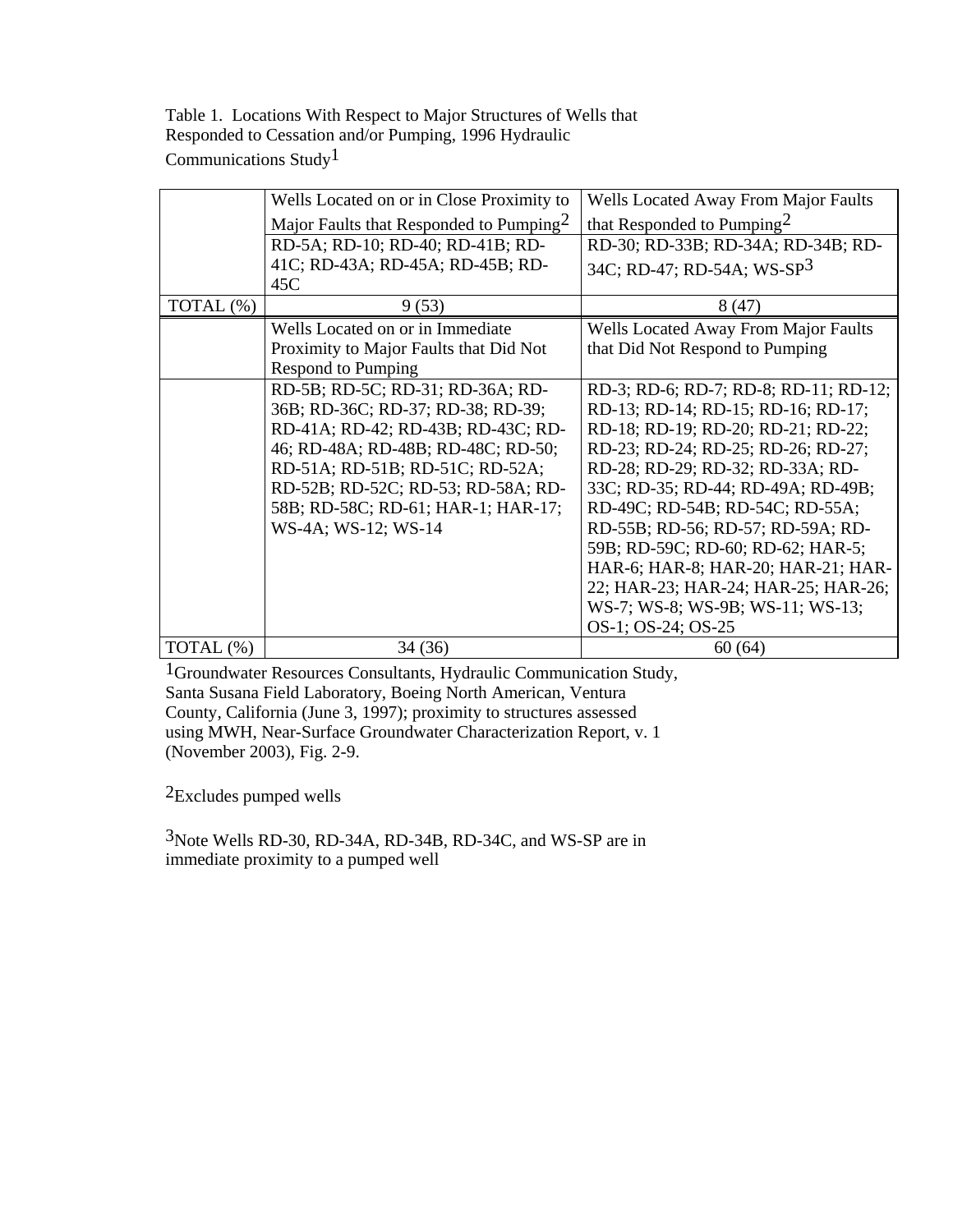| Well<br>Number | <b>Water Elevation</b>   | Offset Compared to<br>RD-37 and WS-14, | Stratigraphic Unit in Which Screened <sup>2</sup>                  |  |  |  |
|----------------|--------------------------|----------------------------------------|--------------------------------------------------------------------|--|--|--|
|                |                          | in feet                                |                                                                    |  |  |  |
|                | West of Shear Zone Wells |                                        |                                                                    |  |  |  |
| RD-37          | ~1650                    |                                        | Not known                                                          |  |  |  |
| $WS-143$       |                          |                                        | Not screened, units intersected not                                |  |  |  |
|                |                          |                                        | known                                                              |  |  |  |
|                |                          |                                        | East of Shear Zone Wells, Wells Selected by MWH for Comparison     |  |  |  |
| $RD-35A$       | ~1880                    | ~230                                   | <b>Upper Chatsworth Formation</b>                                  |  |  |  |
| $RD-35B$       | ~1880                    | ~230                                   | <b>Upper Chatsworth Formation</b>                                  |  |  |  |
| $RD-533$       |                          |                                        | Located in Woolsey Canyon Fault                                    |  |  |  |
|                |                          |                                        | Zone                                                               |  |  |  |
| $RD-723$       |                          |                                        |                                                                    |  |  |  |
| $RD-733$       |                          |                                        |                                                                    |  |  |  |
|                |                          |                                        | East of Shear Zone Wells, Wells Not Selected by MWH for Comparison |  |  |  |
| <b>OS-24</b>   | 1662.92                  | 13                                     | Not screened, begins in Lower Sage                                 |  |  |  |
| RD-36A         | 1820.28                  | 170                                    | Middle Sage                                                        |  |  |  |
| $RD-36B$       | 1785.47                  | 135                                    | Lower Sage + Lower Line Bed                                        |  |  |  |
| RD-36C         | 1717.70                  | 68                                     | Lower Sage                                                         |  |  |  |
| $RD-36D$       | 1557.74                  | $-92$                                  | <b>Woolsey Member</b>                                              |  |  |  |
| RD-38A         | 1786.62                  | 137                                    | Lower Sage                                                         |  |  |  |
| <b>RD-38B</b>  | 1557.78                  | $-92$                                  | Lower Sage + Woolsey Member                                        |  |  |  |
| $C-1^3$        |                          |                                        |                                                                    |  |  |  |
| $RD-313$       |                          |                                        | Lower Canyon                                                       |  |  |  |
| HAR-24 $3$     |                          |                                        | Lower Canyon                                                       |  |  |  |
| HAR-25 $3$     |                          |                                        | Lower Canyon                                                       |  |  |  |
| RD-39A         | 1821.61                  | 172                                    | <b>Upper Sage</b>                                                  |  |  |  |
| <b>RD-39B</b>  | 1672.26                  | 22                                     | Middle Sage                                                        |  |  |  |

Table 2. Comparison of Water Levels in Wells Straddling the Shear Zone1

1Water levels measured in November 2000 except OS-24, measured in August 2000 (MWH, Technical Memorandum, Geologic Characterization of the Eastern Portion of the Santa Susana Field Laboratory (February 2002), p. 5-6, Fig. 8).

2Although some wells are open through several stratigraphic units and others are screened in different units, the offset comparisons made in the MWH report cited above and other reports cite only offsets of wells in the Upper Chatsworth Formation, not individual members of that formation. This is at least partly due to the fact that the unit in which RD-37 is located is not known and the units penetrated by the open well, WS-14 are not known. With such limitations, it is only reasonable to compare all of the relevant eastside wells with RD-37 and WS-14.

3Data not available.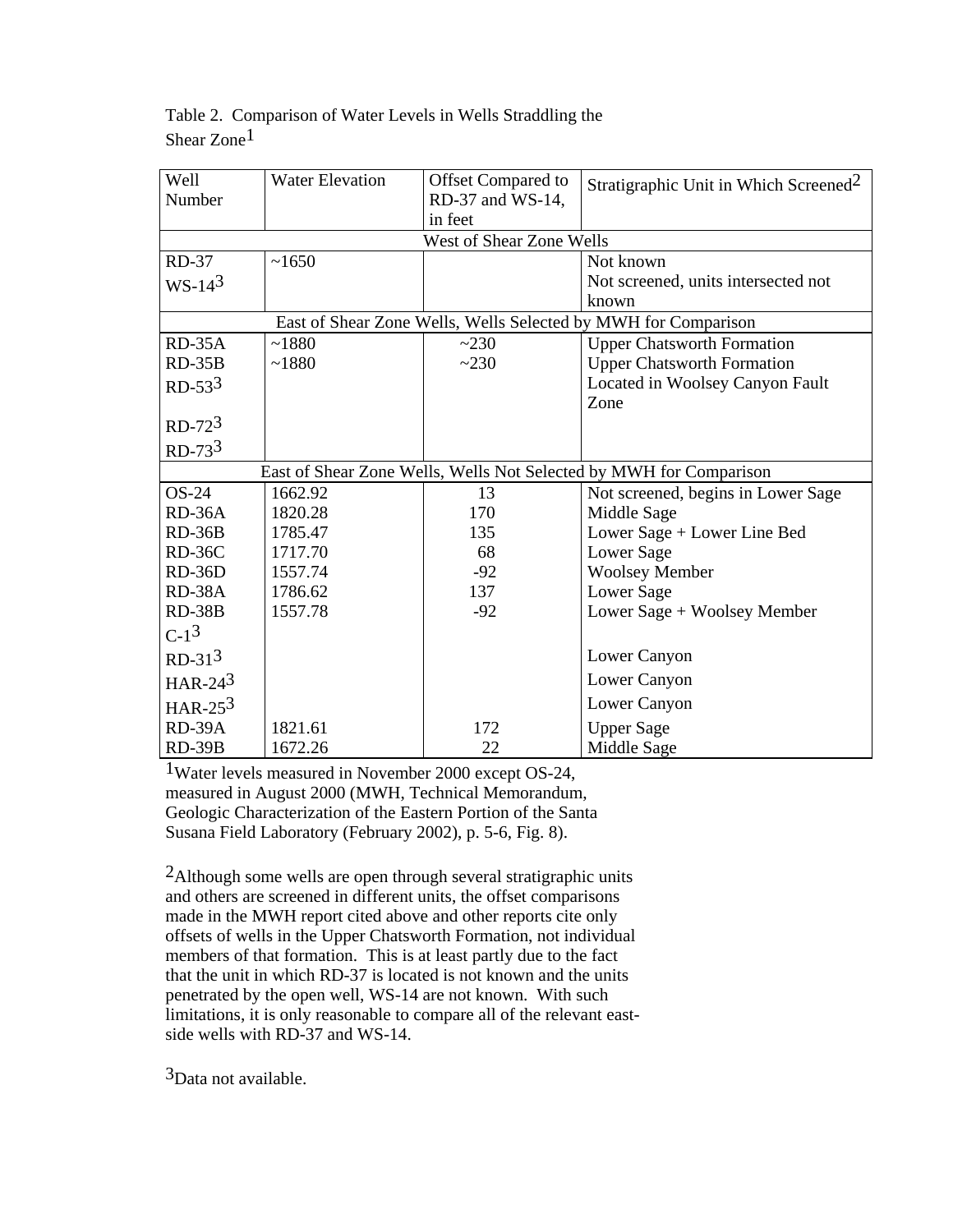Table 3. Perchlorate in Surface Water Samples, Building 359 Area I AOC (left column), Happy Valley Area I AOC (remaining columns)<sup>1</sup> Values in Bold are Below the Detection Limit

| Date      | mg/L       | Date      | mg/L       | Date      | mg/L       | Date      | mg/L               | Date      | mg/L       |
|-----------|------------|-----------|------------|-----------|------------|-----------|--------------------|-----------|------------|
|           | Perchlorat |           | Perchlorat |           | Perchlorat |           | Perchlorat         |           | Perchlorat |
|           | e          |           | e          |           | ${\bf e}$  |           | $\mathbf e$        |           | ${\bf e}$  |
| 1/19/2001 | 0.005      | 3/5/2000  | 0.004      | 2/14/2003 | 0.004      | 2/25/2003 | $\overline{0.072}$ | 2/25/2003 | 0.084      |
| 3/15/2003 | 0.17       | 3/5/2000  | 0.008      | 2/14/2003 | 0.004      | 2/25/2003 | 0.059              | 2/25/2003 | 0.091      |
| 3/15/2003 | 0.086      | 3/5/2000  | 0.044      | 2/25/2003 | 0.017      | 2/25/2003 | 0.058              | 2/25/2003 | 0.0069     |
| 3/15/2003 | 0.054      | 3/8/2000  | 0.008      | 2/25/2003 | 0.012      | 2/25/2003 | 0.06               | 2/25/2003 | 0.008      |
| 3/15/2003 | 0.019      | 3/8/2000  | 0.500      | 2/25/2003 | 0.012      | 2/25/2003 | 0.062              | 2/25/2003 | 0.0071     |
| 3/15/2003 | 0.0064     | 3/8/2000  | 0.500      | 2/25/2003 | 0.016      | 2/25/2003 | 0.065              | 2/25/2003 | 0.013      |
| 3/15/2003 | 0.052      | 4/18/2000 | 0.004      | 2/25/2003 | 0.004      | 2/25/2003 | 0.067              | 2/25/2003 | 0.011      |
| 3/15/2003 | 0.0022     | 4/18/2000 | 0.0062     | 2/25/2003 | 0.004      | 2/25/2003 | 0.062              | 2/25/2003 | 0.0097     |
| 3/15/2003 | 0.004      | 4/18/2000 | 0.021      | 2/25/2003 | 0.015      | 2/25/2003 | 0.069              | 2/26/2003 | 0.004      |
| 3/15/2003 | 0.004      | 4/18/2000 | 0.010      | 2/25/2003 | 0.013      | 2/25/2003 | 0.074              | 2/26/2003 | 0.004      |
| 3/15/2003 | 0.004      | 4/18/2000 | 0.004      | 2/25/2003 | 0.012      | 2/25/2003 | 0.027              | 2/27/2003 | 0.017      |
| 3/15/2003 | 0/12       | 4/18/2000 | 0.010      | 2/25/2003 | 0.0014     | 2/25/2003 | 0.029              | 2/27/2003 | 0.27       |
| 4/14/2003 | 0.075      | 4/18/2000 | 0.012      | 2/25/2003 | 0.004      | 2/25/2003 | 0.029              | 2/27/2003 | 0.63       |
| 4/14/2003 | 0.051      | 4/18/2000 | 0.013      | 2/25/2003 | 0.004      | 2/25/2003 | 0.034              | 2/27/2003 | 0.094      |
| 4/14/2003 | 0.0083     | 4/18/2000 | 0.004      | 2/25/2003 | 0.004      | 2/25/2003 | 0.039              | 2/27/2003 | 0.072      |
| 4/14/2003 | 0.0085     | 1/12/2001 | 0.058      | 2/25/2003 | 0.004      | 2/25/2003 | 0.04               | 2/27/2003 | 0.051      |
| 4/15/2003 | 0.57       | 2/13/2001 | 0.040      | 2/25/2003 | 0.004      | 2/25/2003 | 0.024              | 2/27/2003 | 0.053      |
|           |            | 2/13/2001 | 0.013      | 2/25/2003 | 0.004      | 2/25/2003 | 0.03               | 2/27/2003 | 0.059      |
|           |            | 2/13/2001 | 0.0042     | 2/25/2003 | 0.19       | 2/25/2003 | 0.025              | 2/27/2003 | 0.057      |
|           |            | 2/13/2001 | 0.004      | 2/25/2003 | 0.22       | 2/25/2003 | 0.016              | 2/27/2003 | 0.018      |
|           |            | 2/13/2001 | 0.004      | 2/25/2003 | 0.18       | 2/25/2003 | 0.015              | 2/27/2003 | 0.019      |
|           |            | 2/13/2001 | 0.0095     | 2/25/2003 | 0.29       | 2/25/2003 | 0.021              | 2/27/2003 | 0.018      |
|           |            | 2/13/2001 | 0.004      | 2/25/2003 | 0.31       | 2/25/2003 | 0.021              | 2/27/2003 | 0.023      |
|           |            | 2/13/2001 | 0.014      | 2/25/2003 | 0.32       | 2/25/2003 | 0.022              | 2/27/2003 | 0.024      |
|           |            | 2/27/2001 | 0.025      | 2/25/2003 | 0.055      | 2/25/2003 | 0.026              | 2/27/2003 | 0.017      |
|           |            | 2/14/2003 | 0.038      | 2/25/2003 | 0.065      | 2/25/2003 | 0.018              | 2/27/2003 | 0.004      |
|           |            | 2/14/2003 | 0.037      | 2/25/2003 | 0.065      | 2/25/2003 | 0.019              | 3/15/2003 | 0.0061     |
|           |            | 2/14/2003 | 0.013      | 2/25/2003 | 0.062      | 2/25/2003 | 0.019              | 3/15/2003 | 0.004      |
|           |            | 2/14/2003 | 0.01       | 2/25/2003 | 0.071      | 2/25/2003 | 0.076              | 3/15/2003 | 0.004      |
|           |            | 2/14/2003 | 0.0075     | 2/25/2003 | 0.065      | 2/25/2003 | 0.091              | 3/15/2003 | 0.0019     |
|           |            | 2/14/2003 | 0.004      | 2/25/2003 | 0.063      | 2/25/2003 | 0.097              | 3/15/2003 | 0.011      |
|           |            | 2/14/2003 | 0.004      | 2/25/2003 | 0.071      | 2/25/2003 | 0.075              | 3/15/2003 | 0.004      |

 $1$ From MWH, Perchlorate Source Evaluation and Technical Report Update (November 2003), Table 2-1 M 1. Recast to show variability of perchlorate concentrations over time and on same date of measurement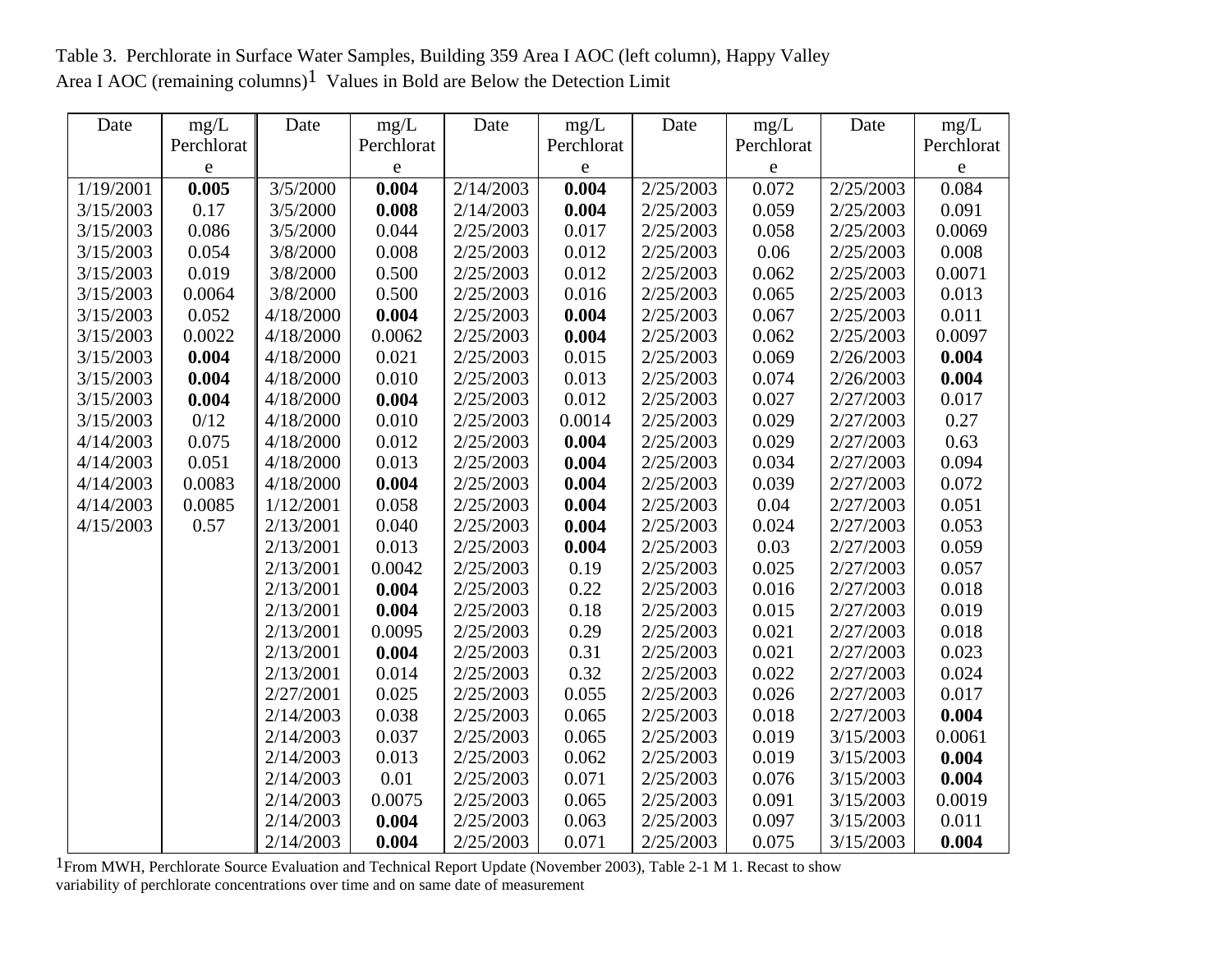Table 4. Perchlorate Data in Surface Water at Happy Valley Outfalls HV-1 and HV-2 (mg/L), Illustrating Sporadic Occurrence of Perchlorate1

| Date        | $HV-1$  | $HV-2$  |  |  |  |  |
|-------------|---------|---------|--|--|--|--|
| 1998        |         |         |  |  |  |  |
| 3/25/98     | 0.020   |         |  |  |  |  |
| 5/5         | 0.0351  |         |  |  |  |  |
| 5/5         | 0.022   |         |  |  |  |  |
| 5/14        | 0.0283  |         |  |  |  |  |
| 5/14        | 0.00824 |         |  |  |  |  |
|             | 2000    |         |  |  |  |  |
| 2/21/00     | < 0.020 |         |  |  |  |  |
| 2/23        | 0.016   |         |  |  |  |  |
| 3/5         | 0.013   |         |  |  |  |  |
| 3/6/3/8/3/9 | < 0.004 |         |  |  |  |  |
| 3/10        | < 0.004 |         |  |  |  |  |
| 3/11        | 0.017   |         |  |  |  |  |
| 4/18        | < 0.008 |         |  |  |  |  |
|             | 2001    |         |  |  |  |  |
| 1/12/01     | 0.008   |         |  |  |  |  |
| 2/13        | 0.0055  |         |  |  |  |  |
| 2/26        | 0.0042  |         |  |  |  |  |
| 2/27        | < 0.004 |         |  |  |  |  |
| 3/5         | 0.0053  |         |  |  |  |  |
| 3/6         | < 0.004 |         |  |  |  |  |
| 3/7         | 0.0049  |         |  |  |  |  |
| 3/8         | 0.0052  |         |  |  |  |  |
| 3/9         | 0.0048  |         |  |  |  |  |
| 3/12        | < 0.004 |         |  |  |  |  |
| 2003        |         |         |  |  |  |  |
| 2/12/03     | 0.0047  | < 0.004 |  |  |  |  |
| 2/25        | 0.012   | < 0.004 |  |  |  |  |
| 3/15        | 0.0053  | < 0.004 |  |  |  |  |
| 5/3         | < 0.004 | 0.0046  |  |  |  |  |
| 5/3         |         | 0.0066  |  |  |  |  |

1MWH, Happy Valley Interim Measures Work Plan Addendum & Amendment (June 2003).

There are a few discrepancies between this listing and that in MWH, Perchlorate Source Evaluation and Technical Report Update (November 2003), Table 2-1N, but they do not change the substance of the data.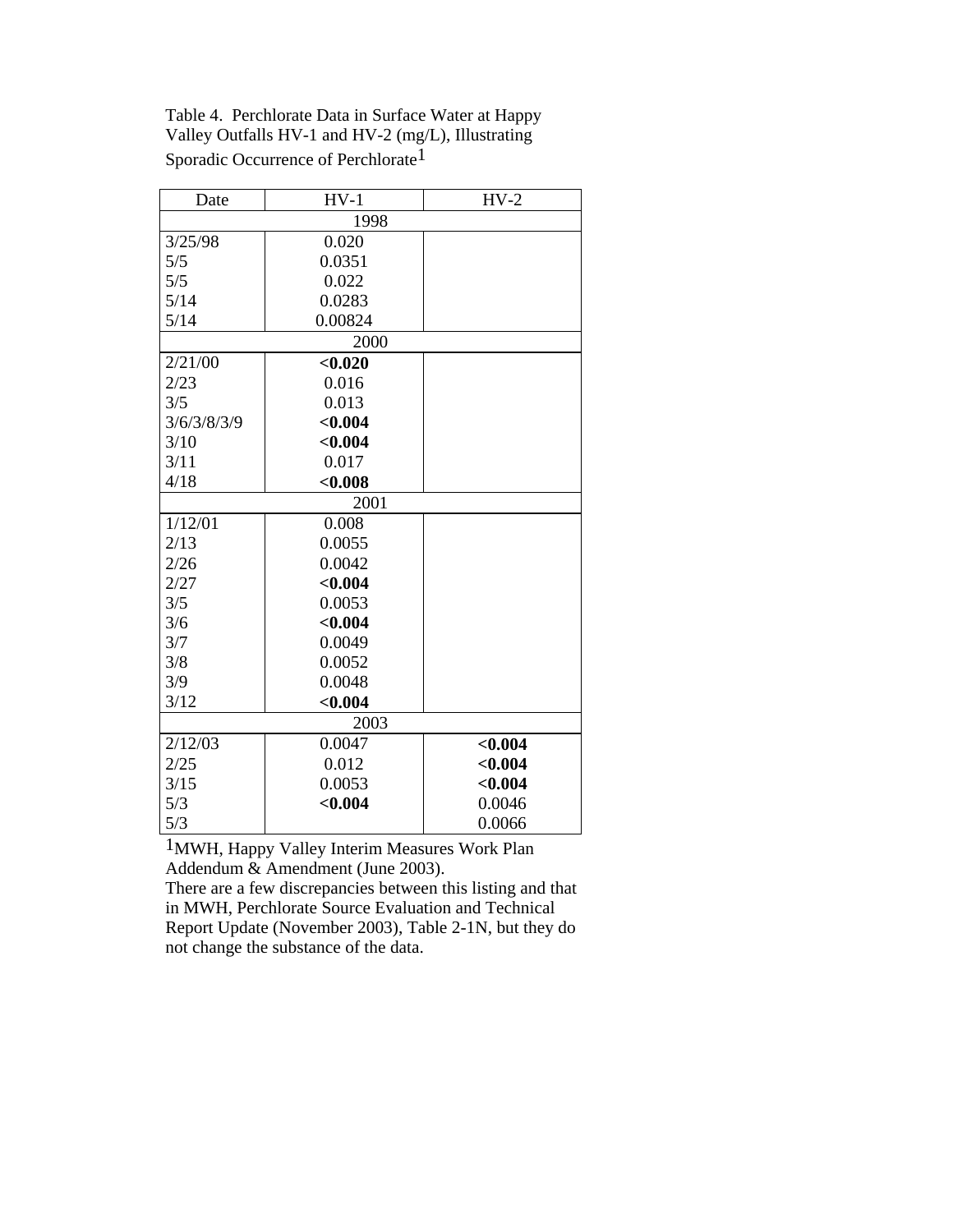| Table 5. Perchlorate in Soil Samples, Left Columns Show Variation at the Same      |
|------------------------------------------------------------------------------------|
| Depth, Right Columns Show Variation at Different Depths, Sampled at the Same Date, |
| Building 359 Area I AOC <sup>1</sup> Values in Bold Are Below the Detection Limit  |

| Lateral Variation Between 1 and 2 Feet |                                            | Vertical Variation, Same Date of Sampling |            |                |             |
|----------------------------------------|--------------------------------------------|-------------------------------------------|------------|----------------|-------------|
| Depth                                  |                                            |                                           |            |                |             |
| Date                                   | Depth (feet)                               | mg/kg                                     | Date       | Depth (feet)   | mg/kg       |
|                                        |                                            | Perchlorate                               |            |                | Perchlorate |
| 12/19/1997                             | 1                                          | 2.9                                       | 12/19/1997 | 1              | 2.9         |
| 4/10/1998                              | $\mathbf{1}$                               | 0.04                                      |            | 13.5           | 0.07        |
| 12/1/1997                              | 1                                          | 0.01                                      |            | 20.0           | 0.08        |
| 12/4/1997                              | $\overline{2}$                             | 0.01                                      |            | 24.5           | 0.12        |
| 1/23/1998                              | $\overline{c}$                             | 0.95                                      | 12/1/1997  | 0.5            | 0.03        |
| 1/23/1998                              | $\overline{c}$                             | 0.01                                      |            | 0.5            | 0.01        |
| 1/15/2001                              | $\overline{c}$                             | 0.05                                      |            | 0.5            | 0.01        |
| 1/15/2001                              |                                            | 0.19                                      |            | $\mathbf{1}$   | 0.01        |
| 1/15/2001                              | $\begin{array}{c} 2 \\ 2 \\ 2 \end{array}$ | 2.43                                      |            | 5              | 0.01        |
| 1/16/2001                              |                                            | 0.06                                      |            | 10             | 0.06        |
| 1/16/2001                              | $\overline{2}$                             | 0.05                                      |            | 15             | 0.01        |
| 1/1/2001                               | 1.5                                        | 71.29                                     | 1/15/2001  | $\mathfrak{2}$ | 0.05        |
| 1/17/2001                              | $\overline{2}$                             | 0.287                                     |            | $\overline{c}$ | 0.19        |
| 4/30/2001                              | $\mathbf{1}$                               | 0.022                                     |            | $\overline{c}$ | 2.43        |
| 4/30/2001                              | 1                                          | 4.66                                      |            | $\sqrt{6}$     | 0.12        |
| 4/30/2001                              | 1                                          | 0.128                                     |            | 6              | 0.05        |
| 5/25/2001                              | 1                                          | 0.05                                      |            | 6              | 0.11        |
| 5/25/2001                              | $\mathbf{1}$                               | 0.05                                      |            | 10             | 0.06        |
| 5/25/2001                              | $\mathbf{1}$                               | 1.21                                      |            | 10             | 0.22        |
| 1/22/2001                              | $\mathbf{2}$                               | 0.05                                      |            | 14             | 0.09        |
| 1/22/2001                              | $\overline{2}$                             | 0.05                                      |            | 14             | 0.16        |
|                                        |                                            |                                           |            | 17             | 0.05        |
|                                        |                                            |                                           |            | 17             | 0.28        |

1From MWH, Perchlorate Source Evaluation and Technical Report Update (November 2003), Table 2-1A.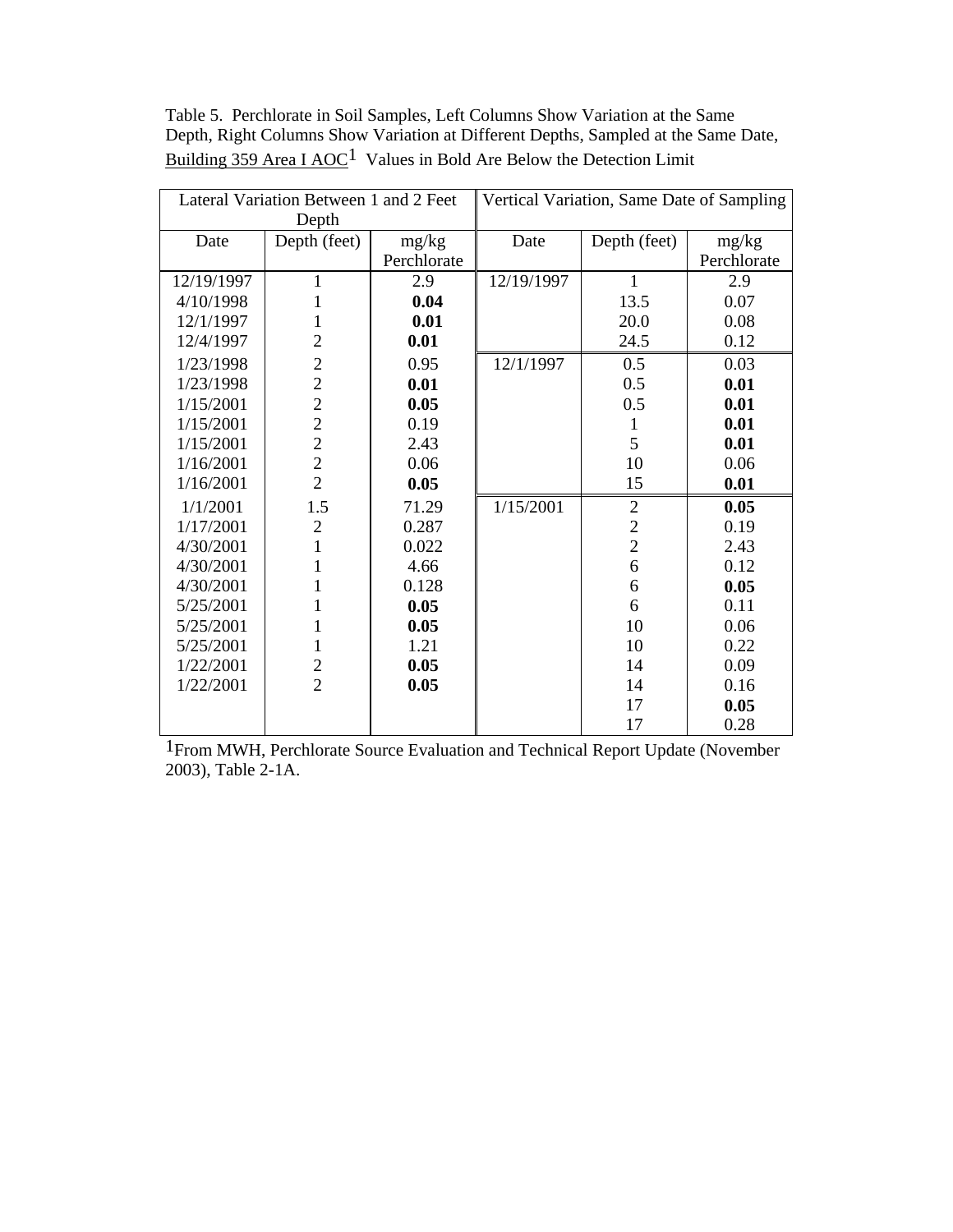Table 6. Perchlorate in Soil Samples, Left Columns Show Variation at the Same Depth, Right Columns Show Variations at Different Depths, Sampled on the Same Date, Happy Valley Area I AOC1 Values in Bold Are Below the Detection Limit

| Lateral Variation Between 0 and 0.5 Feet |                  | Vertical Variation, Same Date of Sampling |           |        |             |
|------------------------------------------|------------------|-------------------------------------------|-----------|--------|-------------|
|                                          | Depth            |                                           |           |        |             |
| Date                                     | Depth            | mg/kg                                     | Date      | Depth  | mg/kg       |
|                                          | (feet)           | Perchlorate                               |           | (feet) | Perchlorate |
| 11/19/1997                               | 0.5              | 0.01                                      | 8/18/2003 | 0.2    | 0.042       |
| 11/19/1997                               | 0.5              | 0.01                                      |           | 0.2    | 0.078       |
| 12/9/1997                                | $\boldsymbol{0}$ | 0.01                                      |           | 0.2    | 0.56        |
| 12/9/1997                                | 0.5              | 0.01                                      |           | 0.2    | 0.04        |
| 12/9/1997                                | 0.5              | 0.01                                      |           | 0.2    | 0.041       |
| 1/23/1998                                | 0.5              | 0.01                                      |           | 0.2    | 0.041       |
| 10/24/2000                               | 0.5              | 0.05                                      |           | 0.2    | 0.041       |
| 10/24/2000                               | 0.5              | 0.05                                      |           | 0.2    | 0.042       |
| 10/25/2000                               | 0.5              | 0.05                                      |           | 0.2    | 0.041       |
| 10/25/2000                               | 0.5              | 0.05                                      |           | 0.2    | 0.041       |
| 10/25/2000                               | 0.5              | 0.05                                      |           | 0.37   | 0.041       |
| 10/25/2000                               | 0.5              | 0.05                                      |           | 0.37   | 0.14        |
| 10/25/2000                               | 0.5              | 0.05                                      |           |        |             |
| 10/30/2000                               | 0.5              | 0.05                                      |           |        |             |
| 10/30/2000                               | 0.5              | 0.05                                      |           |        |             |
| 11/7/2000                                | $\boldsymbol{0}$ | 0.03                                      |           |        |             |
| 11/17/2000                               | 0.5              | 0.05                                      |           |        |             |
| 7/7/2003                                 | 0.04             | 4.1                                       |           |        |             |
| 7/7/2003                                 | 0.04             | 0.043                                     |           |        |             |
| 7/7/2003                                 | 0.04             | 0.041                                     |           |        |             |
| 7/7/2003                                 | 0.04             | 0.044                                     |           |        |             |
| 7/7/2003                                 | 0.04             | 0.042                                     |           |        |             |
| 7/7/2003                                 | 0.04             | 0.037                                     |           |        |             |
| 7/7/2003                                 | 0.04             | 0.17                                      |           |        |             |
| 7/7/2003                                 | 0.04             | 0.075                                     |           |        |             |
| 7/7/2003                                 | 0.04             | 0.049                                     |           |        |             |
| 7/7/2003                                 | 0.04             | 0.024                                     |           |        |             |
| 7/7/2003                                 | 0.04             | 0.12                                      |           |        |             |
| 7/7/2003                                 | 0.04             | 1.6                                       |           |        |             |
| 7/7/2003                                 | 0.04             | 0.04                                      |           |        |             |
| 7/7/2003                                 | 0.04             | 0.12                                      |           |        |             |
| 7/7/2003                                 | 0.04             | 0.018                                     |           |        |             |
| 7/7/2003                                 | 0.04             | 0.52                                      |           |        |             |
| 8/18/2003                                | 0.2              | 0.078                                     |           |        |             |
| 8/18/2003                                | 0.37             | 0.041                                     |           |        |             |
| 8/18/2003                                | 0.2              | 0.56                                      |           |        |             |
| 8/18/2003                                | 0.37             | 0.14                                      |           |        |             |
| 8/18/2003                                | 0.2              | 0.04                                      |           |        |             |
| 8/18/2003                                | 0.2              | 0.041                                     |           |        |             |
| 8/18/2003                                | 0.2              | 0.041                                     |           |        |             |
| 8/18/2003                                | 0.2              | 0.041                                     |           |        |             |
| 8/18/2003                                | 0.2              | 0.042                                     |           |        |             |
| 8/18/2003                                | 0.2              | 0.041                                     |           |        |             |
| 8/18/2003                                | 0.2              | 0.041                                     |           |        |             |

1From MWH, Perchlorate Source Evaluation and Technical Report Update (November 2003), Table 2-1A.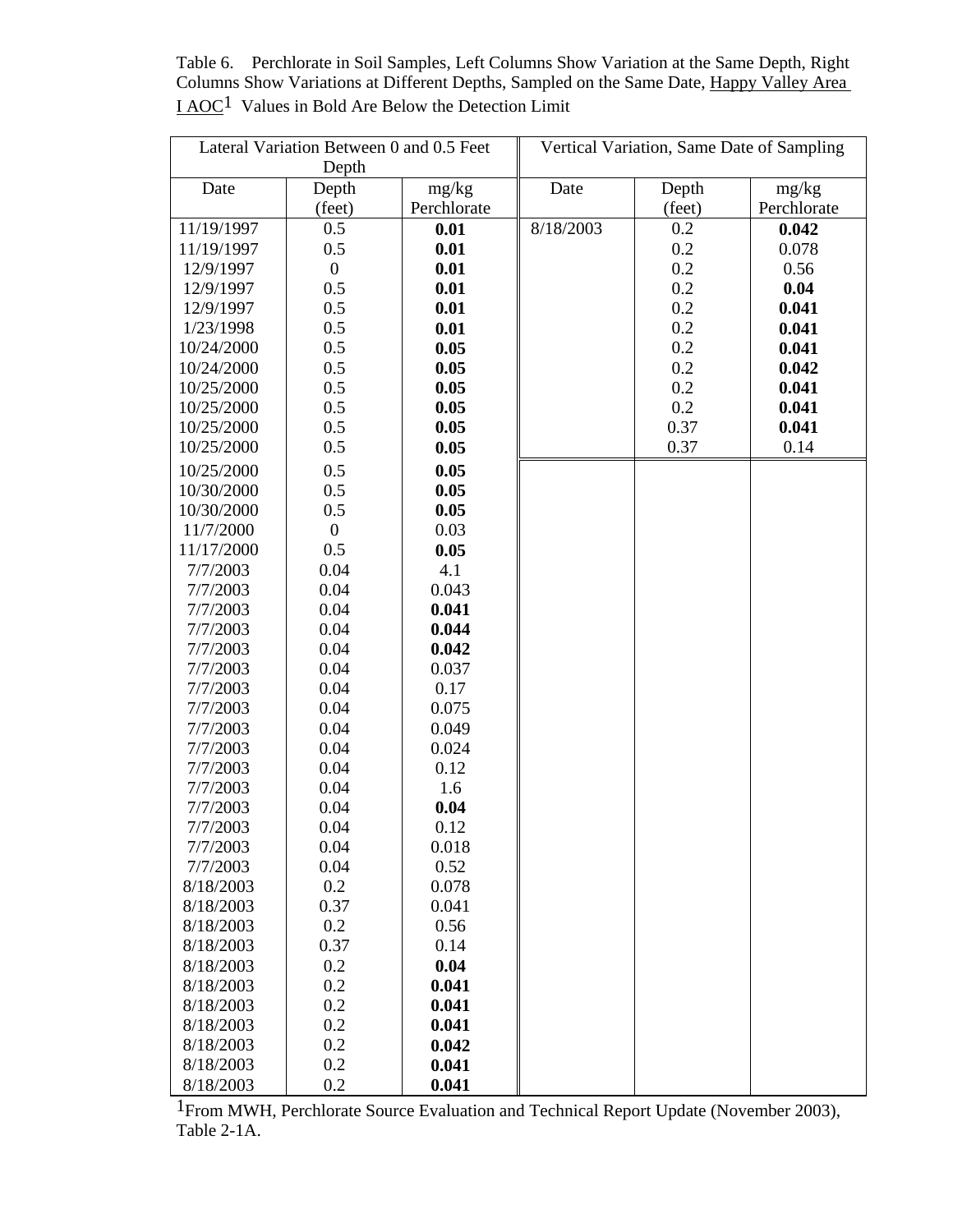Table 7. Perchlorate in Soil Leachate Samples, Left Columns Show Variation at the Same Depth, Right Columns Show Variation at Different Depths, Sampled on the Same Date, Building 359 Area I AOC.<sup>1</sup> Values in Bold are Below the Detection Limit

|                        | Lateral Variation at 0.5 Feet Depth |             |           | Vertical Variation, Same Date of Sampline  |             |
|------------------------|-------------------------------------|-------------|-----------|--------------------------------------------|-------------|
| Date                   | Depth (feet)                        | mg/L        | Date      | Depth (feet)                               | mg/L        |
|                        |                                     | Perchlorate |           |                                            | Perchlorate |
| 1/11/2001              | 0.5                                 | 0.100       | 1/15/2001 | $\overline{2}$                             | 0.025       |
| 3/5/2003               |                                     | 0.057       |           | $\overline{\mathbf{c}}$                    | 0.156       |
| 3/5/2003               |                                     | 0.0062      |           | $\overline{c}$                             | 2.403       |
| 6/30/2003              |                                     | 0.004       |           | $\overline{6}$                             | 0.015       |
| 7/15/2003              |                                     | 0.004       |           | 6                                          | 0.057       |
| 7/28/2003              |                                     | 0.004       |           | 6                                          | 0.080       |
| 8/11/2003              |                                     | 0.21        |           | 10                                         | 0.005       |
| 8/11/2003              |                                     | 0.0718      |           | 10                                         | 0.049       |
| 8/11/2003              |                                     | 4.19        |           | 10                                         | 0.030       |
| 8/11/2003              |                                     | 1.4         |           | 14                                         | 0.005       |
| 8/11/2003              |                                     | 0.0111      |           | 14                                         | 0.040       |
| 8/11/2003              |                                     | 2.87        |           | 14                                         | 0.073       |
| 8/11/2003              |                                     | 0.0481      |           | 17                                         | 0.023       |
| 8/11/2003              |                                     | 0.313       |           | 17                                         | 0.125       |
| 8/11/2003              |                                     | 0.463       |           | 18                                         | 0.005       |
| 8/11/2003              |                                     | 0.5         |           | 21                                         | 0.005       |
|                        |                                     |             |           |                                            | 0.007       |
| 8/11/2003<br>8/11/2003 |                                     | 0.799       | 1/16/2001 | $\overline{c}$                             |             |
|                        |                                     | 0.217       |           | $\begin{array}{c} 2 \\ 2 \\ 6 \end{array}$ | 0.005       |
| 8/11/2003              |                                     | 0.03        |           |                                            | 0.019       |
| 8/11/2003              |                                     | 0.2         |           |                                            | 0.011       |
| 8/11/2003              |                                     | 0.242       |           | $\boldsymbol{6}$                           | 0.005       |
| 8/12/2003              |                                     | 0.37        |           | 6                                          | 0.005       |
| 8/12/2003              |                                     | 0.051       |           | 9.5                                        | 0.007       |
| 8/12/2003              |                                     | 0.46        |           | 10                                         | 0.005       |
| 8/12/2003              |                                     | 0.12        |           | 10                                         | 0.005       |
| 8/12/2003              |                                     | 0.12        |           | 13                                         | 0.005       |
| 8/12/2003              |                                     | 0.17        |           | 14                                         | 0.005       |
| 8/12/2003              |                                     | 0.03        |           | 18                                         | 0.005       |
| 8/12/2003              |                                     | 1.9         |           | 22                                         | 0.005       |
| 8/12/2003              |                                     | 0.12        |           | 26                                         | 0.005       |
| 8/12/2003              |                                     | 0.15        | 6/30/2003 | 0.04                                       | 0.004       |
| 8/12/2003              |                                     | 0.025       |           | 0.04                                       | 0.004       |
| 8/12/2003              |                                     | 0.053       |           | 0.04                                       | 0.004       |
| 8/14/2003              |                                     | 0.029       |           | 0.04                                       | 0.033       |
| 8/14/2003              |                                     | 0.016       |           | 0.04                                       | 0.004       |
| 8/14/2003              |                                     | 0.047       |           | 0.33                                       | 0.025       |
| 8/14/2003              |                                     | 0.013       |           | 0.33                                       | 0.004       |
| 8/14/2003              |                                     | 0.0045      |           | 0.33                                       | 0.0069      |
| 8/14/2003              |                                     | 0.11        |           | 0.33                                       | 0.004       |
| 8/14/2003              |                                     | 0.045       |           | 0.5                                        | 0.004       |
| 8/14/2003              |                                     | 2.9         |           |                                            |             |
| 8/14/2003              |                                     | 0.023       |           |                                            |             |
| 8/20/2003              |                                     | 0.14        |           |                                            |             |
| 8/20/2003              |                                     | 0.0066      |           |                                            |             |
| 8/20/2003              |                                     | 0.013       |           |                                            |             |
| 8/20/2003              |                                     | 0.51        |           |                                            |             |
| 9/25/2003              |                                     | 0.058       |           |                                            |             |

1From MWH, Perchlorate Source Evaluation and Technical Report Update (November 2003), Table 2-1 B1.